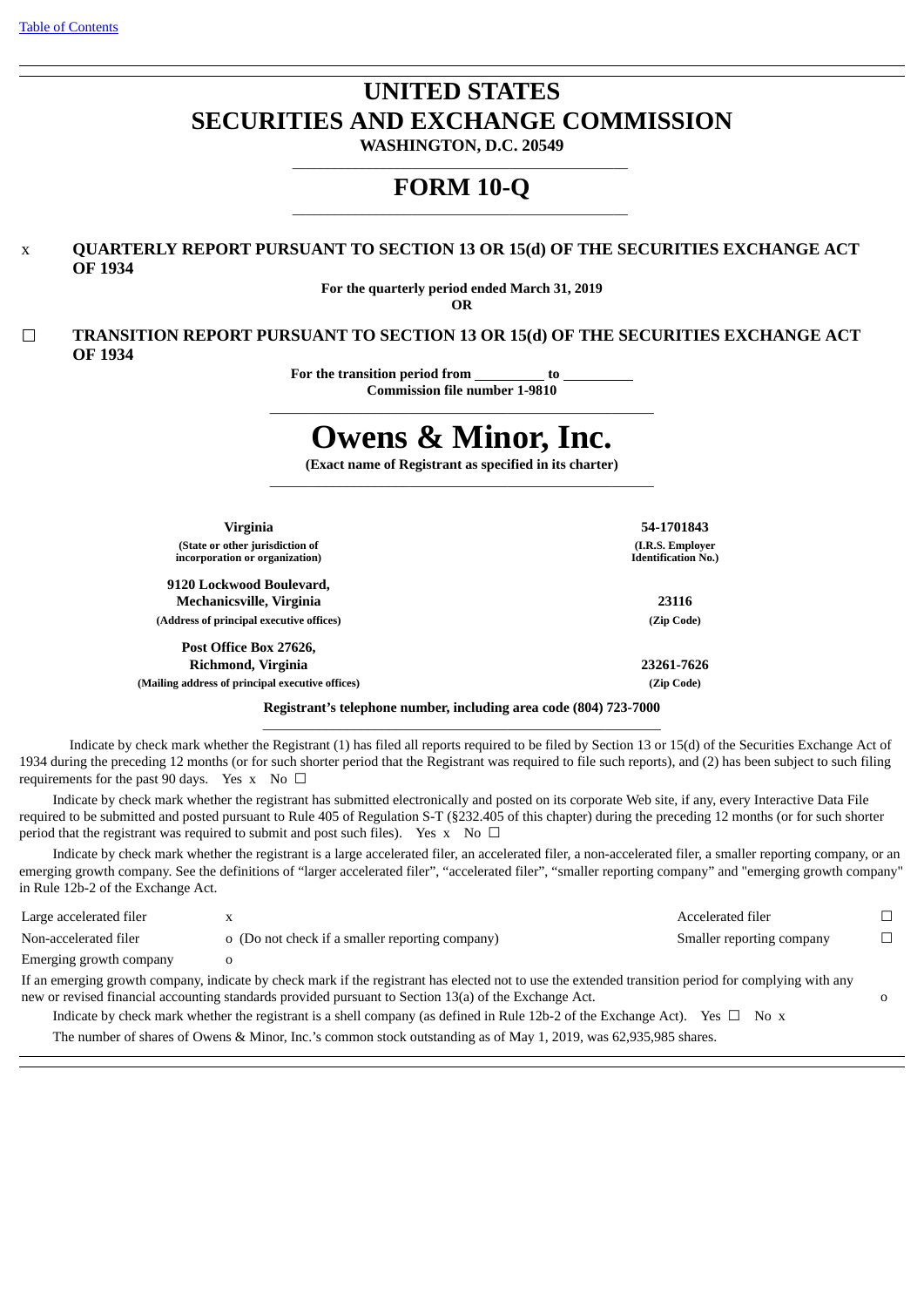# **Owens & Minor, Inc. and Subsidiaries Index**

# <span id="page-1-0"></span>**Part I. Financial [Information](#page-2-0) Page**

| Item 1.  | <b>Financial Statements</b>                                                                        | $\overline{3}$ |
|----------|----------------------------------------------------------------------------------------------------|----------------|
|          | <u>Consolidated Statements of Income (Loss) — Three Months Ended March 31, 2019 and 2018</u>       | 3              |
|          | Consolidated Statements of Comprehensive Income (Loss) -Three Months Ended March 31, 2019 and 2018 | $\overline{4}$ |
|          | Consolidated Balance Sheets-March 31, 2019 and December 31, 2018                                   | 5              |
|          | Consolidated Statements of Cash Flows—Three Months Ended March 31, 2019 and 2018                   | 6              |
|          | <u>Consolidated Statements of Changes in Equity-Three Months Ended March 31, 2019 and 2018</u>     |                |
|          | <b>Notes to Consolidated Financial Statements</b>                                                  | 8              |
| Item 2.  | <b>Management's Discussion and Analysis of Financial Condition and Results of Operations</b>       | 25             |
| Item 3.  | Quantitative and Qualitative Disclosures About Market Risk                                         | 32             |
| Item 4.  | <b>Controls and Procedures</b>                                                                     | <u>32</u>      |
|          | <b>Part II. Other Information</b>                                                                  |                |
| Item 1.  | <b>Legal Proceedings</b>                                                                           | 33             |
| Item 1A. | <b>Risk Factors</b>                                                                                | 33             |
| Item 2.  | Unregistered Sales of Equity Securities, Use of Proceeds and Issuer Purchases of Equity Securities | <u>33</u>      |
| Item 6.  | <b>Exhibits</b>                                                                                    | 34             |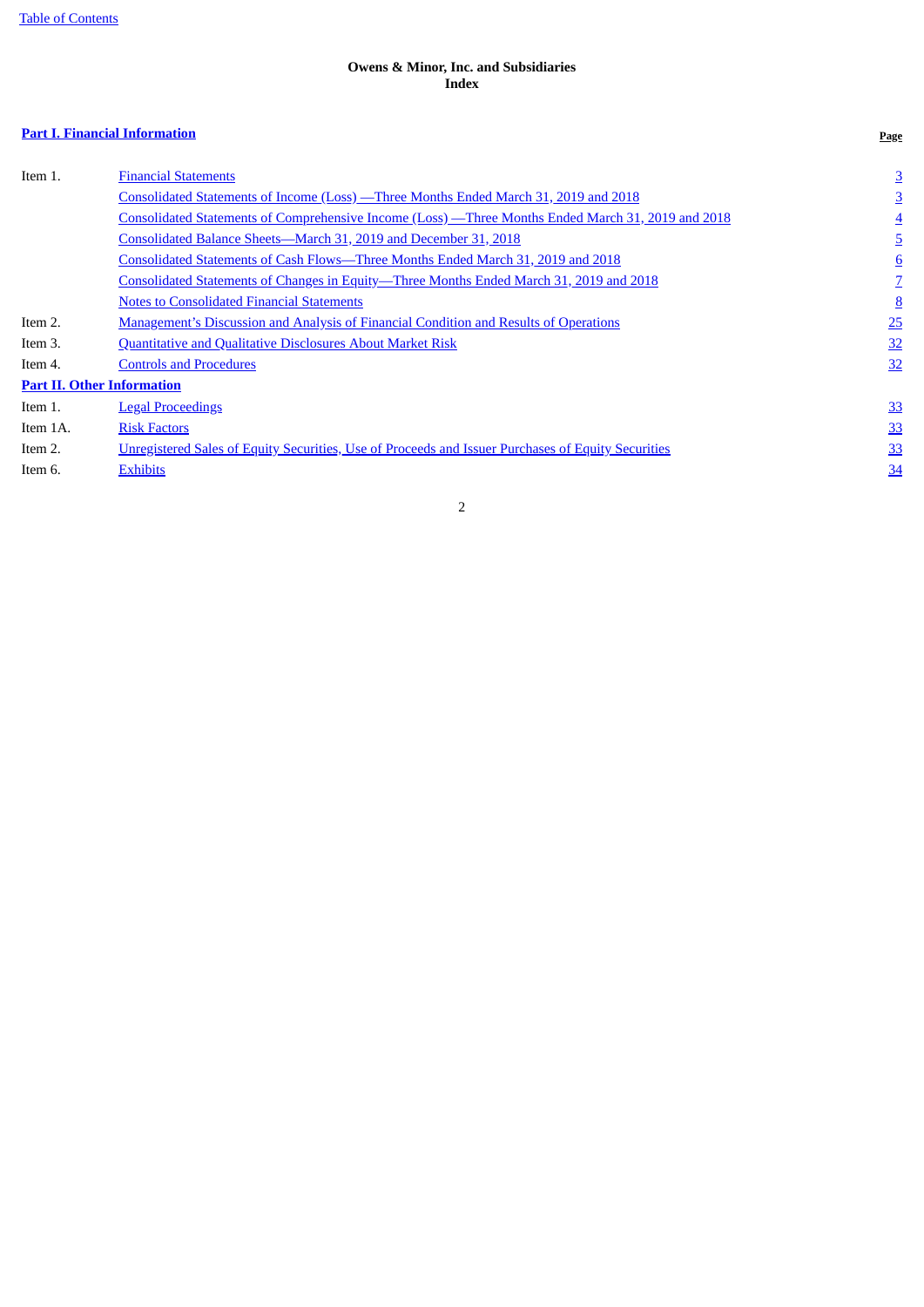# <span id="page-2-0"></span>**Part I. Financial Information**

# <span id="page-2-2"></span><span id="page-2-1"></span>**Item 1. Financial Statements**

# **Owens & Minor, Inc. and Subsidiaries Consolidated Statements of Income (Loss)** *(unaudited)*

|                                                       | <b>Three Months Ended</b><br>March 31, |    |           |  |  |
|-------------------------------------------------------|----------------------------------------|----|-----------|--|--|
| (in thousands, except per share data)                 | 2019                                   |    | 2018      |  |  |
| Net revenue                                           | \$<br>2,461,388                        | \$ | 2,372,579 |  |  |
| Cost of goods sold                                    | 2,102,964                              |    | 2,047,892 |  |  |
| Gross margin                                          | 358,424                                |    | 324,687   |  |  |
| Distribution, selling and administrative expenses     | 338,703                                |    | 284,361   |  |  |
| Acquisition-related and exit and realignment charges  | 4,990                                  |    | 14,760    |  |  |
| Other operating expense, net                          | 39                                     |    | 1,349     |  |  |
| Operating income                                      | 14,692                                 |    | 24,217    |  |  |
| Interest expense, net                                 | 29,101                                 |    | 10,253    |  |  |
| Income (loss) before income taxes                     | (14, 409)                              |    | 13,964    |  |  |
| Income tax (benefit) provision                        | (313)                                  |    | 5,813     |  |  |
| Net income (loss)                                     | $(14,096)$ \$                          |    | 8,151     |  |  |
|                                                       |                                        |    |           |  |  |
| Net income (loss) per common share: basic and diluted | \$<br>$(0.23)$ \$                      |    | 0.13      |  |  |

See accompanying notes to consolidated financial statements.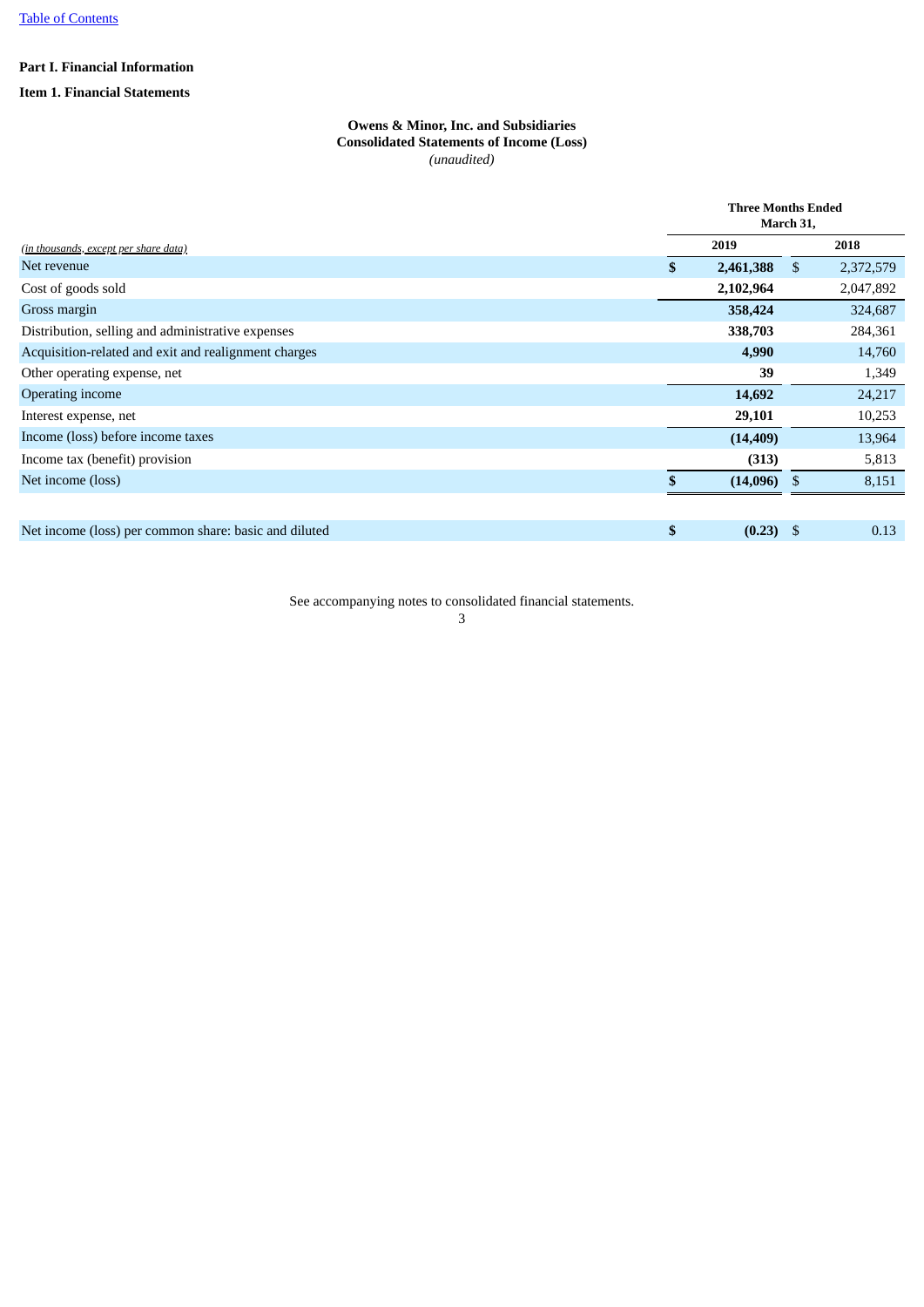# **Owens & Minor, Inc. and Subsidiaries Consolidated Statements of Comprehensive Income (Loss)** *(unaudited)*

<span id="page-3-0"></span>

|                                                                                                               | <b>Three Months Ended</b><br>March 31, |               |  |        |
|---------------------------------------------------------------------------------------------------------------|----------------------------------------|---------------|--|--------|
| (in thousands)                                                                                                |                                        | 2019          |  | 2018   |
| Net income (loss)                                                                                             |                                        | $(14,096)$ \$ |  | 8,151  |
| Other comprehensive income (loss), net of tax:                                                                |                                        |               |  |        |
| Currency translation adjustments (net of income tax of \$0 in 2019 and 2018)                                  |                                        | (4,207)       |  | 8,921  |
| Change in unrecognized net periodic pension costs (net of income tax of \$69 in 2019 and \$142 in 2018)       |                                        | 197           |  | 380    |
| Net unrealized gain (loss) on derivative instruments and other (net of income tax of \$658 in 2019 and \$0 in |                                        |               |  |        |
| 2018)                                                                                                         |                                        | (2, 413)      |  | 6      |
| Total other comprehensive income (loss), net of tax                                                           |                                        | (6, 423)      |  | 9,307  |
| Comprehensive income (loss)                                                                                   |                                        | (20,519)      |  | 17,458 |

See accompanying notes to consolidated financial statements.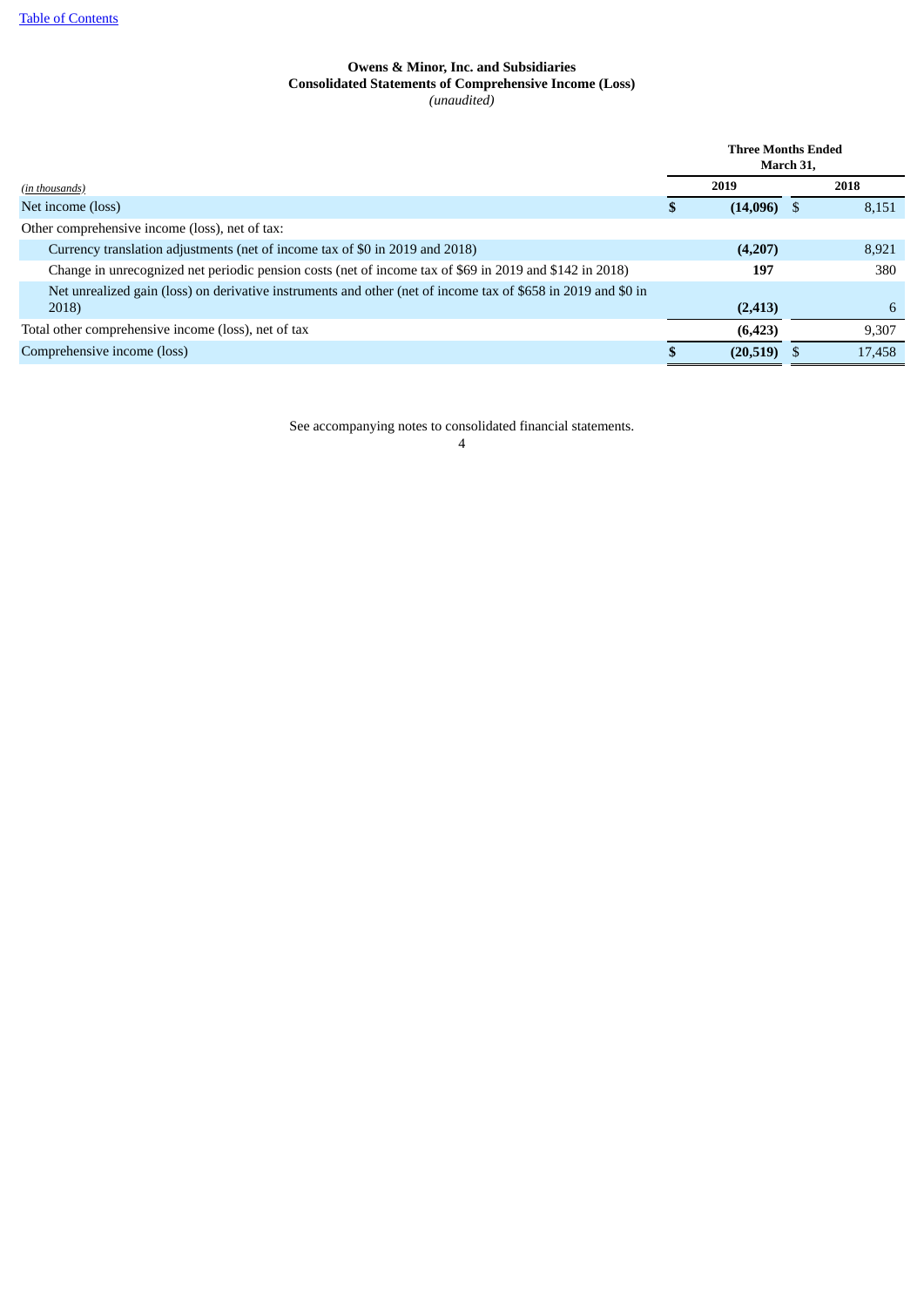# **Owens & Minor, Inc. and Subsidiaries Consolidated Balance Sheets** *(unaudited)*

<span id="page-4-0"></span>

|                                                                                                     | March 31,       |              | December 31, |
|-----------------------------------------------------------------------------------------------------|-----------------|--------------|--------------|
| <i>(in thousands, except per share data)</i>                                                        | 2019            |              | 2018         |
| <b>Assets</b>                                                                                       |                 |              |              |
| <b>Current assets</b>                                                                               |                 |              |              |
| Cash and cash equivalents                                                                           | \$<br>75,239    | \$           | 103,367      |
| Accounts receivable, net of allowances of \$21,572 and \$19,618                                     | 843,384         |              | 823,418      |
| Merchandise inventories                                                                             | 1,210,558       |              | 1,290,103    |
| Other current assets                                                                                | 336,065         |              | 321,690      |
| <b>Total current assets</b>                                                                         | 2,465,246       |              | 2,538,578    |
| Property and equipment, net of accumulated depreciation of \$283,804 and \$270,105                  | 386,135         |              | 386,723      |
| Operating lease assets                                                                              | 197,200         |              |              |
| Goodwill                                                                                            | 413,235         |              | 414,122      |
| Intangible assets, net                                                                              | 311,254         |              | 321,764      |
| Other assets, net                                                                                   | 109,294         |              | 112,601      |
| <b>Total assets</b>                                                                                 | \$<br>3,882,364 | $\mathbb{S}$ | 3,773,788    |
| <b>Liabilities and equity</b>                                                                       |                 |              |              |
| <b>Current liabilities</b>                                                                          |                 |              |              |
| Accounts payable                                                                                    | \$<br>990,688   | \$           | 1,109,589    |
| Accrued payroll and related liabilities                                                             | 40,999          |              | 48,203       |
| Other current liabilities                                                                           | 377,989         |              | 314,219      |
| <b>Total current liabilities</b>                                                                    | 1,409,676       |              | 1,472,011    |
| Long-term debt, excluding current portion                                                           | 1,685,135       |              | 1,650,582    |
| Operating lease liabilities, excluding current portion                                              | 155,703         |              |              |
| Deferred income taxes                                                                               | 42,144          |              | 50,852       |
| Other liabilities                                                                                   | 87,867          |              | 81,924       |
| <b>Total liabilities</b>                                                                            | 3,380,525       |              | 3,255,369    |
| <b>Commitments and contingencies</b>                                                                |                 |              |              |
| <b>Equity</b>                                                                                       |                 |              |              |
| Common stock, par value \$2 per share; authorized - 200,000 shares; issued and outstanding - 62,936 |                 |              |              |
| shares and 62,294 shares                                                                            | 125,872         |              | 124,588      |
| Paid-in capital                                                                                     | 241,547         |              | 238,773      |
| Retained earnings                                                                                   | 186,455         |              | 200,670      |
| Accumulated other comprehensive loss                                                                | (52,035)        |              | (45, 612)    |
| <b>Total equity</b>                                                                                 | 501,839         |              | 518,419      |
| <b>Total liabilities and equity</b>                                                                 | \$<br>3,882,364 | \$           | 3,773,788    |

See accompanying notes to consolidated financial statements.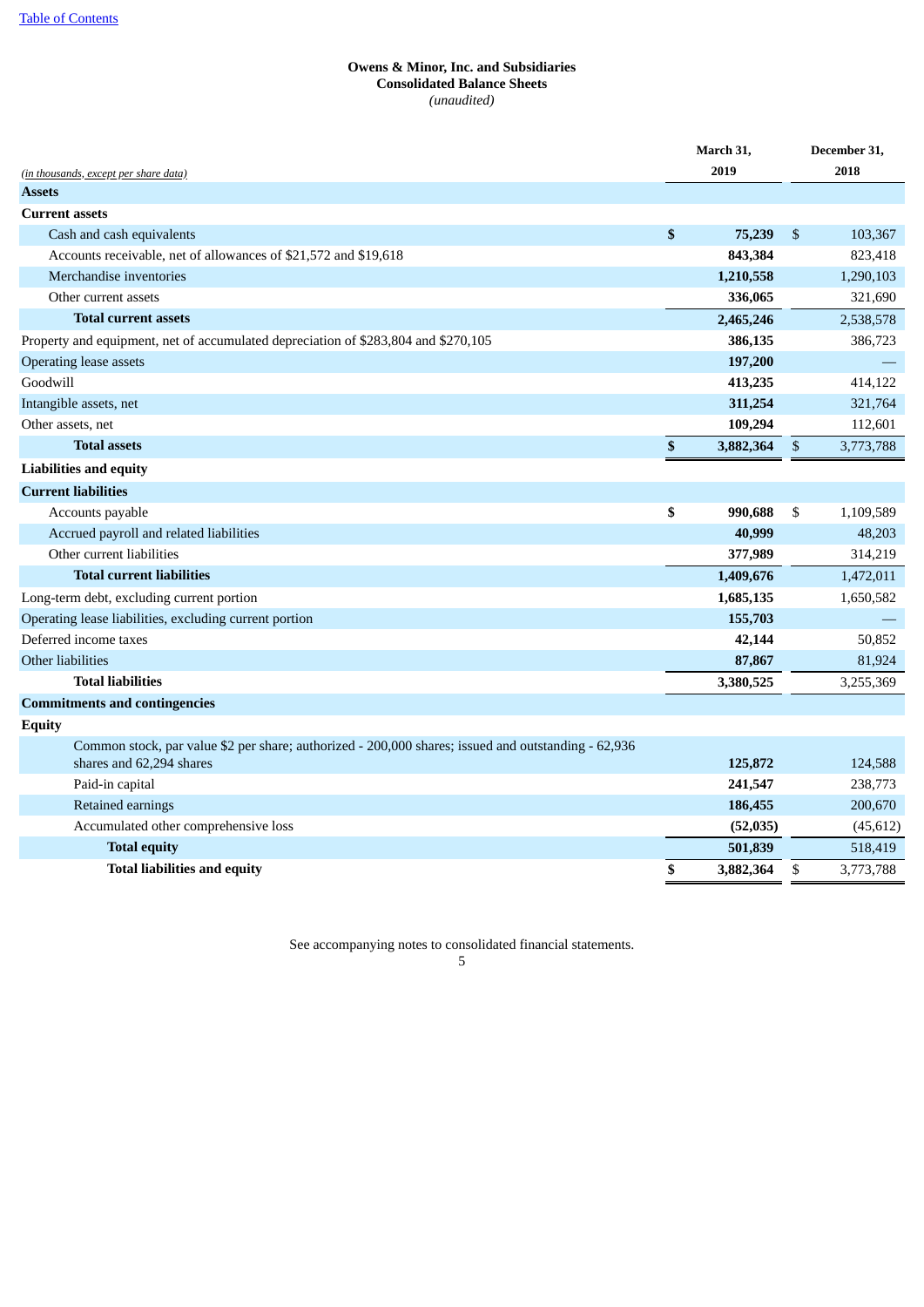# **Owens & Minor, Inc. and Subsidiaries Consolidated Statements of Cash Flows** *(unaudited)*

<span id="page-5-0"></span>

|                                                                                          | Three Months Ended March 31, |            |     |           |
|------------------------------------------------------------------------------------------|------------------------------|------------|-----|-----------|
| (in thousands)                                                                           |                              | 2019       |     | 2018      |
| <b>Operating activities:</b>                                                             |                              |            |     |           |
| Net income (loss)                                                                        | \$                           | (14,096)   | -\$ | 8,151     |
| Adjustments to reconcile net income to cash (used for) provided by operating activities: |                              |            |     |           |
| Depreciation and amortization                                                            |                              | 28,720     |     | 17,911    |
| Share-based compensation expense                                                         |                              | 4,505      |     | 3,035     |
| Provision for losses on accounts receivable                                              |                              | 3,619      |     | 1,073     |
| Deferred income tax benefit                                                              |                              | (8,613)    |     | (1,482)   |
| Changes in operating assets and liabilities:                                             |                              |            |     |           |
| Accounts receivable                                                                      |                              | (22, 573)  |     | (18,519)  |
| Merchandise inventories                                                                  |                              | 80,194     |     | (30, 556) |
| Accounts payable                                                                         |                              | (120, 480) |     | 9,478     |
| Net change in other assets and liabilities                                               |                              | (15, 858)  |     | 28,904    |
| Other, net                                                                               |                              | 3,678      |     | 278       |
| Cash (used for) provided by operating activities                                         |                              | (60, 904)  |     | 18,273    |
| <b>Investing activities:</b>                                                             |                              |            |     |           |
| Additions to property and equipment                                                      |                              | (11, 674)  |     | (7,074)   |
| Additions to computer software and intangible assets                                     |                              | (2,605)    |     | (7,086)   |
| Proceeds from sale of property and equipment                                             |                              | 271        |     |           |
| <b>Cash used for investing activities</b>                                                |                              | (14,008)   |     | (14, 160) |
| <b>Financing activities:</b>                                                             |                              |            |     |           |
| Borrowings (repayments) under revolving credit facility                                  |                              | 72,100     |     | (300)     |
| Repayments of debt                                                                       |                              | (12, 394)  |     | (3, 125)  |
| Financing costs paid                                                                     |                              | (4, 313)   |     |           |
| Cash dividends paid                                                                      |                              | (4,764)    |     | (16,074)  |
| Other, net                                                                               |                              | (1, 124)   |     | (2, 304)  |
| Cash provided by (used for) financing activities                                         |                              | 49,505     |     | (21, 803) |
| Effect of exchange rate changes on cash and cash equivalents                             |                              | (2,721)    |     | 800       |
| Net decrease in cash and cash equivalents                                                |                              | (28, 128)  |     | (16, 890) |
| Cash and cash equivalents at beginning of period                                         |                              | 103,367    |     | 104,522   |
| Cash and cash equivalents at end of period                                               | \$                           | 75,239     | \$  | 87,632    |
| Supplemental disclosure of cash flow information:                                        |                              |            |     |           |
| Income taxes paid, net of refunds                                                        | \$                           | (12, 388)  | \$  | 1,197     |
| Interest paid                                                                            | \$                           | 24,504     | \$  | 9,661     |
|                                                                                          |                              |            |     |           |

See accompanying notes to consolidated financial statements.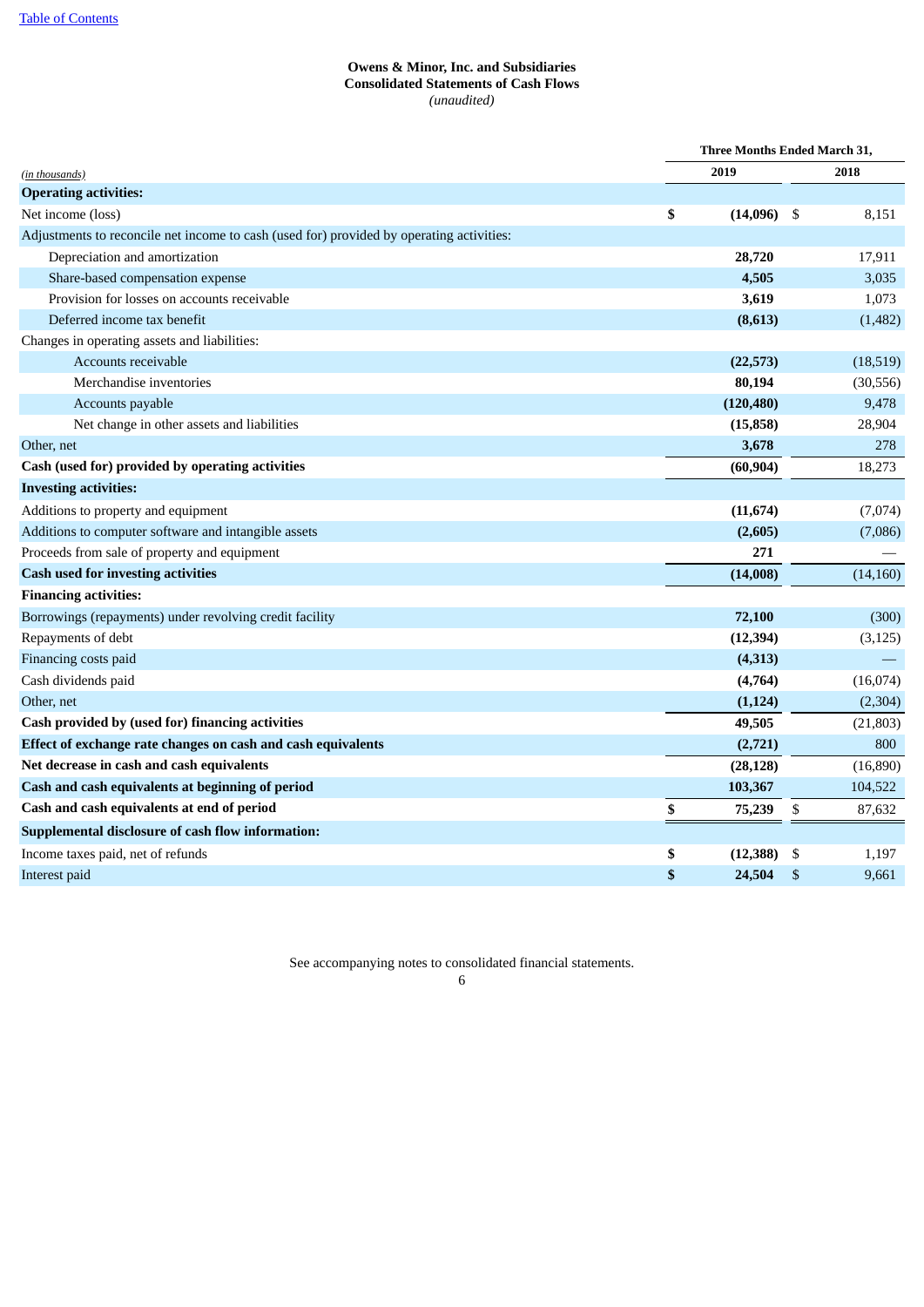# **Owens & Minor, Inc. and Subsidiaries Consolidated Statements of Changes in Equity** *(unaudited)*

<span id="page-6-0"></span>

| (in thousands, except per share data)                 | Common<br><b>Shares</b><br>Outstanding |              | Common<br><b>Stock</b><br>(\$2 par value) |    | Paid-In<br>Capital |    | <b>Retained</b><br>Earnings |    | <b>Accumulated</b><br>Other<br><b>Comprehensive Income</b><br>(Loss) |                | <b>Total</b><br>Equity |
|-------------------------------------------------------|----------------------------------------|--------------|-------------------------------------------|----|--------------------|----|-----------------------------|----|----------------------------------------------------------------------|----------------|------------------------|
| Balance, December 31, 2017                            | 61,476                                 | \$.          | 122,952                                   | \$ | 226,937            | \$ | 690,674                     | S  | (25,084)                                                             | S              | 1,015,479              |
| Net income                                            |                                        |              |                                           |    |                    |    | 8,151                       |    |                                                                      |                | 8,151                  |
| Other comprehensive income                            |                                        |              |                                           |    |                    |    |                             |    | 9,307                                                                |                | 9,307                  |
| Dividends declared (\$0.26 per share)                 |                                        |              |                                           |    |                    |    | (16,027)                    |    |                                                                      |                | (16,027)               |
| Share-based compensation expense, exercises and other | 336                                    |              | 672                                       |    | 1,336              |    |                             |    |                                                                      |                | 2,008                  |
| Balance, March 31, 2018                               | 61,812                                 | -S           | 123,624                                   | S  | 228,273            | S  | 682,798                     | S  | (15, 777)                                                            | S              | 1,018,918              |
|                                                       |                                        |              |                                           |    |                    |    |                             |    |                                                                      |                |                        |
| Balance, December 31, 2018                            | 62,294                                 | $\mathbb{S}$ | 124,588                                   | \$ | 238,773            | \$ | 200,670                     | \$ | (45, 612)                                                            | $\mathfrak{s}$ | 518,419                |
| Net loss                                              |                                        |              |                                           |    |                    |    | (14,096)                    |    |                                                                      |                | (14,096)               |
| Other comprehensive loss                              |                                        |              |                                           |    |                    |    |                             |    | (6, 423)                                                             |                | (6,423)                |
| Dividends declared (\$0.0025 per share)               |                                        |              |                                           |    |                    |    | (119)                       |    |                                                                      |                | (119)                  |
| Share-based compensation expense, exercises and other | 642                                    |              | 1,284                                     |    | 2,774              |    |                             |    |                                                                      |                | 4,058                  |
| Balance, March 31, 2019                               | 62,936                                 |              | 125,872                                   | S. | 241,547            |    | 186,455                     | S  | (52, 035)                                                            | \$             | 501,839                |

See accompanying notes to consolidated financial statements.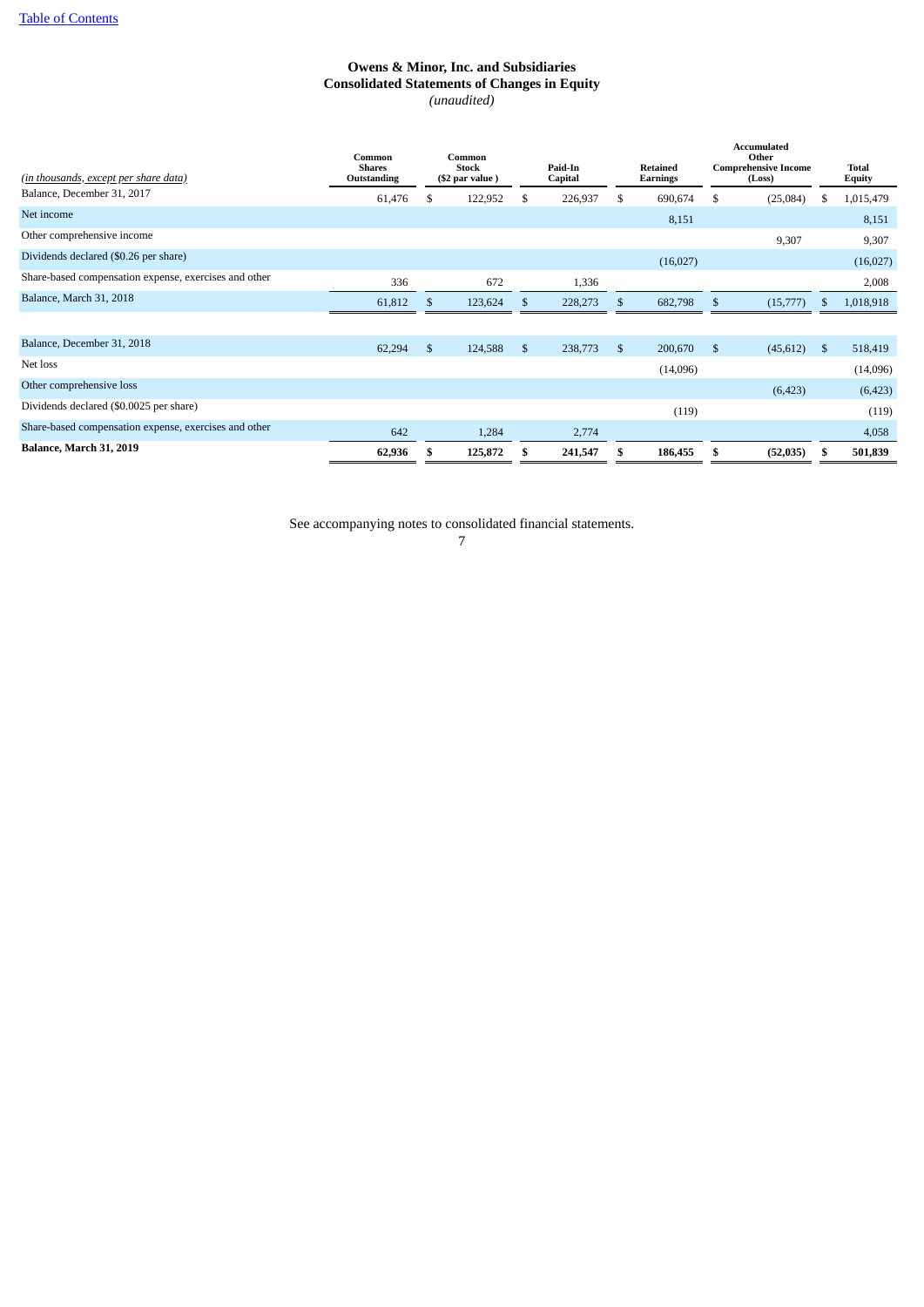# **Owens & Minor, Inc. and Subsidiaries Notes to Consolidated Financial Statements** *(unaudited) (in thousands, unless otherwise indicated)*

### <span id="page-7-0"></span>**Note 1—Summary of Significant Accounting Policies**

#### *Basis of Presentation*

The accompanying unaudited consolidated financial statements include the accounts of Owens & Minor, Inc. and the subsidiaries it controls (we, us, or our) and contain all adjustments (which are comprised only of normal recurring accruals and use of estimates) necessary to conform with U.S. generally accepted accounting principles (GAAP). All significant intercompany accounts and transactions have been eliminated. The results of operations for interim periods are not necessarily indicative of the results expected for the full year.

#### *Reclassifications*

Certain prior year amounts have been reclassified to conform to current year presentation.

### *Use of Estimates*

The preparation of consolidated financial statements in conformity with GAAP requires us to make assumptions and estimates that affect reported amounts and related disclosures. Actual results may differ from these estimates.

See Note 15 for disaggregation of revenue by segment and geography as we believe that best depicts how the nature, amount, timing and uncertainty of our revenue and cash flows are affected by economic factors.

### **Note 2—Fair Value**

The carrying amounts of cash and cash equivalents, accounts receivable, financing receivables, accounts payable and financing payables included in the consolidated balance sheets approximate fair value due to the short-term nature of these instruments. The fair value of long-term debt is estimated based on quoted market prices or dealer quotes for the identical liability when traded as an asset in an active market (Level 1) or, if quoted market prices or dealer quotes are not available, on the borrowing rates currently available for loans with similar terms, credit ratings, and average remaining maturities (Level 2). The fair value of interest rate swaps and foreign currency contracts is determined based on the present value of expected future cash flows considering the risks involved, including non-performance risk, and using discount rates appropriate for the respective maturities. Observable Level 2 inputs are used to determine the present value of expected future cash flows.

#### **Note 3—Acquisitions**

On April 30, 2018 (the Closing Date), we completed the acquisition of substantially all of Avanos Medical, Inc.'s (Avanos, previously Halyard Health, Inc.) Surgical and Infection Prevention (S&IP) business, the name "Halyard Health" (and all variations of that name and related intellectual property rights) and its information technology (IT) systems in exchange for \$758 million, net of cash acquired. The Halyard business is a leading global provider of medical supplies and solutions for the prevention of healthcare associated infections across acute care and non-acute care markets. This business is reported as part of the Global Products segment.

The following table presents the preliminary estimated fair value of the assets acquired and liabilities assumed recognized as of the acquisition date. The fair value of intangibles from this acquisition was primarily determined by applying the income approach, using several significant unobservable inputs for projected cash flows and a discount rate. These inputs are considered Level 3 inputs. The allocation of purchase price to assets and liabilities acquired is not yet complete, as valuations of certain tangible and intangible assets are still in process.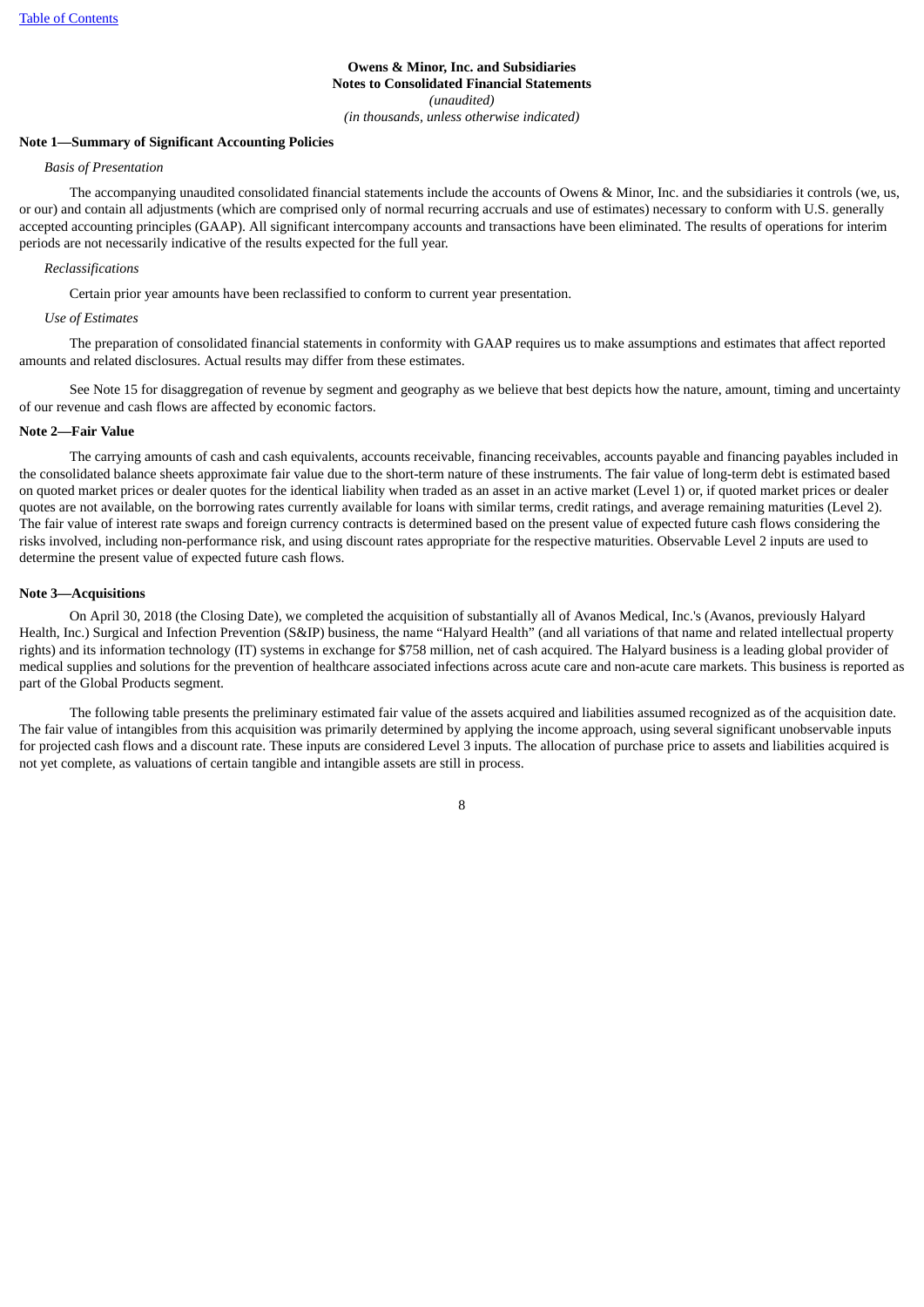|                                                   | <b>Preliminary Fair Value</b><br><b>Originally Estimated as</b><br><b>Acquisition Date (1)</b> | <b>Differences Between</b><br><b>Prior and Current Period</b><br><b>Preliminary Fair Value</b> | <b>Fair Value Estimated as</b><br>of Acquisition Date |
|---------------------------------------------------|------------------------------------------------------------------------------------------------|------------------------------------------------------------------------------------------------|-------------------------------------------------------|
| Assets acquired:                                  |                                                                                                |                                                                                                |                                                       |
| Current assets                                    | \$<br>330,870                                                                                  | \$                                                                                             | \$<br>330,870                                         |
| Goodwill                                          | 130,364                                                                                        |                                                                                                | 130,364                                               |
| Intangible assets                                 | 191,230                                                                                        |                                                                                                | 191,230                                               |
| Other noncurrent assets                           | 218,240                                                                                        |                                                                                                | 218,240                                               |
| Total assets                                      | 870,704                                                                                        |                                                                                                | 870,704                                               |
| Liabilities assumed:                              |                                                                                                |                                                                                                |                                                       |
| <b>Current liabilities</b>                        | 92,438                                                                                         |                                                                                                | 92,438                                                |
| Noncurrent liabilities                            | 20,217                                                                                         |                                                                                                | 20,217                                                |
| <b>Total liabilities</b>                          | 112,655                                                                                        |                                                                                                | 112,655                                               |
| Fair value of net assets acquired, net of<br>cash | \$<br>758,049                                                                                  | \$                                                                                             | 758,049                                               |

(1) *As previously reported in our 2018 Form 10-K.*

We are amortizing the preliminary fair value of acquired intangible assets, primarily customer relationships, a trade name and other intellectual property, over their estimated weighted average useful lives of eight to 12 years.

Goodwill of \$130 million, which we assigned to our Global Products segment, consists largely of expected opportunities to expand into new markets and further develop a presence in the medical products segment. None of the goodwill recognized is expected to be deductible for income tax purposes.

The unaudited pro forma results of net revenue for the period ended March 31, 2018 as if Halyard was acquired on January 1, 2018 were \$2,582,579. The pro forma results of net income (loss) and net income (loss) per common share have not been represented because the effects were not material to our historic consolidated financial statements. Accordingly, the pro forma results noted above are not necessarily indicative of the results that would have been if the acquisition had occurred on the dates indicated, nor are the pro forma results indicative of results which may occur in the future.

### **Note 4—Financing Receivables and Payables**

At March 31, 2019 and December 31, 2018, we had financing receivables of \$209.7 million and \$183.3 million, respectively, and related payables of \$100.5 million and \$100.3 million, respectively, outstanding under our order-to-cash program, which were included in other current assets and other current liabilities, respectively, in the consolidated balance sheets.

### **Note 5—Goodwill and Intangible Assets**

The following table summarizes the goodwill balances by segment and the changes in the carrying amount of goodwill through March 31, 2019:

|                                                | <b>Global Solutions</b> |         |  | <b>Global Products</b> | consolidated |  |  |
|------------------------------------------------|-------------------------|---------|--|------------------------|--------------|--|--|
| Carrying amount of goodwill, December 31, 2018 |                         | 283,905 |  | 130.217                | 414,122      |  |  |
| Currency translation adjustments               |                         |         |  | (887                   | (887)        |  |  |
| Carrying amount of goodwill, March 31, 2019    |                         | 283,905 |  | 129,330                | 413,235      |  |  |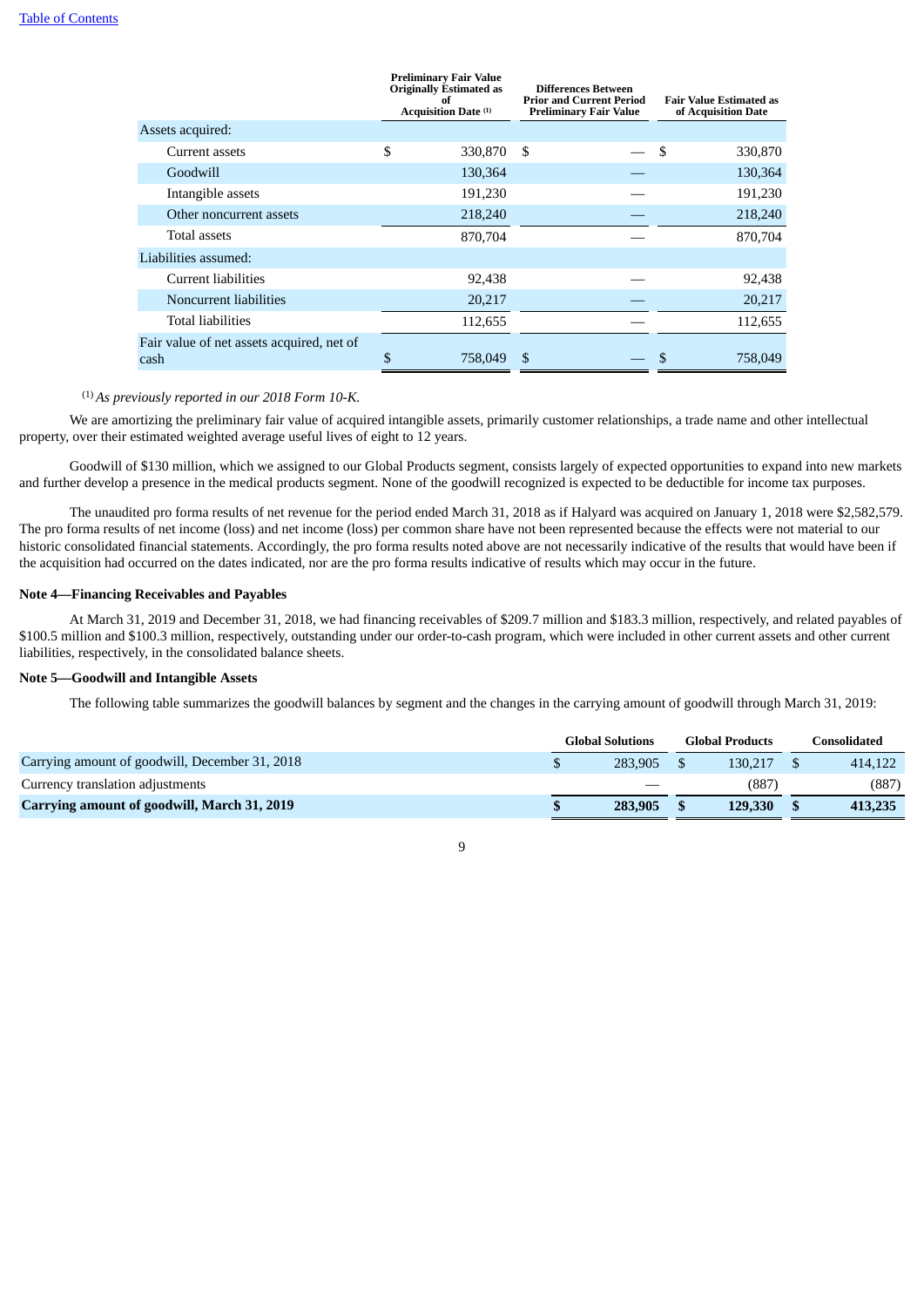Intangible assets at March 31, 2019 and December 31, 2018, were as follows:

| <b>March 31, 2019</b>                   |   |                                             |   |                             |    |                 |                      |          |                                               |                             |
|-----------------------------------------|---|---------------------------------------------|---|-----------------------------|----|-----------------|----------------------|----------|-----------------------------------------------|-----------------------------|
| <b>Customer</b><br><b>Relationships</b> |   | <b>Tradenames</b>                           |   | Other<br><b>Intangibles</b> |    | <b>Customer</b> |                      |          |                                               | Other<br><b>Intangibles</b> |
|                                         |   |                                             |   |                             |    |                 |                      |          |                                               |                             |
| Φ                                       | S | 97,000                                      | S | 42,724                      | \$ | 267,510         | S                    | 97,000   | <sup>S</sup>                                  | 42,930                      |
|                                         |   | (10,779)                                    |   | (5, 424)                    |    | (72, 947)       |                      | (8,544)  |                                               | (4, 185)                    |
|                                         | S | 86,221                                      |   | 37,300                      | £. | 194,563         |                      | 88.456   |                                               | 38,745                      |
|                                         |   | 11 years                                    |   | 8 years                     |    | 10 years        |                      | 11 years |                                               | 8 years                     |
|                                         |   | 267,732<br>(79, 999)<br>187,733<br>10 years |   |                             |    |                 | <b>Relationships</b> |          | <b>December 31, 2018</b><br><b>Tradenames</b> |                             |

At March 31, 2019, \$102.0 million in net intangible assets were held in the Global Solutions segment and \$209.3 million were held in the Global Products segment. Amortization expense for intangible assets was \$10.4 million and \$6.4 million for the three months ended March 31, 2019 and 2018, respectively.

Based on the current carrying value of intangible assets subject to amortization, estimated amortization expense is \$31.2 million for the remainder of 2019, \$40.7 million for 2020, \$39.0 million for 2021, \$38.1 million for 2022, \$36.9 million for 2023 and \$31.6 million for 2024.

### **Note 6—Leases**

We adopted ASU No. 2016-02, Leases (Topic 842), as of January 1, 2019. We elected to use the adoption date as our date of initial application and thus have not restated comparative prior periods. See Note 17 for additional information, including as it relates to the practical expedients.

We enter into non-cancelable agreements to lease most of our office and warehouse facilities with remaining terms generally ranging from one to 20 years. Certain leases include renewal options, generally for five-year increments. The exercise of lease renewal options is at our sole discretion. Our lease terms may include those options to extend or terminate the lease when it is reasonably certain that we will exercise that option. We also lease some of our transportation and material handling equipment for terms generally ranging from three to 10 years. Leases with a term of 12 months or less are not recorded on the balance sheet; we recognize lease expense for these leases on a straight-line basis over the lease term. The depreciable life of assets and leasehold improvements are limited by the expected lease term, unless there is a transfer of title or purchase option reasonably certain of exercise. Our lease agreements do not contain any material residual value guarantees or material restrictive covenants.

Right-of-use assets represent our right to use an underlying asset for the lease term and lease liabilities represent our obligation to make lease payments arising from the lease. Operating lease assets and liabilities are recognized at commencement date based on the present value of lease payments over the lease term. As most of our leases do not provide an implicit rate, we use our incremental borrowing rate based on the information available at commencement date in determining the present value of lease payments. We use the implicit rate when readily determinable. The operating lease asset also includes any lease payments made and excludes lease incentives.

The components of lease expense were as follows:

|                               | <b>Classification</b>                             | Three months ended March<br>31, 2019 |
|-------------------------------|---------------------------------------------------|--------------------------------------|
| Operating lease cost $(1)$    | Distribution, selling and administrative expenses | 17,437                               |
| Finance lease cost:           |                                                   |                                      |
| Amortization of lease assets  | Distribution, selling and administrative expenses | 756                                  |
| Interest on lease liabilities | Interest expense, net                             | 334                                  |
| Total finance lease cost      |                                                   | 1,090                                |
| Total lease cost              |                                                   | 18,527                               |
|                               |                                                   |                                      |

*(1) Includes short-term lease and variable lease costs, which are immaterial.*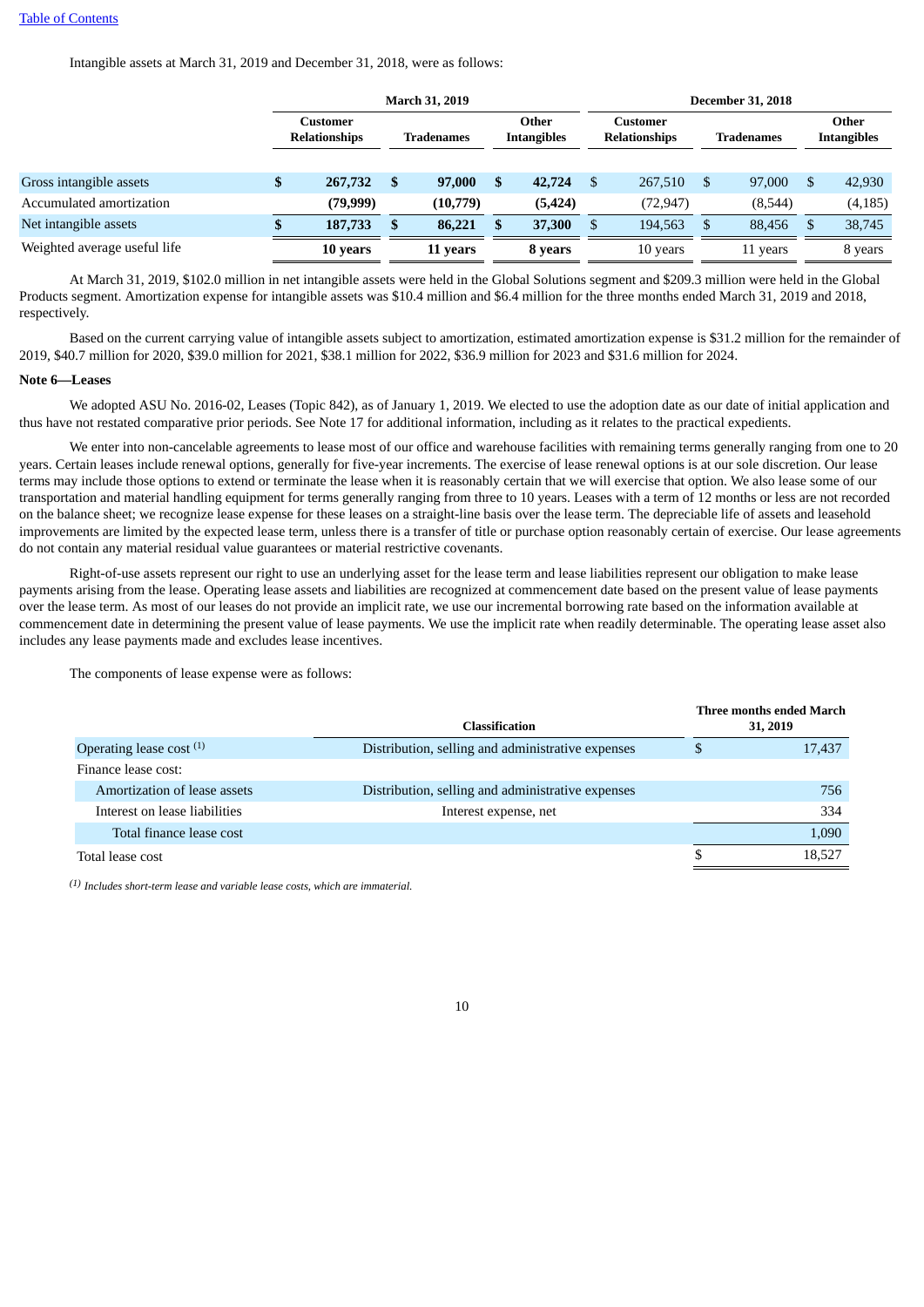Supplemental balance sheet information is as follows:

|                         | <b>Classification</b>                                  | As of March 31, 2019 |
|-------------------------|--------------------------------------------------------|----------------------|
| Assets:                 |                                                        |                      |
| Operating lease assets  | Operating lease assets                                 | \$<br>197,200        |
| Finance lease assets    | Property and equipment, net                            | 10,921               |
| Total lease assets      |                                                        | \$<br>208,121        |
| Liabilities:            |                                                        |                      |
| Current                 |                                                        |                      |
| Operating               | Other current liabilities                              | \$<br>44,876         |
| Finance                 | Other current liabilities                              | 2,365                |
| <b>Noncurrent</b>       |                                                        |                      |
| <b>Operating</b>        | Operating lease liabilities, excluding current portion | 155,703              |
| Finance                 | Long-term debt, excluding current portion              | 12,820               |
| Total lease liabilities |                                                        | \$<br>215,764        |

Other information related to leases was as follows:

|                                                                                          | Three months ended March 31,<br>2019 |
|------------------------------------------------------------------------------------------|--------------------------------------|
| <b>Supplemental cash flow information</b>                                                |                                      |
| Cash paid for amounts included in the measurement of lease liabilities:                  |                                      |
| Operating cash flows from operating and finance leases                                   | \$<br>16,695                         |
| Financing cash flows from finance leases                                                 | \$<br>674                            |
|                                                                                          |                                      |
| Right-of-use assets obtained in exchange for new operating and finance lease liabilities | \$<br>5,635                          |
|                                                                                          |                                      |
| Weighted average remaining lease term (years)                                            |                                      |
| <b>Operating leases</b>                                                                  | 6.3                                  |
| Finance leases                                                                           | 8.3                                  |
|                                                                                          |                                      |
| Weighted average discount rate                                                           |                                      |
| <b>Operating leases</b>                                                                  | 12.3%                                |
| <b>Finance leases</b>                                                                    | 8.9%                                 |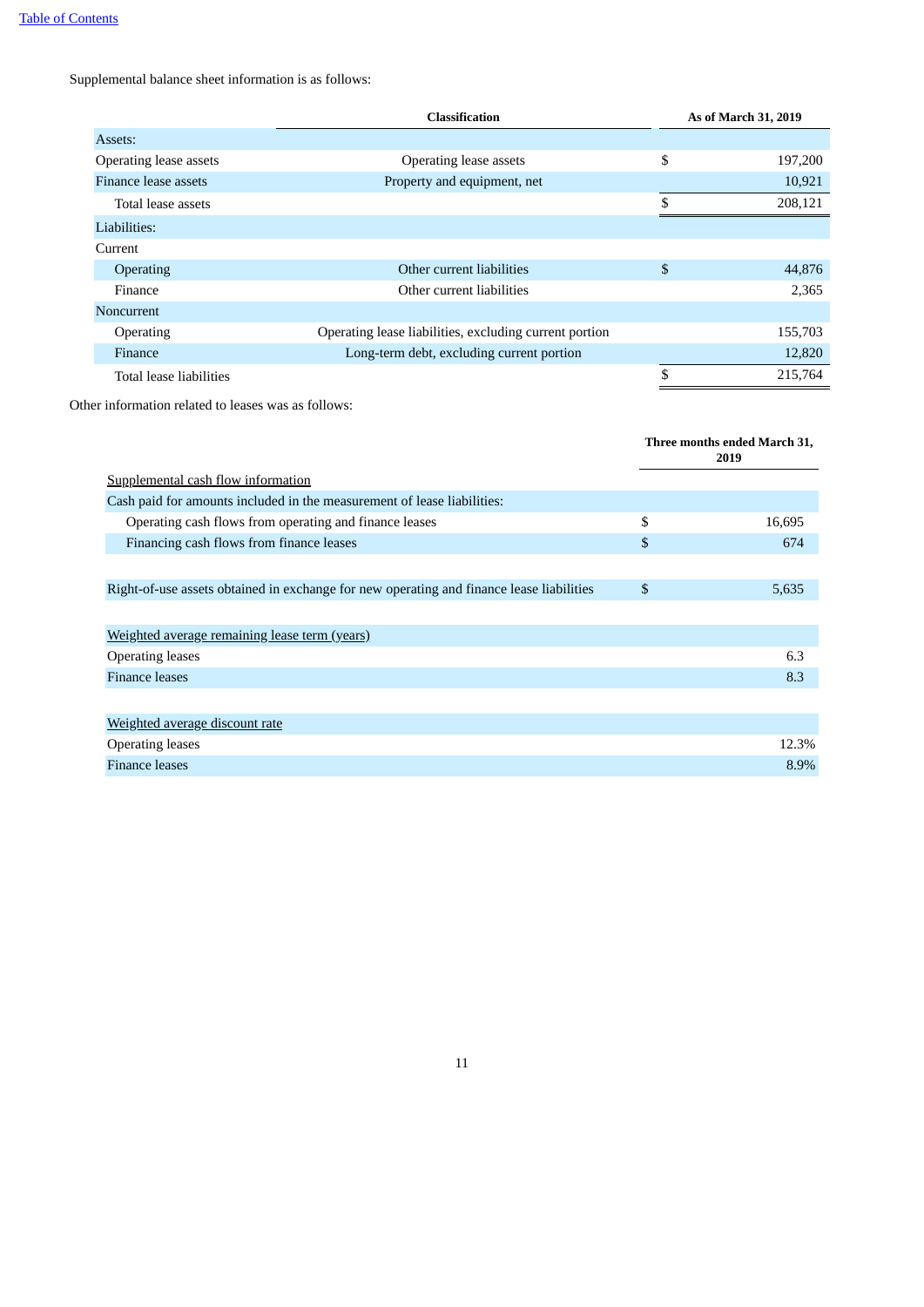Maturities of lease liabilities as of March 31, 2019 were as follows:

|                                    | <b>Operating Leases</b> |          | <b>Finance Leases</b> |            | <b>Total</b> |            |
|------------------------------------|-------------------------|----------|-----------------------|------------|--------------|------------|
| 2019 (remainder)                   |                         | 56,059   | - \$                  | $3,031$ \$ |              | 59,090     |
| 2020                               |                         | 57,703   |                       | 2,824      |              | 60,527     |
| 2021                               |                         | 49,044   |                       | 2,268      |              | 51,312     |
| 2022                               |                         | 30,612   |                       | 2,073      |              | 32,685     |
| 2023                               |                         | 22,120   |                       | 1,952      |              | 24,072     |
| Thereafter                         |                         | 83,122   |                       | 10,367     |              | 93,489     |
| Total lease payments               |                         | 298,660  |                       | 22,515     |              | 321,175    |
| Less: Interest                     |                         | (98,081) |                       | (7,330)    |              | (105, 411) |
| Present value of lease liabilities |                         | 200,579  | - \$                  | 15,185     | -S           | 215,764    |

At December 31, 2018, future minimum annual payments under non-cancelable lease agreements with original terms in excess of one year, and including payments required under operating leases for facilities we have vacated, were as follows:

|                        |     | <b>Total</b> |
|------------------------|-----|--------------|
| 2019                   | D   | 64,082       |
| 2020                   |     | 53,138       |
| 2021                   |     | 42,480       |
| 2022                   |     | 26,445       |
| 2023                   |     | 19,895       |
| Thereafter             |     | 45,708       |
| Total minimum payments | \$. | 251,748      |

Rent expense for all operating leases for the year ended December 31, 2018 was \$78.3 million.

### **Note 7—Derivatives**

We are directly and indirectly affected by changes in foreign currency, which may adversely impact our financial performance and are referred to as "market risks." When deemed appropriate, we use derivatives as a risk management tool to mitigate the potential impact of certain market risks. We do not enter into derivative financial instruments for trading purposes.

We use a layered hedging program to hedge select anticipated foreign currency cash flows to reduce volatility in cash flows. We account for the designated foreign exchange forward contracts as cash flow hedges. These foreign exchange forward contracts generally have maturities up to 12 months and the counterparties to the transactions are typically large international financial institutions.

We pay interest under our Credit Agreement which fluctuates based on changes in our benchmark interest rates. In order to mitigate the risk of increases in benchmark rates, we entered into interest rate swaps during the third quarter of 2018 whereby we agree to exchange with the counterparty, at specified intervals, the difference between fixed and variable amounts calculated by reference to the notional amount. The interest rate swaps were designated as cash flow hedges. Cash flows related to the interest rate swap agreements are included in interest expense.

We determine the fair value of our foreign currency derivatives and our interest rate swaps based on observable market-based inputs or unobservable inputs that are corroborated by market data. We do not view the fair value of our derivatives in isolation, but rather in relation to the fair values or cash flows of the underlying exposure. Our derivatives are over-the-counter instruments with liquid markets. All derivatives are carried at fair value in our consolidated balance sheets in other assets and other liabilities. We consider the risk of counterparty default to be minimal. We report cash flows from our hedging instruments in the same cash flow statement category as the hedged items.

We enter into foreign currency contracts to manage our foreign exchange exposure related to certain balance sheet items that do not meet the requirements for hedge accounting. These derivative instruments are adjusted to fair value at the end of each period through earnings. The gain or loss recorded on these instruments is substantially offset by the remeasurement adjustment on the foreign currency denominated asset or liability. We record the change in fair value of derivative instruments and the remeasurement adjustment on the foreign currency denominated asset or liability in acquisition-related and exit and realignment charges for contracts assumed with the Halyard acquisition and in other operating expense, net for all other foreign exchange contracts.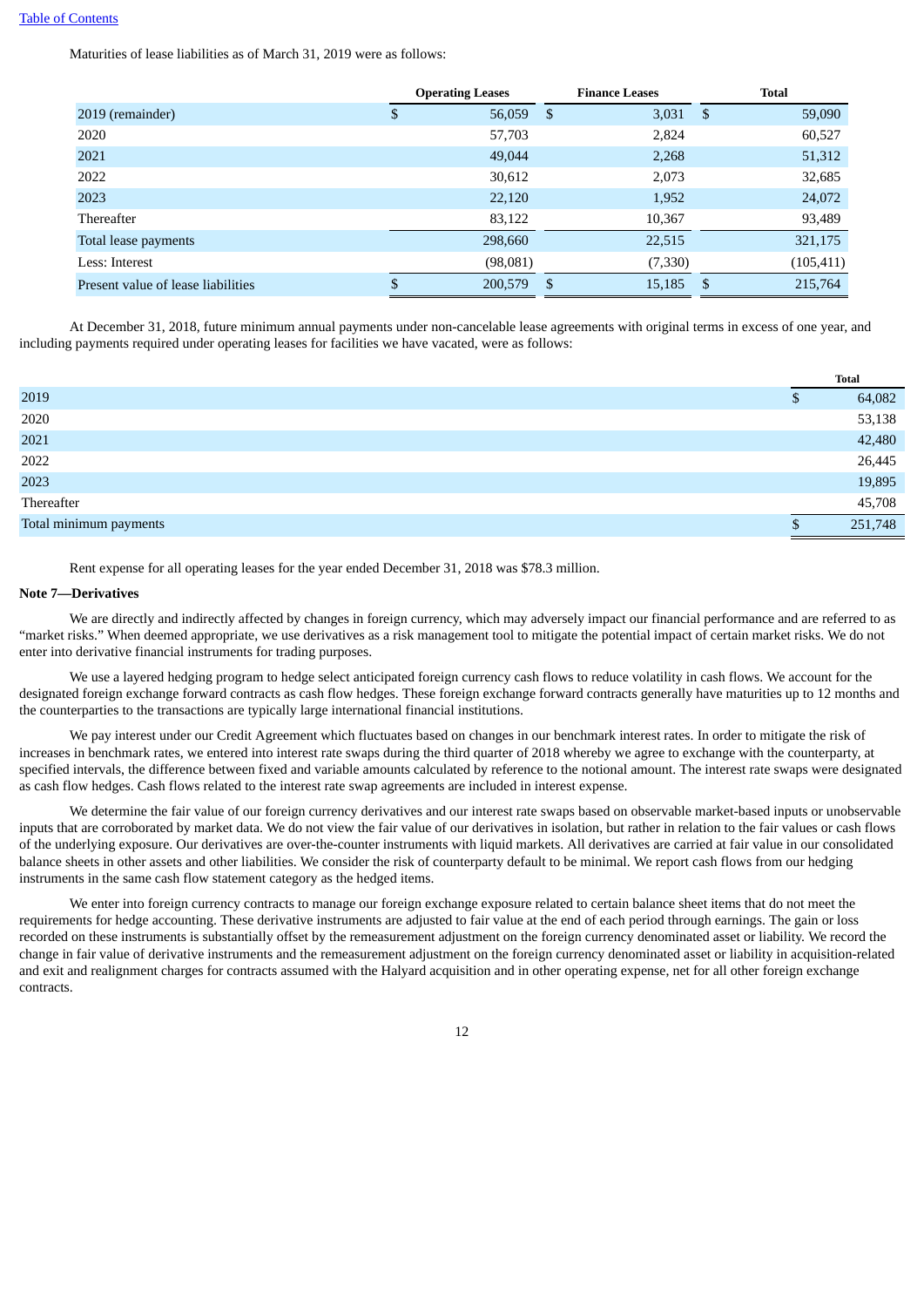The following table summarizes the terms and fair value of our outstanding derivative financial instruments as of March 31, 2019:

|                                     |                                  |                               | <b>Derivative Assets</b> |  | <b>Derivative Liabilities</b> |                       |                   |
|-------------------------------------|----------------------------------|-------------------------------|--------------------------|--|-------------------------------|-----------------------|-------------------|
| Cash flow hedges                    | <b>Notional</b><br><b>Amount</b> | <b>Maturity Date</b>          | <b>Classification</b>    |  | <b>Fair Value</b>             | <b>Classification</b> | <b>Fair Value</b> |
| Interest rate swaps                 | \$<br>450,000                    | May 2022 and 2025             | Other assets, net \$     |  |                               | Other liabilities     | \$<br>10,969      |
| Foreign currency contracts          | \$<br>13,448                     | June 2019 to<br>December 2019 | Other assets, net \$     |  | 317                           | Other liabilities     | \$                |
|                                     |                                  |                               |                          |  |                               |                       |                   |
| Economic (non-designated)<br>hedges |                                  |                               |                          |  |                               |                       |                   |
| Foreign currency contracts          | \$<br>10,610                     | April 2019 to May<br>2019     | Other assets, net \$     |  | 229                           | Other liabilities     | \$<br>13          |

The following table summarizes the effect of cash flow hedge accounting on our consolidated statement of income for the period ended March 31, 2019:

|                            |                            |                                                          |                                  |          | <b>Total Amount of</b>               |                                                            |       |  |
|----------------------------|----------------------------|----------------------------------------------------------|----------------------------------|----------|--------------------------------------|------------------------------------------------------------|-------|--|
|                            |                            |                                                          | <b>Location of Gain/(Loss)</b>   |          | Income/(Expense) Line Items          | <b>Amount of Gain/(Loss)</b>                               |       |  |
|                            |                            | <b>Amount of Gain/(Loss)</b><br><b>Reclassified from</b> |                                  |          | <b>Presented in the Consolidated</b> | <b>Reclassified from</b>                                   |       |  |
|                            | <b>Recognized in Other</b> |                                                          | <b>Accumulated Other</b>         |          | <b>Statement of Income in</b>        | <b>Accumulated Other</b><br><b>Comprehensive Loss into</b> |       |  |
|                            |                            | <b>Comprehensive Income</b>                              | <b>Comprehensive Income into</b> |          | Which the Effects are                |                                                            |       |  |
|                            | (Loss)                     |                                                          | Income                           | Recorded |                                      | Income                                                     |       |  |
| Interest rate swaps        |                            | (4,094)                                                  | Interest expense, net            |          | (29, 101)                            |                                                            | (321) |  |
| Foreign currency contracts |                            | 445                                                      | Cost of goods sold               |          | (2,102,964)                          |                                                            | (257) |  |

*The amount of ineffectiveness associated with these contracts was immaterial for the periods presented.*

For the period ended March 31, 2019, we recognized a gain of \$0.5 million associated with our economic (non-designated) foreign currency contracts.

We were not a party to any derivatives for the period ended March 31, 2018.

### **Note 8—Exit and Realignment Costs**

We periodically incur exit and realignment and other charges associated with optimizing our operations which includes the consolidation of certain distribution and logistics centers, administrative offices and warehouses in the United States and Europe. These charges also include costs associated with our strategic organizational realignment which include management changes, certain professional fees, and costs to streamline administrative functions and processes.

Exit and realignment charges by segment for the three months ended March 31, 2019 and 2018 were as follows:

|                                    | Three Months Ended March 31, |      |      |       |  |
|------------------------------------|------------------------------|------|------|-------|--|
|                                    |                              | 2019 | 2018 |       |  |
| <b>Global Solutions segment</b>    |                              | 824  |      | 2,708 |  |
| Global Products segment            |                              |      |      | (29)  |  |
| Total exit and realignment charges |                              | 831  |      | 2.679 |  |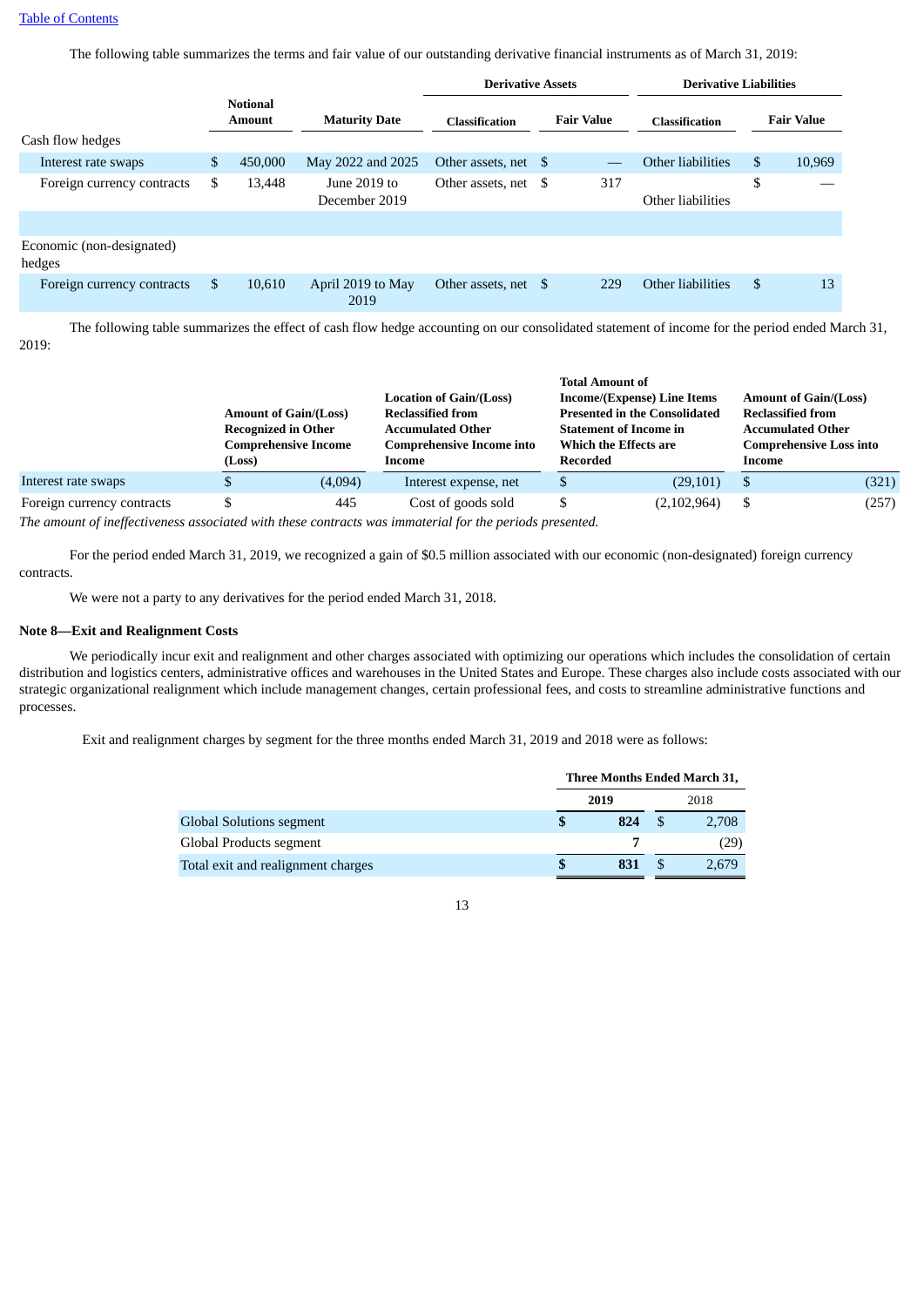The following table summarizes the activity related to exit and realignment cost and related accruals through March 31, 2019 and 2018:

|                                                       | Total <sup>(1)</sup> |
|-------------------------------------------------------|----------------------|
| Accrued exit and realignment costs, December 31, 2018 | \$<br>8,214          |
| Provision for exit and realignment activities:        |                      |
| Severance                                             | 360                  |
| Information system restructuring costs                | 515                  |
| Other                                                 | 83                   |
| Change in estimate                                    | (127)                |
| Cash payments                                         | (3,079)              |
| Accrued exit and realignment costs, March 31, 2019    | \$<br>5,966          |
|                                                       |                      |
|                                                       |                      |
| Accrued exit and realignment costs, December 31, 2017 | \$<br>11,972         |
| Provision for exit and realignment activities:        |                      |
| Severance                                             | 2,295                |
| Information system restructuring costs                | 177                  |
| Other                                                 | 230                  |
| Change in estimate                                    | (23)                 |
| Cash payments                                         | (6,886)              |
| Accrued exit and realignment costs, March 31, 2018    | \$<br>7,765          |

<sup>(1)</sup>The accrued exit and realignment costs at March 31, 2019 and 2018 related primarily to accrued information system restructuring costs and accrued severance.

### **Note 9—Retirement Plans**

We have a noncontributory, unfunded retirement plan for certain officers and retirees in the United States. Certain of our foreign subsidiaries also have defined benefit pension plans covering substantially all of their respective employees.

The components of net periodic benefit cost, which are included in distribution, selling and administrative expenses, for the three months ended March 31, 2019 and 2018, were as follows:

|                               |    | <b>Three Months Ended</b><br>March 31, |    |     |  |      |
|-------------------------------|----|----------------------------------------|----|-----|--|------|
|                               |    | 2019                                   |    |     |  | 2018 |
| Service cost                  | \$ | 374                                    | \$ | 19  |  |      |
| Interest cost                 |    | 600                                    |    | 419 |  |      |
| Recognized net actuarial loss |    | 260                                    |    | 522 |  |      |
| Net periodic benefit cost     | S  | 1.234                                  |    | 960 |  |      |

Certain of our foreign subsidiaries have health and welfare plans covering substantially all of their respective employees. Our expense for these plans totaled \$0.6 million and \$0.5 million for the three months ended March 31, 2019 and 2018, respectively.

### **Note 10—Debt**

Debt consists of the following: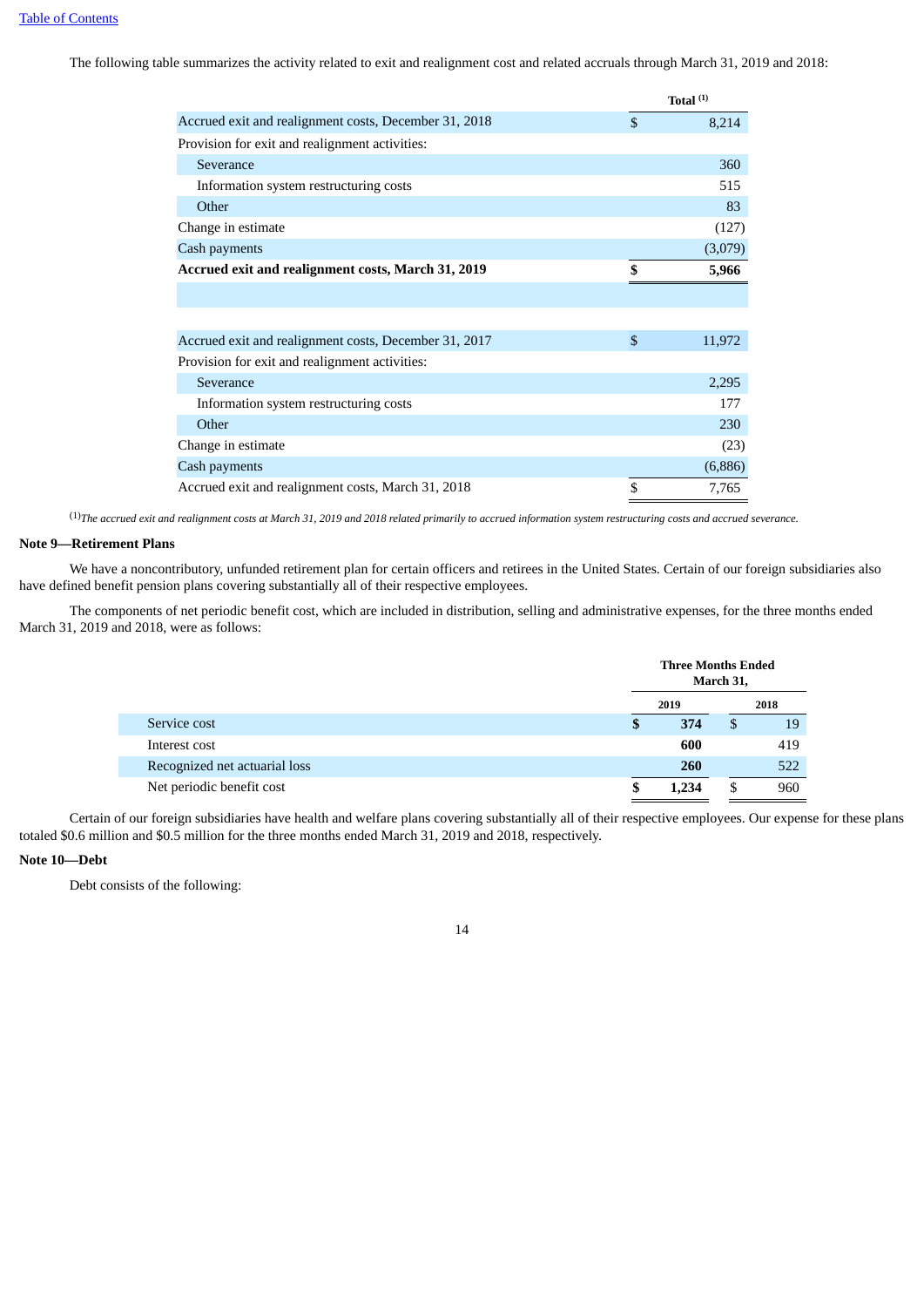|                    |  |                                                                                                       | <b>December 31, 2018</b>  |                    |                        |                                       |
|--------------------|--|-------------------------------------------------------------------------------------------------------|---------------------------|--------------------|------------------------|---------------------------------------|
| Carrying<br>Amount |  | <b>Estimated Fair</b><br>Value                                                                        |                           | Carrying<br>Amount |                        | <b>Estimated</b><br><b>Fair Value</b> |
| \$                 |  | 219,307                                                                                               | \$                        | 273,577            | \$.                    | 207,001                               |
|                    |  | 177,298                                                                                               |                           | 272,972            |                        | 174,859                               |
|                    |  | 409,212                                                                                               |                           | 422,422            |                        | 422,422                               |
|                    |  | 388,050                                                                                               |                           | 483,327            |                        | 385,284                               |
|                    |  | 282,200                                                                                               |                           | 210,100            |                        | 210,100                               |
|                    |  | 16,777                                                                                                |                           | 18,774             |                        | 18,774                                |
|                    |  | 1,492,844                                                                                             |                           |                    |                        | 1,418,440                             |
|                    |  | (52,018)                                                                                              |                           | (30, 590)          |                        | (30, 590)                             |
|                    |  | 1,440,826                                                                                             | \$.                       |                    |                        | \$1,387,850                           |
|                    |  | 273,684<br>273,079<br>409,212<br>482,201<br>282,200<br>16,777<br>1,737,153<br>(52,018)<br>\$1,685,135 | March 31, 2019<br>\$<br>S |                    | 1,681,172<br>1,650,582 |                                       |

We have a Credit Agreement (amended February 2019) with a borrowing capacity of \$400 million and term loans. The interest rate on our revolving credit facility and Term A loans is based on the Eurocurrency Rate, the Federal Funds Rate or the Prime Rate, plus an adjustment based on our Consolidated Total Leverage Ratio as defined by the Credit Agreement. Our Term B loan accrues interest based on the Eurocurrency Rate, the Federal Funds Rate or the Prime Rate, plus interest rate margin of 3.50% per annum with respect to Base Rate Loans (as defined in the Credit Agreement), and 4.50% per annum with respect to Eurocurrency Rate Loans (as defined in the Credit Agreement). We are charged a commitment fee of between 12.5 and 25.0 basis points on the unused portion of the facility. The terms of the Credit Agreement requires us to maintain ratios for leverage and interest coverage, including on a pro forma basis in the event of an acquisition. Our credit spread at March 31, 2019 was Eurocurrency Rate plus 3.5%.

We also have a Security and Pledge Agreement (the Security Agreement) pursuant to which we granted collateral on behalf of the holders of the 2021 Notes and the 2024 Notes and parties secured on the Credit Agreement (the Secured Parties) including first priority liens and security interests in (a) all present and future shares of capital stock owned by the Credit Parties (as defined) in the Credit Parties' present and future subsidiaries (limited, in the case of controlled foreign corporations, to a pledge of 65% of the voting capital stock of each first-tier foreign subsidiary of each Credit Party) and (b) all present and future personal property and assets of the Credit Parties, subject to certain exceptions. Our Credit Agreement has a "springing maturity date" with respect to the revolving loans and the Term A loans and the Term B loan, if as of the date that is 91 days prior to the maturity date of the Company's 2021 Notes or the 2024 Notes, respectively, all outstanding amounts owing under the 2021 Notes or the 2024 Notes, respectively, have not been paid in full then the Termination Date (as defined in the Credit Agreement) of the revolving credit facility, Term A loans and Term B loan shall be the date that is 91 days prior to the maturity date of the 2021 Notes.

At March 31, 2019, we had letters of credit of \$11.7 million outstanding under the Credit Agreement. We also had letters of credit and bank guarantees outstanding for \$7.7 million as of March 31, 2019 and December 31, 2018, respectively, which supports certain facilities leased as well as other normal business activities in the United States and Europe.

The Credit Agreement and senior notes contain cross-default provisions which could result in the acceleration of payments due in the event of default of either agreement. We believe we were in compliance with our debt covenants at March 31, 2019.

As of March 31, 2019, scheduled future principal payments of debt were \$37.2 million in 2019, \$49.6 million in 2020, \$324.7 million in 2021, \$581.0 million in 2022, \$5.0 million in 2023, and \$748.8 million thereafter.

### **Note 11—Income Taxes**

The effective tax rate was 2.2% for the three months ended March 31, 2019, compared to 41.6% in the same quarter of 2018. The decrease in the rate resulted from the mixture of income and losses in jurisdictions in which the company operates, including those of which require a full valuation allowance, and the incremental income tax expense associated with the vesting of restricted stock. The liability for unrecognized tax benefits was \$11.2 million at March 31, 2019 and \$9.6 million at December 31, 2018. Included in the liability at March 31, 2019 were \$3.3 million of tax positions for which ultimate deductibility is highly certain but for which there is uncertainty about the timing of such deductibility.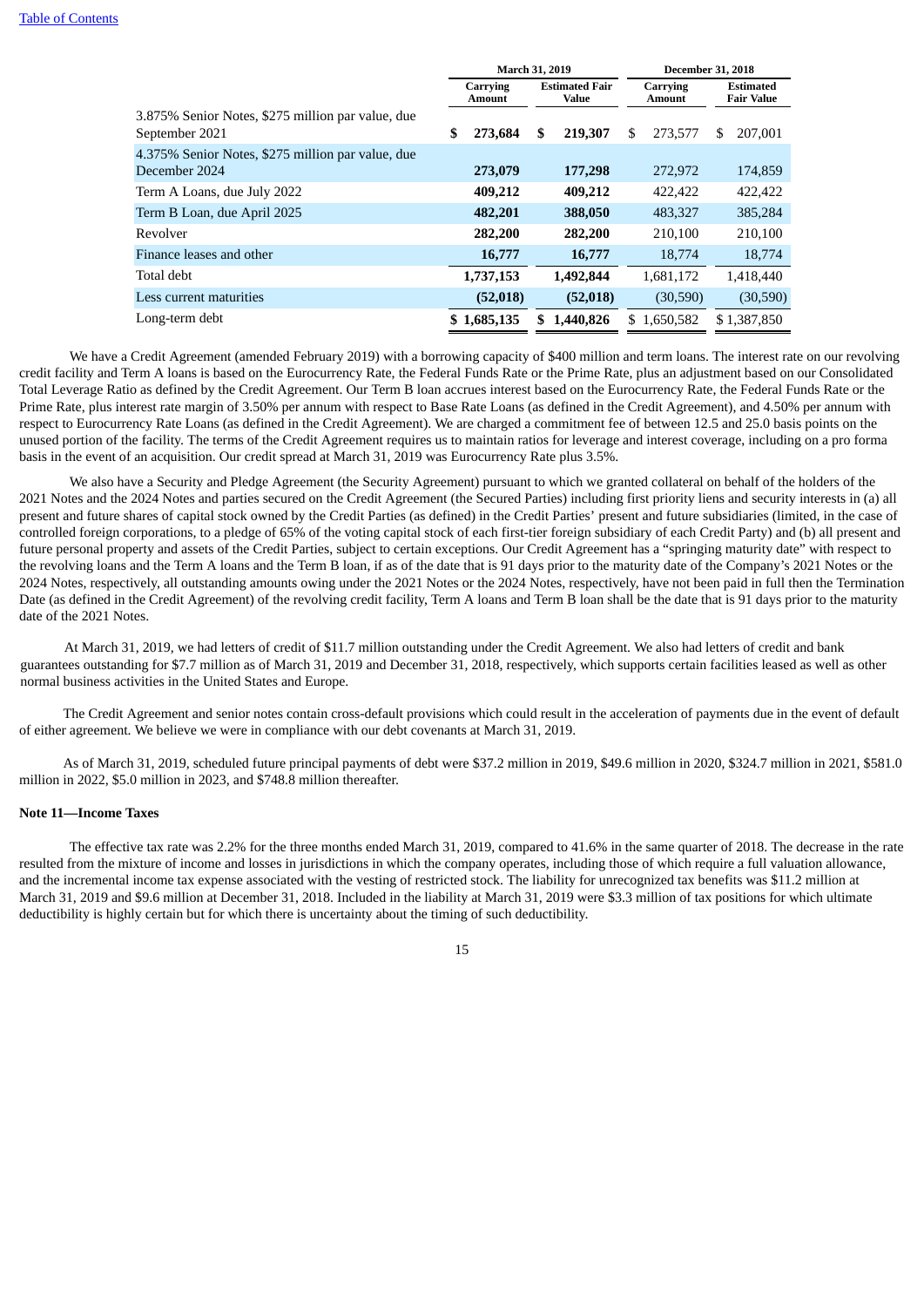# **Note 12—Net Income per Common Share**

The following summarizes the calculation of net income per common share attributable to common shareholders for the three months ended March 31, 2019 and 2018:

|                                                                           | <b>Three Months Ended</b><br>March 31, |               |     |        |  |  |
|---------------------------------------------------------------------------|----------------------------------------|---------------|-----|--------|--|--|
| (in thousands, except per share data)                                     | 2019                                   |               |     | 2018   |  |  |
| Numerator:                                                                |                                        |               |     |        |  |  |
| Net income (loss)                                                         | \$                                     | $(14,096)$ \$ |     | 8.151  |  |  |
| Less: income allocated to unvested restricted shares                      |                                        |               |     | (323)  |  |  |
| Net income (loss) attributable to common shareholders - basic and diluted |                                        | (14,096)      | - S | 7,828  |  |  |
| Denominator:                                                              |                                        |               |     |        |  |  |
| Weighted average shares outstanding - basic and diluted                   |                                        | 60,376        |     | 59.969 |  |  |
| Net income (loss) per share attributable to common shareholders:          |                                        |               |     |        |  |  |
| Basic and diluted                                                         |                                        | (0.23)        | -S  | 0.13   |  |  |

# **Note 13—Shareholders' Equity**

Our Board of Directors authorized a share repurchase program of up to \$100 million of our outstanding common stock to be executed at the discretion of management over a 3-year period, expiring in December 2019. The timing of repurchases and the exact number of shares of common stock to be purchased will depend upon market conditions and other factors and may be suspended or discontinued at any time. Purchases under the share repurchase program are made either pursuant to 10b5-1 plans entered into by the company from time to time and/or during the company's scheduled quarterly trading windows for officers and directors. Our Credit Agreement contains restrictions on the amount and timing of share repurchase activity. This includes prohibiting share repurchases should a default under the Credit Agreement exist prior to or immediately after any share repurchases. We did not repurchase any shares of our common stock during the quarters ended March 31, 2019 and 2018. As of March 31, 2019, we have approximately \$94.0 million in remaining authorization available under the repurchase program. We have elected to allocate any excess of share repurchase price over par value to retained earnings.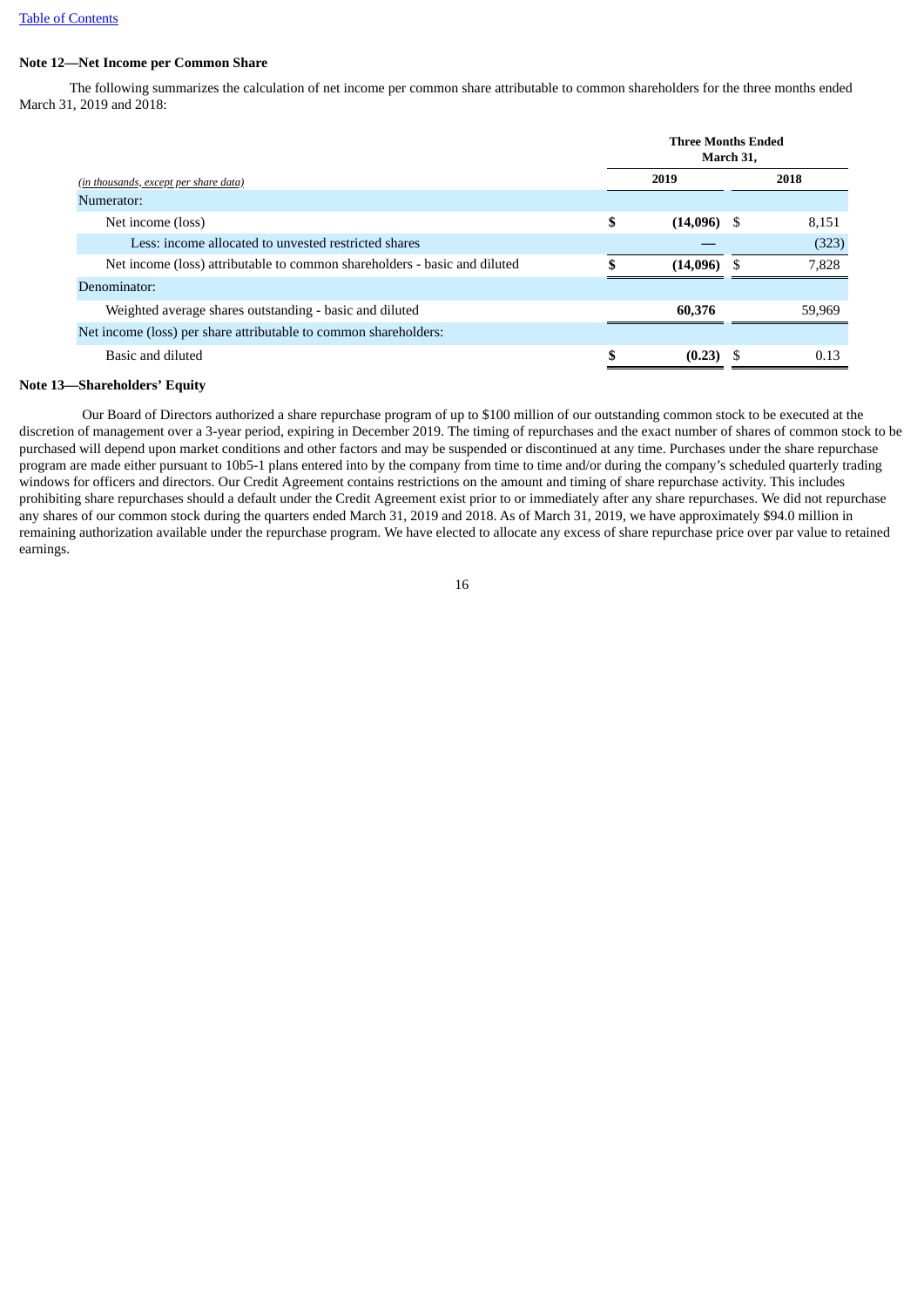# **Note 14—Accumulated Other Comprehensive Income (Loss)**

The following table shows the changes in accumulated other comprehensive income (loss) by component for the three months ended March 31, 2019 and 2018:

|                                                                                        |                         | Currency<br><b>Translation</b> | <b>Derivatives and</b> |              |
|----------------------------------------------------------------------------------------|-------------------------|--------------------------------|------------------------|--------------|
|                                                                                        | <b>Retirement Plans</b> | <b>Adjustments</b>             | Other                  | <b>Total</b> |
| Accumulated other comprehensive income (loss), December 31, 2018 \$                    | $(8,146)$ \$            | (32,551)                       | $(4,915)$ \$<br>-S     | (45, 612)    |
| Other comprehensive income (loss) before reclassifications                             |                         | (4,207)                        | (3,649)                | (7,856)      |
| Income tax                                                                             |                         |                                | 808                    | 808          |
| Other comprehensive income (loss) before reclassifications,<br>net of tax              |                         | (4,207)                        | (2, 841)               | (7,048)      |
| Amounts reclassified from accumulated other comprehensive                              |                         |                                |                        |              |
| income (loss)                                                                          | 266                     |                                | 578                    | 844          |
| Income tax                                                                             | (69)                    |                                | (150)                  | (219)        |
| Amounts reclassified from accumulated other<br>comprehensive income (loss), net of tax | 197                     |                                | 428                    | 625          |
| Other comprehensive income (loss)                                                      | 197                     | (4,207)                        | (2, 413)               | (6, 423)     |
| Accumulated other comprehensive income (loss), March 31, 2019                          | (7, 949)                | (36,758)                       | (7,328)                | (52,035)     |

|                                                                                        |                         | Currency<br><b>Translation</b> | Derivatives and |                           |
|----------------------------------------------------------------------------------------|-------------------------|--------------------------------|-----------------|---------------------------|
|                                                                                        | <b>Retirement Plans</b> | <b>Adjustments</b>             | Other           | <b>Total</b>              |
| Accumulated other comprehensive income (loss), December 31, 2017 \$                    | $(12,066)$ \$           | $(13, 185)$ \$                 | 167             | <sup>\$</sup><br>(25,084) |
| Other comprehensive income (loss) before reclassifications                             |                         | 8,921                          | 6               | 8,927                     |
| Income tax                                                                             |                         |                                |                 |                           |
| Other comprehensive income (loss) before reclassifications,<br>net of tax              |                         | 8,921                          | 6               | 8,927                     |
| Amounts reclassified from accumulated other comprehensive<br>income (loss)             | 522                     |                                |                 | 522                       |
| Income tax                                                                             | (142)                   |                                |                 | (142)                     |
| Amounts reclassified from accumulated other<br>comprehensive income (loss), net of tax | 380                     |                                |                 | 380                       |
| Other comprehensive income (loss)                                                      | 380                     | 8,921                          | 6               | 9,307                     |
| Accumulated other comprehensive income (loss), March 31, 2018                          | (11,686)                | (4,264)                        | 173             | (15,777)                  |

We include amounts reclassified out of accumulated other comprehensive income (loss) related to defined benefit pension plans as a component of net periodic pension cost recorded in distribution, selling and administrative expenses. For the three months ended March 31, 2019 and 2018, we reclassified \$0.3 million and \$0.5 million, respectively, of actuarial net losses.

### **Note 15—Segment Information**

We periodically evaluate our application of accounting guidance for reportable segments and disclose information about reportable segments based on the way management organizes the enterprise for making operating decisions and assessing performance. We report our business under two segments: Global Solutions and Global Products. The Global Solutions segment includes our United States and European distribution, logistics and value-added services business. Global Products manufactures and sources medical surgical products through our production and kitting operations. The Halyard business, acquired on April 30, 2018, is part of Global Products.

We evaluate the performance of our segments based on their operating income excluding intangible amortization, acquisition-related and exit and realignment charges, certain purchase price fair value adjustments, and other substantive items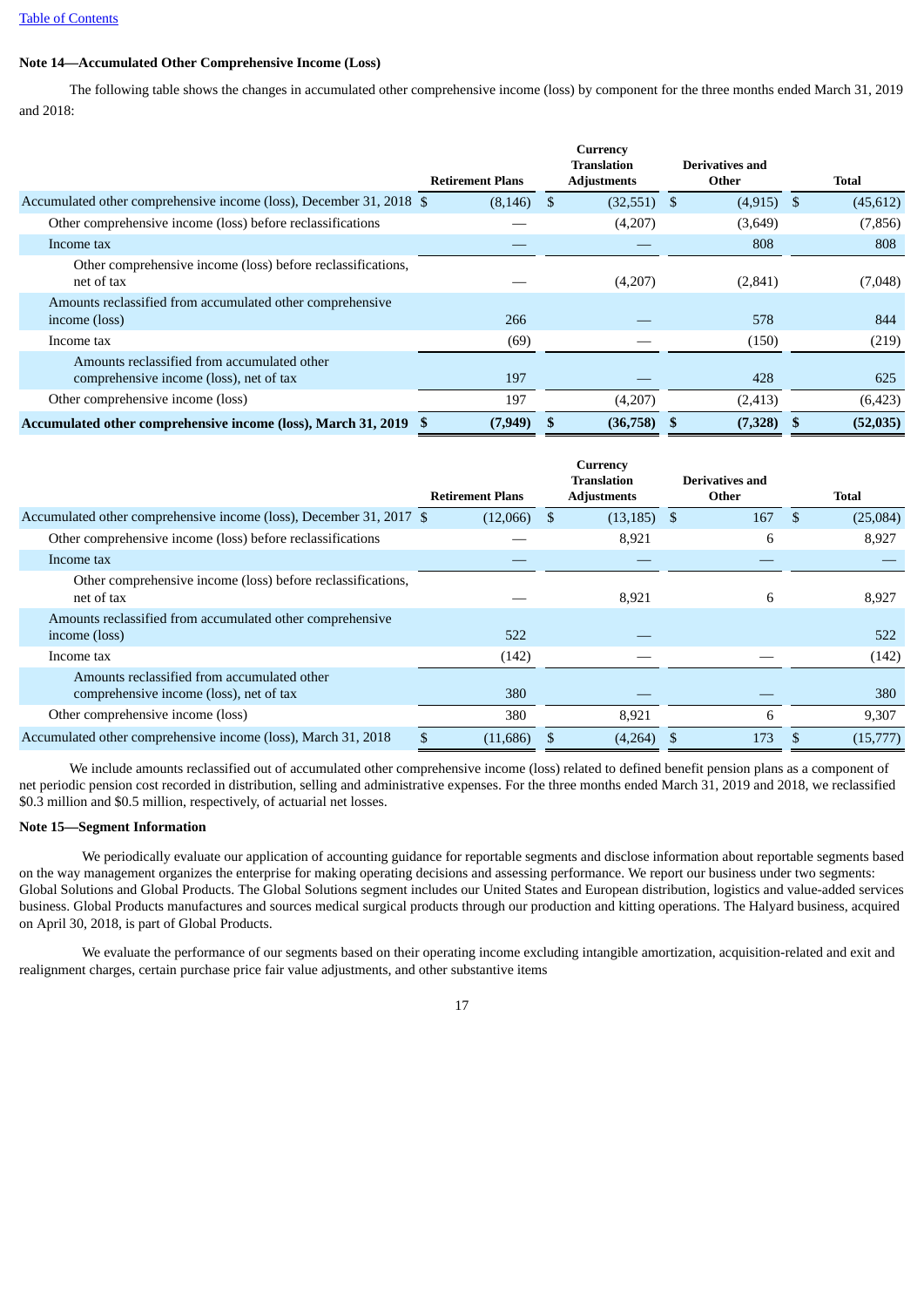that, either as a result of their nature or size, would not be expected to occur as part of our normal business operations on a regular basis.

Segment assets exclude inter-segment account balances as we believe their inclusion would be misleading and not meaningful. We believe all inter-segment sales are at prices that approximate market.

The following tables present financial information by segment:

|                                                      |    | Three Months Ended March 31, |                           |           |
|------------------------------------------------------|----|------------------------------|---------------------------|-----------|
|                                                      |    | 2019                         |                           | 2018      |
| Net revenue:                                         |    |                              |                           |           |
| Segment net revenue                                  |    |                              |                           |           |
| <b>Global Solutions</b>                              | \$ | 2,234,147                    | \$                        | 2,341,122 |
| <b>Global Products</b>                               |    | 347,085                      |                           | 121,287   |
| Total segment net revenue                            |    | 2,581,232                    |                           | 2,462,409 |
| Inter-segment revenue                                |    |                              |                           |           |
| <b>Global Products</b>                               |    | (119, 844)                   |                           | (89, 830) |
| Total inter-segment revenue                          |    | (119, 844)                   |                           | (89, 830) |
| Consolidated net revenue                             | \$ | 2,461,388                    | \$                        | 2,372,579 |
|                                                      |    |                              |                           |           |
| Operating income (loss):                             |    |                              |                           |           |
| <b>Global Solutions</b>                              | \$ | 21,071                       | \$                        | 36,759    |
| <b>Global Products</b>                               |    | 7,724                        |                           | 11,084    |
| Inter-segment eliminations                           |    | 1,747                        |                           | (242)     |
| Intangible amortization                              |    | (10, 361)                    |                           | (6, 407)  |
| Acquisition-related and exit and realignment charges |    | (4,990)                      |                           | (14,760)  |
| Other $(1)$                                          |    | (499)                        |                           | (2,217)   |
| Consolidated operating income                        | \$ | 14,692                       | \$                        | 24,217    |
|                                                      |    |                              |                           |           |
| Depreciation and amortization:                       |    |                              |                           |           |
| <b>Global Solutions</b>                              | \$ | 16,113                       | \$                        | 15,781    |
| <b>Global Products</b>                               |    | 12,607                       |                           | 2,130     |
| Consolidated depreciation and amortization           | \$ | 28,720                       | \$                        | 17,911    |
|                                                      |    |                              |                           |           |
| Capital expenditures:                                |    |                              |                           |           |
| <b>Global Solutions</b>                              | \$ | 11,376                       | \$                        | 13,602    |
| <b>Global Products</b>                               |    | 2,903                        |                           | 558       |
| Consolidated capital expenditures                    | \$ | 14,279                       | $\boldsymbol{\mathsf{S}}$ | 14,160    |

(1) Other consists of Software as a Service (SaaS) implementation costs associated with significant global IT platforms in connection with the redesign of our global information system strategy.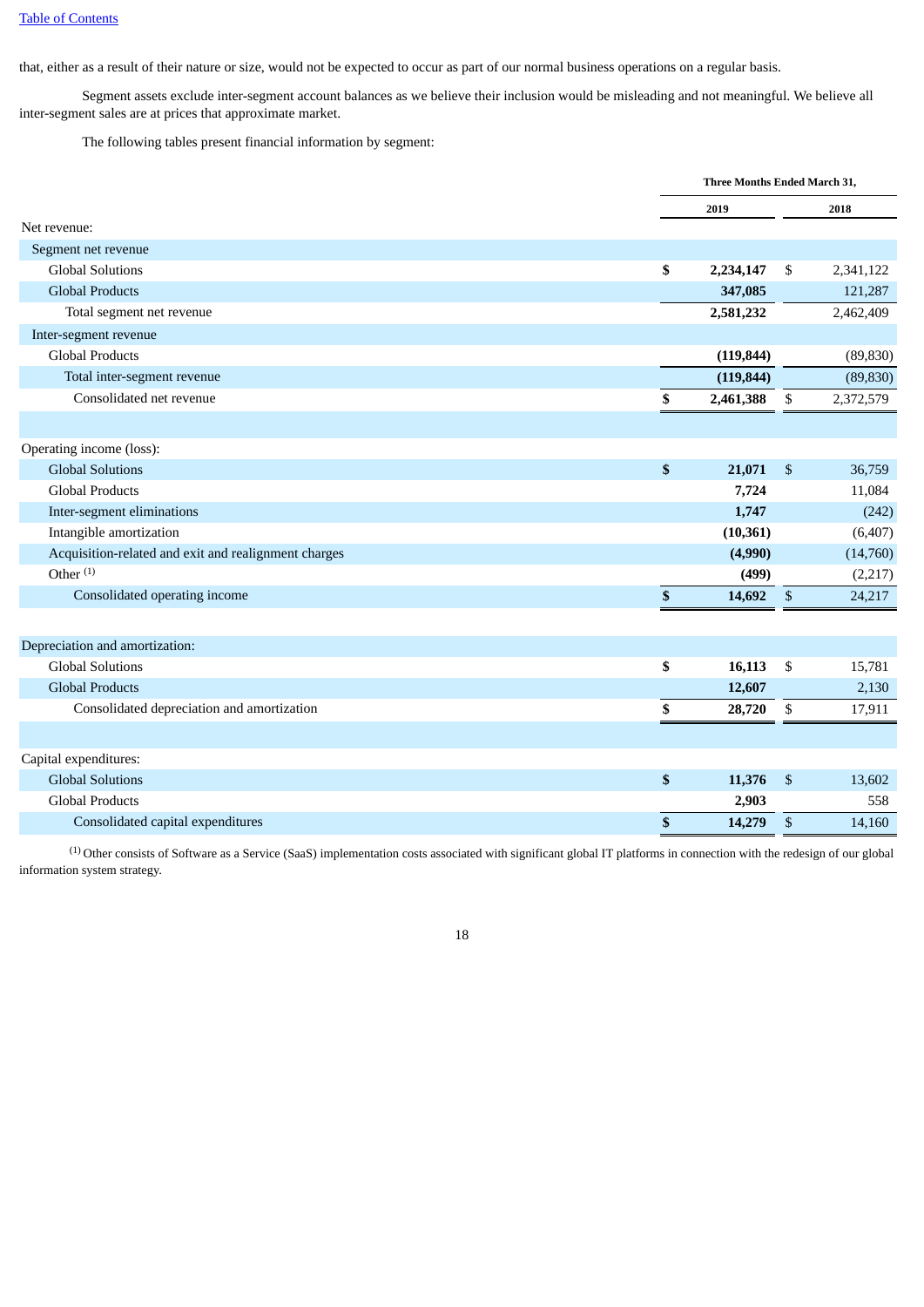|                           |   | <b>March 31, 2019</b> |   | <b>December 31, 2018</b> |
|---------------------------|---|-----------------------|---|--------------------------|
| Total assets:             |   |                       |   |                          |
| <b>Global Solutions</b>   | S | 2,673,148             | S | 2,618,759                |
| Global Products           |   | 1,133,977             |   | 1,051,662                |
| Segment assets            |   | 3,807,125             |   | 3,670,421                |
| Cash and cash equivalents |   | 75,239                |   | 103,367                  |
| Consolidated total assets |   | 3,882,364             |   | 3,773,788                |

The following table presents net revenue by geographic area, which were attributed based on the location from which we ship products or provide services.

|                          | Three Months Ended March 31, |                 |
|--------------------------|------------------------------|-----------------|
|                          | 2019                         | 2018            |
| Net revenue:             |                              |                 |
| <b>United States</b>     | \$<br>2,303,913              | \$<br>2,252,634 |
| International            | 157,475                      | 119,945         |
| Consolidated net revenue | 2,461,388                    | 2,372,579       |

### **Note 16—Condensed Consolidating Financial Information**

The following tables present condensed consolidating financial information for: Owens & Minor, Inc. (O&M); the guarantors of Owens & Minor, Inc.'s 2021 Notes and 2024 Notes, on a combined basis; and the non-guarantor subsidiaries of the 2021 Notes and 2024 Notes, on a combined basis. The guarantor subsidiaries are 100% owned by Owens & Minor, Inc. Separate financial statements of the guarantor subsidiaries are not presented because the guarantees by our guarantor subsidiaries are full and unconditional, as well as joint and several, and we believe the condensed consolidating financial information is more meaningful in understanding the financial position, results of operations and cash flows of the guarantor subsidiaries. The prior period has been recasted for the change in guarantor structure as a result of the amended Credit Agreement.

|                                                      |    | Owens &     | Guarantor |                     | Non-guarantor |                     |               |                     |    |                     |  |
|------------------------------------------------------|----|-------------|-----------|---------------------|---------------|---------------------|---------------|---------------------|----|---------------------|--|
| Three Months Ended March 31, 2019                    |    | Minor, Inc. |           | <b>Subsidiaries</b> |               | <b>Subsidiaries</b> |               | <b>Eliminations</b> |    | <b>Consolidated</b> |  |
| <b>Statements of Income</b>                          |    |             |           |                     |               |                     |               |                     |    |                     |  |
| Net revenue                                          | \$ |             | \$        | 2,371,809           | \$            | 337,876             | <sup>\$</sup> | (248, 297)          | \$ | 2,461,388           |  |
| Cost of goods sold                                   |    |             |           | 2,101,290           |               | 251,419             |               | (249, 745)          |    | 2,102,964           |  |
| Gross margin                                         |    |             |           | 270,519             |               | 86,457              |               | 1,448               |    | 358,424             |  |
| Distribution, selling and administrative expenses    |    |             |           | 231,591             |               | 107,112             |               |                     |    | 338,703             |  |
| Acquisition-related and exit and realignment charges |    |             |           | 4,721               |               | 269                 |               |                     |    | 4,990               |  |
| Other operating expense, net                         |    |             |           | (426)               |               | 465                 |               |                     |    | 39                  |  |
| Operating income                                     |    |             |           | 34,633              |               | (21, 389)           |               | 1,448               |    | 14,692              |  |
| Interest expense, net                                |    | 7,488       |           | 18,467              |               | 3,146               |               |                     |    | 29,101              |  |
| Income (loss) before income taxes                    |    | (7,488)     |           | 16,166              |               | (24, 535)           |               | 1,448               |    | (14, 409)           |  |
| Income tax (benefit) provision                       |    | (771)       |           | (816)               |               | 1,274               |               |                     |    | (313)               |  |
| Equity in earnings of subsidiaries                   |    | (7,379)     |           | (957)               |               |                     |               | 8,336               |    |                     |  |
| Net income (loss)                                    |    | (14,096)    |           | 16,025              |               | (25,809)            |               | 9,784               |    | (14,096)            |  |
| Other comprehensive income (loss)                    |    | (6, 423)    |           | (3,393)             |               | (4,157)             |               | 7,550               |    | (6,423)             |  |
| <b>Comprehensive income (loss)</b>                   | S  | (20,519)    | \$        | 12,632              |               | (29, 966)           |               | 17,334              | S  | (20, 519)           |  |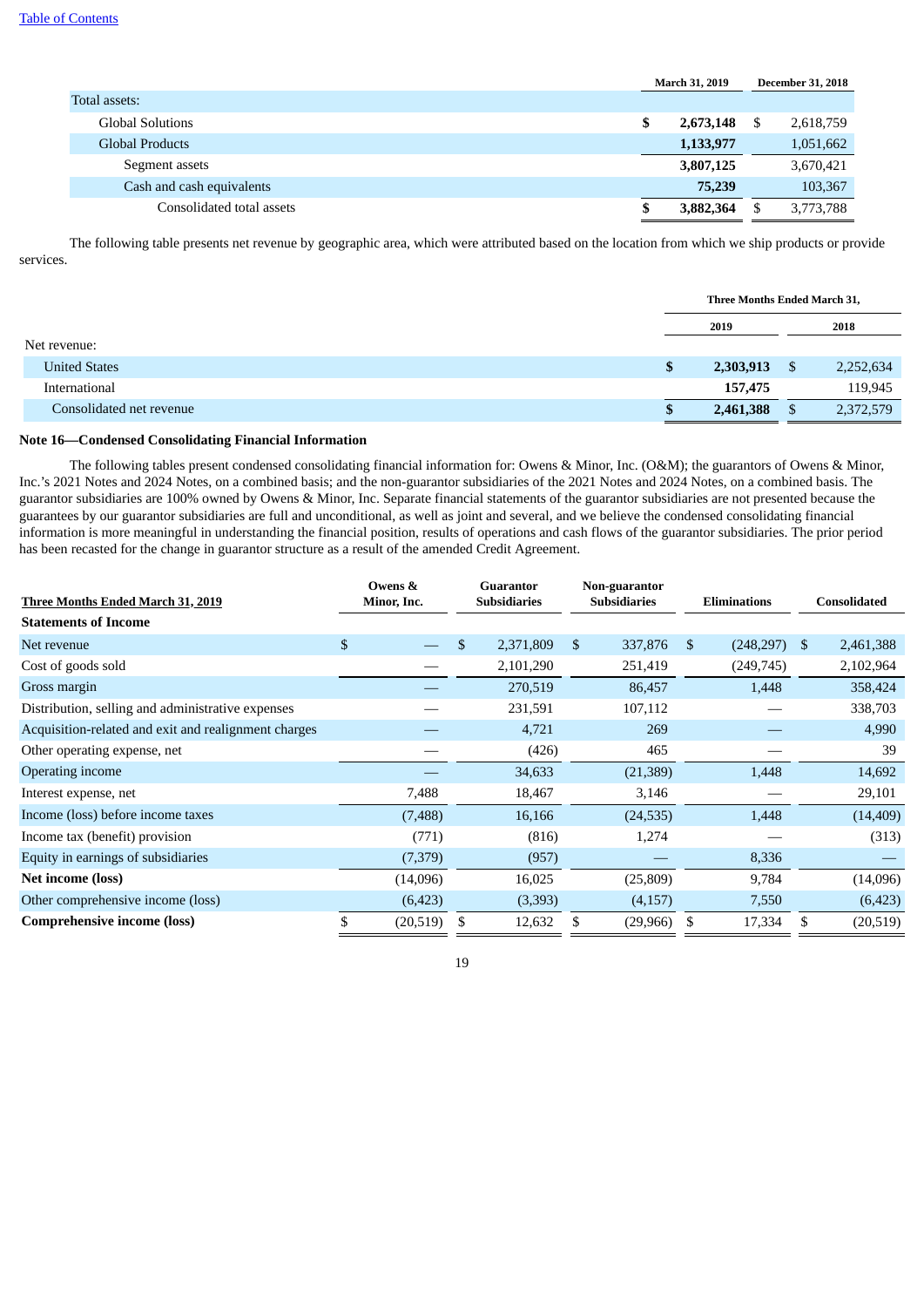|                                                      | Owens &      | Guarantor<br><b>Subsidiaries</b> |           | Non-guarantor |                     | <b>Eliminations</b> |           |              |           |
|------------------------------------------------------|--------------|----------------------------------|-----------|---------------|---------------------|---------------------|-----------|--------------|-----------|
| <u>Three Months Ended March 31, 2018</u>             | Minor, Inc.  |                                  |           |               | <b>Subsidiaries</b> |                     |           | Consolidated |           |
| <b>Statements of Income</b>                          |              |                                  |           |               |                     |                     |           |              |           |
| Net revenue                                          | \$           | \$                               | 2,228,490 | \$            | 183,637             | \$                  | (39,548)  | S            | 2,372,579 |
| Cost of goods sold                                   |              |                                  | 1,994,151 |               | 93,212              |                     | (39, 471) |              | 2,047,892 |
| Gross margin                                         |              |                                  | 234,339   |               | 90,425              |                     | (77)      |              | 324,687   |
| Distribution, selling and administrative expenses    | (179)        |                                  | 196,369   |               | 88,171              |                     |           |              | 284,361   |
| Acquisition-related and exit and realignment charges |              |                                  | 13,815    |               | 945                 |                     |           |              | 14,760    |
| Other operating expense, net                         |              |                                  | (583)     |               | 1,932               |                     |           |              | 1,349     |
| Operating income                                     | 179          |                                  | 24,738    |               | (623)               |                     | (77)      |              | 24,217    |
| Interest expense, net                                | 6,741        |                                  | 1,991     |               | 1,521               |                     |           |              | 10,253    |
| Income (loss) before income taxes                    | (6, 562)     |                                  | 22,747    |               | (2, 144)            |                     | (77)      |              | 13,964    |
| Income tax (benefit) provision                       |              |                                  | 4,456     |               | 1,357               |                     |           |              | 5,813     |
| Equity in earnings of subsidiaries                   | 14,713       |                                  | 150       |               |                     |                     | (14, 863) |              |           |
| <b>Net income (loss)</b>                             | 8,151        |                                  | 18,441    |               | (3,501)             |                     | (14,940)  |              | 8,151     |
| Other comprehensive income (loss)                    | 9,307        |                                  | 9,363     |               | 8,921               |                     | (18, 284) |              | 9,307     |
| <b>Comprehensive income (loss)</b>                   | \$<br>17,458 | \$                               | 27,804    | \$            | 5,420               | \$                  | (33, 224) | \$.          | 17,458    |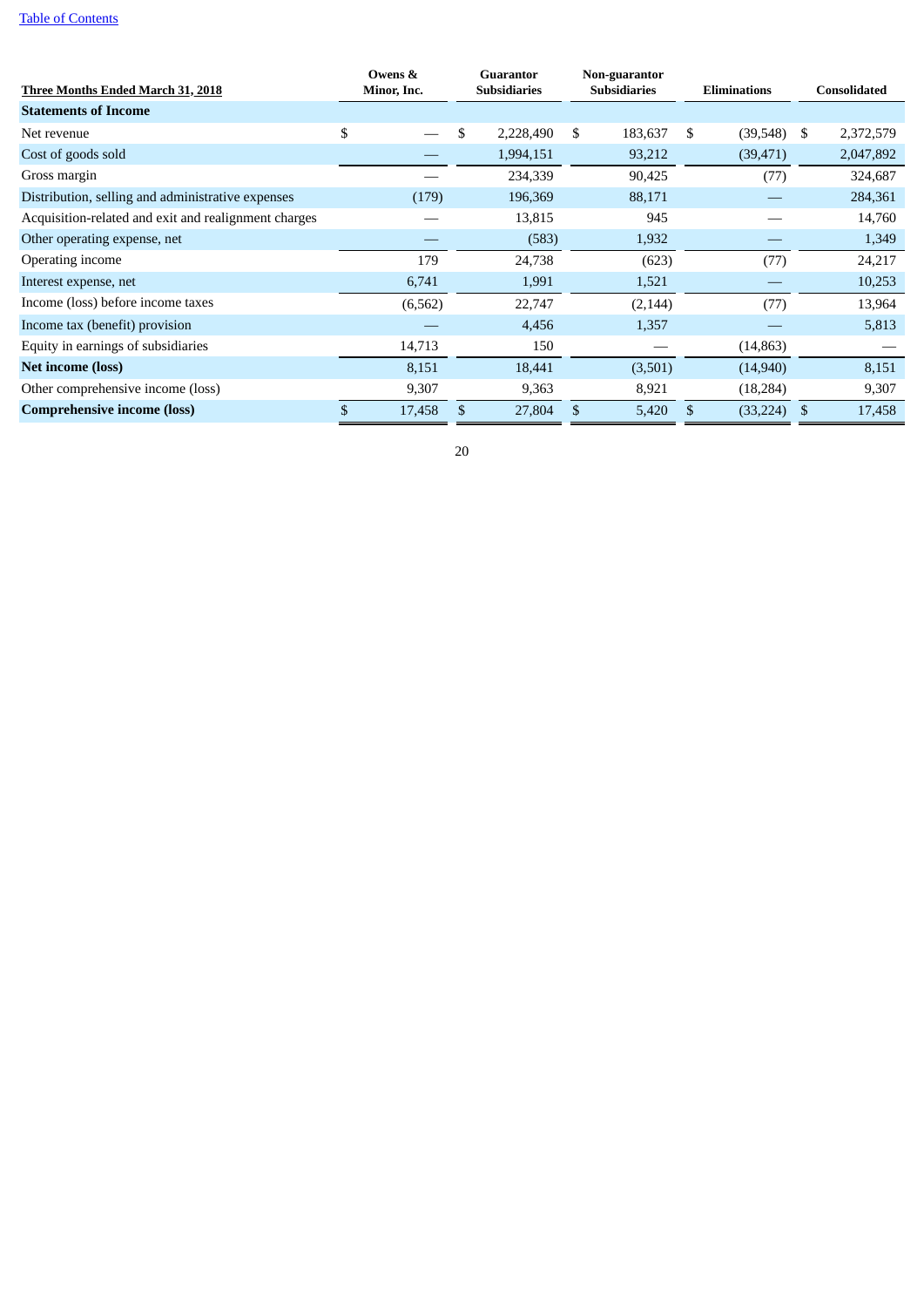| <b>March 31, 2019</b>                                      | Owens &<br>Minor, Inc. | Non-<br><b>Guarantor</b><br>guarantor<br>Subsidiaries<br><b>Subsidiaries</b> |           |                 | <b>Eliminations</b> |             | <b>Consolidated</b> |           |
|------------------------------------------------------------|------------------------|------------------------------------------------------------------------------|-----------|-----------------|---------------------|-------------|---------------------|-----------|
| <b>Balance Sheets</b>                                      |                        |                                                                              |           |                 |                     |             |                     |           |
| <b>Assets</b>                                              |                        |                                                                              |           |                 |                     |             |                     |           |
| <b>Current assets</b>                                      |                        |                                                                              |           |                 |                     |             |                     |           |
| Cash and cash equivalents                                  | \$<br>5,971            | \$                                                                           | 43,611    | \$<br>25,657    | \$                  |             | \$                  | 75,239    |
| Accounts receivable, net                                   |                        |                                                                              | 887,822   | 598,948         |                     | (643, 386)  |                     | 843,384   |
| Merchandise inventories                                    |                        |                                                                              | 980,441   | 233,425         |                     | (3,308)     |                     | 1,210,558 |
| Other current assets                                       | 29                     |                                                                              | 99,190    | 236,846         |                     |             |                     | 336,065   |
| <b>Total current assets</b>                                | 6,000                  |                                                                              | 2,011,064 | 1,094,876       |                     | (646, 694)  |                     | 2,465,246 |
| Property and equipment, net                                |                        |                                                                              | 197,088   | 189,047         |                     |             |                     | 386,135   |
| Operating lease assets                                     | 2,768                  |                                                                              | 128,775   | 65,657          |                     |             |                     | 197,200   |
| Goodwill                                                   |                        |                                                                              | 413,235   |                 |                     |             |                     | 413,235   |
| Intangible assets, net                                     |                        |                                                                              | 269,143   | 42,111          |                     |             |                     | 311,254   |
| Due from O&M and subsidiaries                              |                        |                                                                              | 988,509   |                 |                     | (988, 509)  |                     |           |
| Advances to and investment in consolidated<br>subsidiaries | 1,689,812              |                                                                              | 88,164    |                 |                     | (1,777,976) |                     |           |
| Other assets, net                                          |                        |                                                                              | 52,910    | 56,384          |                     |             |                     | 109,294   |
| <b>Total assets</b>                                        | \$<br>1,698,580        | \$                                                                           | 4,148,888 | \$<br>1,448,075 | \$                  | (3,413,179) | \$                  | 3,882,364 |
| <b>Liabilities and equity</b>                              |                        |                                                                              |           |                 |                     |             |                     |           |
| <b>Current liabilities</b>                                 |                        |                                                                              |           |                 |                     |             |                     |           |
| Accounts payable                                           | \$                     | \$                                                                           | 1,233,448 | \$<br>411,353   | <sup>\$</sup>       | (654, 113)  | \$                  | 990,688   |
| Accrued payroll and related liabilities                    |                        |                                                                              | 20,714    | 20,285          |                     |             |                     | 40,999    |
| Other current liabilities                                  | 5,488                  |                                                                              | 222,202   | 150,299         |                     |             |                     | 377,989   |
| <b>Total current liabilities</b>                           | 5,488                  |                                                                              | 1,476,364 | 581,937         |                     | (654, 113)  |                     | 1,409,676 |
| Long-term debt, excluding current portion                  | 626,771                |                                                                              | 1,044,342 | 14,022          |                     |             |                     | 1,685,135 |
| Operating lease liabilities, excluding current portion     | 1,661                  |                                                                              | 108,810   | 45,232          |                     |             |                     | 155,703   |
| Due to O&M and subsidiaries                                | 552,974                |                                                                              |           | 683,403         |                     | (1,236,377) |                     |           |
| Intercompany debt                                          |                        |                                                                              | 1,246,785 | 322,105         |                     | (1,568,890) |                     |           |
| Deferred income taxes                                      |                        |                                                                              | 16,829    | 25,315          |                     |             |                     | 42,144    |
| Other liabilities                                          | 9,847                  |                                                                              | 58,994    | 19,026          |                     |             |                     | 87,867    |
| <b>Total liabilities</b>                                   | 1,196,741              |                                                                              | 3,952,124 | 1,691,040       |                     | (3,459,380) |                     | 3,380,525 |
| <b>Equity</b>                                              |                        |                                                                              |           |                 |                     |             |                     |           |
| Common stock                                               | 125,872                |                                                                              |           |                 |                     |             |                     | 125,872   |
| Paid-in capital                                            | 241,547                |                                                                              | 174,614   | 123,865         |                     | (298, 479)  |                     | 241,547   |
| Retained earnings (deficit)                                | 186,455                |                                                                              | 53,802    | (345, 445)      |                     | 291,643     |                     | 186,455   |
| Accumulated other comprehensive income (loss)              | (52,035)               |                                                                              | (31, 652) | (21, 385)       |                     | 53,037      |                     | (52,035)  |
| <b>Total equity</b>                                        | 501,839                |                                                                              | 196,764   | (242, 965)      |                     | 46,201      |                     | 501,839   |
| <b>Total liabilities and equity</b>                        | \$<br>1,698,580        | \$                                                                           | 4,148,888 | \$<br>1,448,075 | \$                  | (3,413,179) | \$                  | 3,882,364 |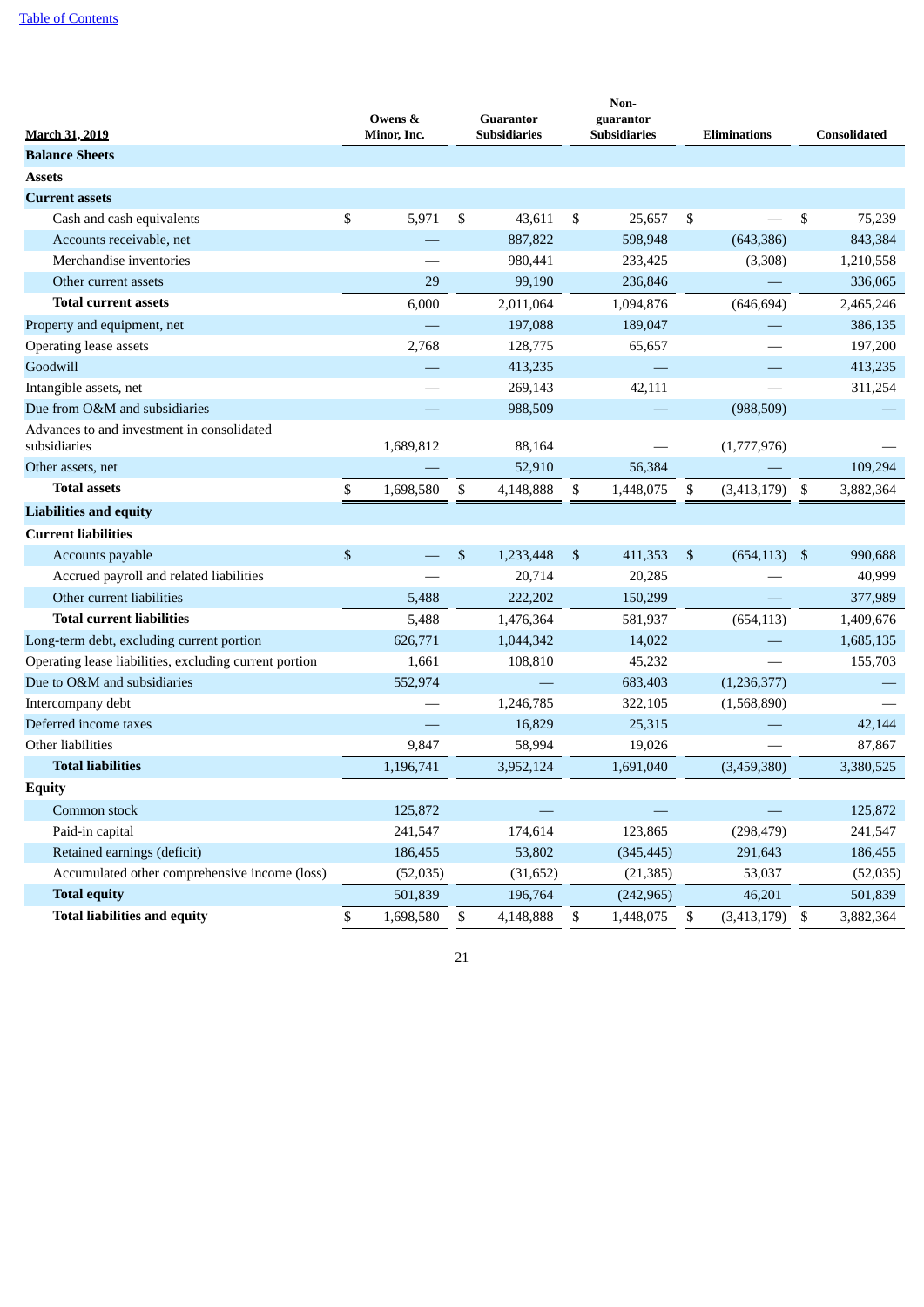| <b>December 31, 2018</b>                                    | Owens &<br>Minor, Inc. | <b>Guarantor</b><br><b>Subsidiaries</b> |           | Non-guarantor<br><b>Subsidiaries</b> | <b>Eliminations</b>       |               | <b>Consolidated</b> |
|-------------------------------------------------------------|------------------------|-----------------------------------------|-----------|--------------------------------------|---------------------------|---------------|---------------------|
| <b>Balance Sheets</b>                                       |                        |                                         |           |                                      |                           |               |                     |
| <b>Assets</b>                                               |                        |                                         |           |                                      |                           |               |                     |
| <b>Current assets</b>                                       |                        |                                         |           |                                      |                           |               |                     |
| Cash and cash equivalents                                   | \$<br>37,254           | \$                                      | 5,294     | \$<br>60,819                         | \$                        |               | \$<br>103,367       |
| Accounts receivable, net                                    |                        |                                         | 804,638   | 482,675                              |                           | (463, 895)    | 823,418             |
| Merchandise inventories                                     |                        |                                         | 1,060,083 | 234,778                              |                           | (4,758)       | 1,290,103           |
| Other current assets                                        | 117                    |                                         | 117,163   | 205,678                              |                           | (1,268)       | 321,690             |
| <b>Total current assets</b>                                 | 37,371                 |                                         | 1,987,178 | 983,950                              |                           | (469, 921)    | 2,538,578           |
| Property and equipment, net                                 |                        |                                         | 201,055   | 185,668                              |                           |               | 386,723             |
| Goodwill                                                    |                        |                                         | 414,122   |                                      |                           |               | 414,122             |
| Intangible assets, net                                      |                        |                                         | 290,814   | 30,950                               |                           |               | 321,764             |
| Due from O&M and subsidiaries                               |                        |                                         | 880,901   |                                      |                           | (880, 901)    |                     |
| Advances to and investments in consolidated<br>subsidiaries | 1,697,191              |                                         | 93,278    |                                      |                           | (1,790,469)   |                     |
| Other assets, net                                           | 1,788                  |                                         | 56,221    | 54,592                               |                           |               | 112,601             |
| <b>Total assets</b>                                         | \$<br>1,736,350        | \$                                      | 3,923,569 | \$<br>1,255,160                      | $\boldsymbol{\mathsf{S}}$ | (3, 141, 291) | \$<br>3,773,788     |
| <b>Liabilities and equity</b>                               |                        |                                         |           |                                      |                           |               |                     |
| <b>Current liabilities</b>                                  |                        |                                         |           |                                      |                           |               |                     |
| Accounts payable                                            | \$                     | \$                                      | 1,190,283 | \$<br>394,664                        | \$                        | (475, 358)    | \$<br>1,109,589     |
| Accrued payroll and related liabilities                     |                        |                                         | 23,071    | 25,132                               |                           |               | 48,203              |
| Other current liabilities                                   | 9,641                  |                                         | 161,371   | 143,207                              |                           |               | 314,219             |
| <b>Total current liabilities</b>                            | 9,641                  |                                         | 1,374,725 | 563,003                              |                           | (475, 358)    | 1,472,011           |
| Long-term debt, excluding current portion                   | 595,856                |                                         | 1,040,664 | 14,062                               |                           |               | 1,650,582           |
| Due to O&M and subsidiaries                                 | 605,558                |                                         |           | 67,900                               |                           | (673, 458)    |                     |
| Intercompany debt                                           |                        |                                         | 1,246,787 | 322,101                              |                           | (1,568,888)   |                     |
| Deferred income taxes                                       |                        |                                         | 29,288    | 21,564                               |                           |               | 50,852              |
| Other liabilities                                           | 6,876                  |                                         | 51,366    | 23,682                               |                           |               | 81,924              |
| <b>Total liabilities</b>                                    | 1,217,931              |                                         | 3,742,830 | 1,012,312                            |                           | (2,717,704)   | 3,255,369           |
| <b>Equity</b>                                               |                        |                                         |           |                                      |                           |               |                     |
| Common stock                                                | 124,588                |                                         |           |                                      |                           |               | 124,588             |
| Paid-in capital                                             | 238,773                |                                         | 174,614   | 583,869                              |                           | (758, 483)    | 238,773             |
| Retained earnings (deficit)                                 | 200,670                |                                         | 37,777    | (319, 636)                           |                           | 281,859       | 200,670             |
| Accumulated other comprehensive income (loss)               | (45, 612)              |                                         | (31, 652) | (21, 385)                            |                           | 53,037        | (45, 612)           |
| <b>Total equity</b>                                         | 518,419                | $\mathbb{S}$                            | 180,739   | 242,848                              |                           | (423, 587)    | 518,419             |
| <b>Total liabilities and equity</b>                         | \$<br>1,736,350        | \$                                      | 3,923,569 | \$<br>1,255,160                      | \$                        | (3, 141, 291) | \$<br>3,773,788     |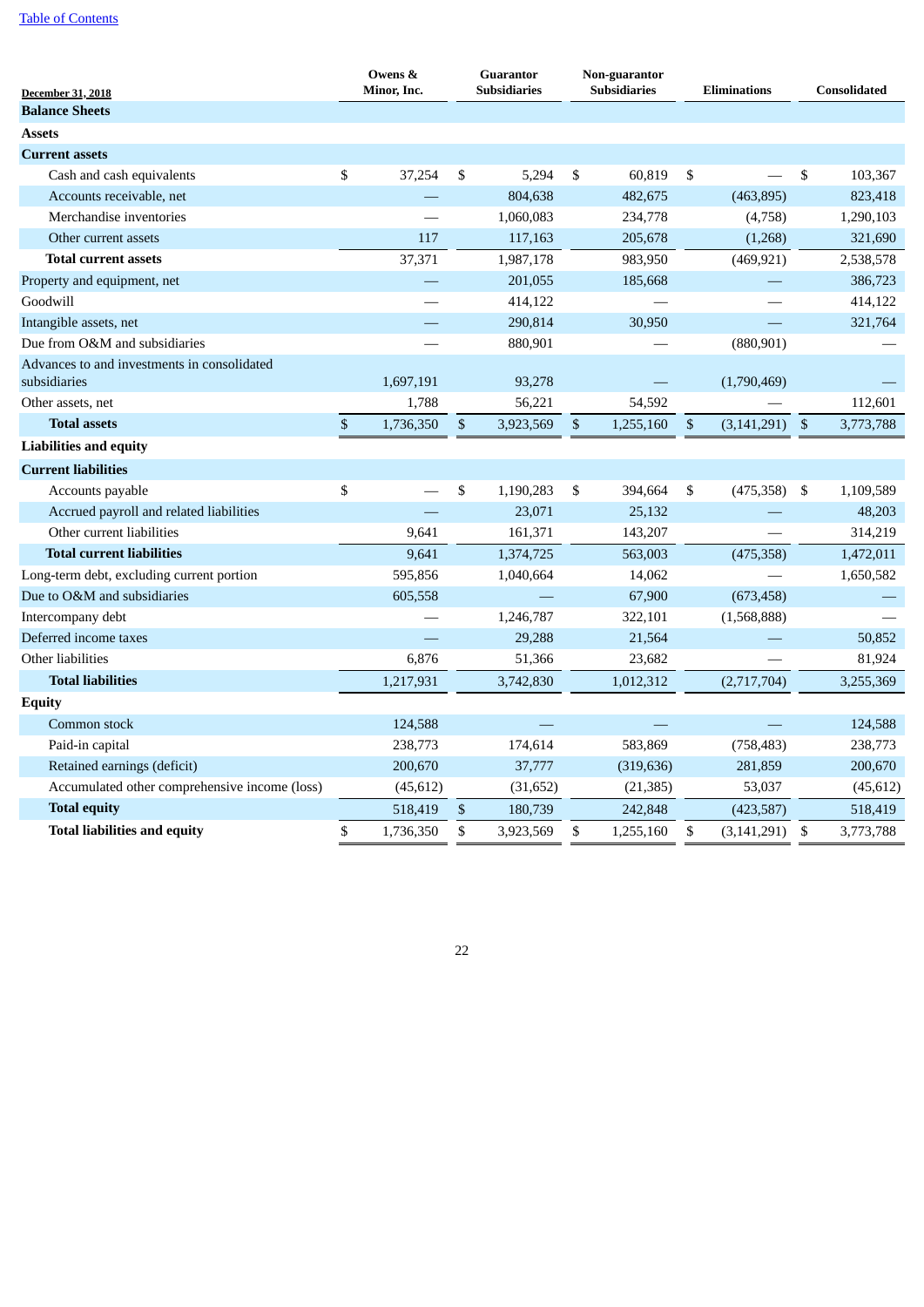| <b>Three Months Ended March 31, 2019</b>                                                    | Owens &<br>Minor, Inc. |              | <b>Guarantor</b><br><b>Subsidiaries</b> |                           | Non-guarantor<br><b>Subsidiaries</b> |      | <b>Eliminations</b> |      | Consolidated |
|---------------------------------------------------------------------------------------------|------------------------|--------------|-----------------------------------------|---------------------------|--------------------------------------|------|---------------------|------|--------------|
| <b>Statements of Cash Flows</b>                                                             |                        |              |                                         |                           |                                      |      |                     |      |              |
| <b>Operating activities:</b>                                                                |                        |              |                                         |                           |                                      |      |                     |      |              |
| Net income (loss)                                                                           | \$<br>(14,096)         | -\$          | 16,025                                  | $\mathfrak{s}$            | (25,809)                             | - \$ | 9,784               | \$   | (14,096)     |
| Adjustments to reconcile net income to cash provided<br>by (used for) operating activities: |                        |              |                                         |                           |                                      |      |                     |      |              |
| Equity in earnings of subsidiaries                                                          | 7,379                  |              | 957                                     |                           |                                      |      | (8, 336)            |      |              |
| Depreciation and amortization                                                               |                        |              | 16,339                                  |                           | 12,381                               |      |                     |      | 28,720       |
| Share-based compensation expense                                                            |                        |              | 4,505                                   |                           |                                      |      |                     |      | 4,505        |
| Provision for losses on accounts receivable                                                 |                        |              | 3,644                                   |                           | (25)                                 |      |                     |      | 3,619        |
| Deferred income tax expense (benefit)                                                       |                        |              | (4,851)                                 |                           | (3,762)                              |      |                     |      | (8,613)      |
| Changes in operating assets and liabilities:                                                |                        |              |                                         |                           |                                      |      |                     |      |              |
| Accounts receivable                                                                         |                        |              | (86, 828)                               |                           | (115, 237)                           |      | 179,492             |      | (22, 573)    |
| Merchandise inventories                                                                     |                        |              | 79,642                                  |                           | 2,001                                |      | (1,449)             |      | 80,194       |
| Accounts payable                                                                            |                        |              | 43,165                                  |                           | 15,105                               |      | (178, 750)          |      | (120, 480)   |
| Net change in other assets and liabilities                                                  | (2,276)                |              | 56,354                                  |                           | (69, 195)                            |      | (741)               |      | (15, 858)    |
| Other, net                                                                                  | 213                    |              | 3,483                                   |                           | (18)                                 |      |                     |      | 3,678        |
| Cash (used for) provided by operating activities                                            | (8,780)                |              | 132,435                                 |                           | (184, 559)                           |      |                     |      | (60, 904)    |
| <b>Investing activities:</b>                                                                |                        |              |                                         |                           |                                      |      |                     |      |              |
| Additions to property and equipment                                                         |                        |              | (3,666)                                 |                           | (8,008)                              |      |                     |      | (11, 674)    |
| Additions to computer software and intangible assets                                        |                        |              | (2, 124)                                |                           | (481)                                |      |                     |      | (2,605)      |
| Proceeds from sale of property and equipment                                                |                        |              |                                         |                           | 271                                  |      |                     |      | 271          |
| <b>Cash used for investing activities</b>                                                   |                        |              | (5,790)                                 |                           | (8,218)                              |      |                     |      | (14,008)     |
| <b>Financing activities:</b>                                                                |                        |              |                                         |                           |                                      |      |                     |      |              |
| Borrowing (repayments) under revolving credit facility                                      |                        |              | 72,100                                  |                           |                                      |      |                     |      | 72,100       |
| Repayment of debt                                                                           |                        |              | (12, 394)                               |                           |                                      |      |                     |      | (12, 394)    |
| Financing costs paid                                                                        |                        |              | (4,313)                                 |                           |                                      |      |                     |      | (4,313)      |
| Change in intercompany advances                                                             | (17, 292)              |              | (143, 485)                              |                           | 160,777                              |      |                     |      |              |
| Cash dividends paid                                                                         | (4,764)                |              |                                         |                           |                                      |      |                     |      | (4,764)      |
| Other, net                                                                                  | (447)                  |              | (236)                                   |                           | (441)                                |      |                     |      | (1, 124)     |
| Cash provided by (used for) financing activities                                            | (22, 503)              |              | (88, 328)                               |                           | 160,336                              |      |                     |      | 49,505       |
| Effect of exchange rate changes on cash and<br>cash equivalents                             |                        |              |                                         |                           | (2,721)                              |      |                     |      | (2,721)      |
| Net increase (decrease) in cash and cash equivalents                                        | (31, 283)              |              | 38,317                                  |                           | (35, 162)                            |      |                     |      | (28, 128)    |
| Cash and cash equivalents at beginning of period                                            | 37,254                 |              | 5,294                                   |                           | 60,819                               |      |                     |      | 103,367      |
| Cash and cash equivalents at end of period                                                  | \$<br>5,971            | $\mathbb{S}$ | 43,611                                  | $\boldsymbol{\mathsf{S}}$ | 25,657                               | \$   |                     | $\$$ | 75,239       |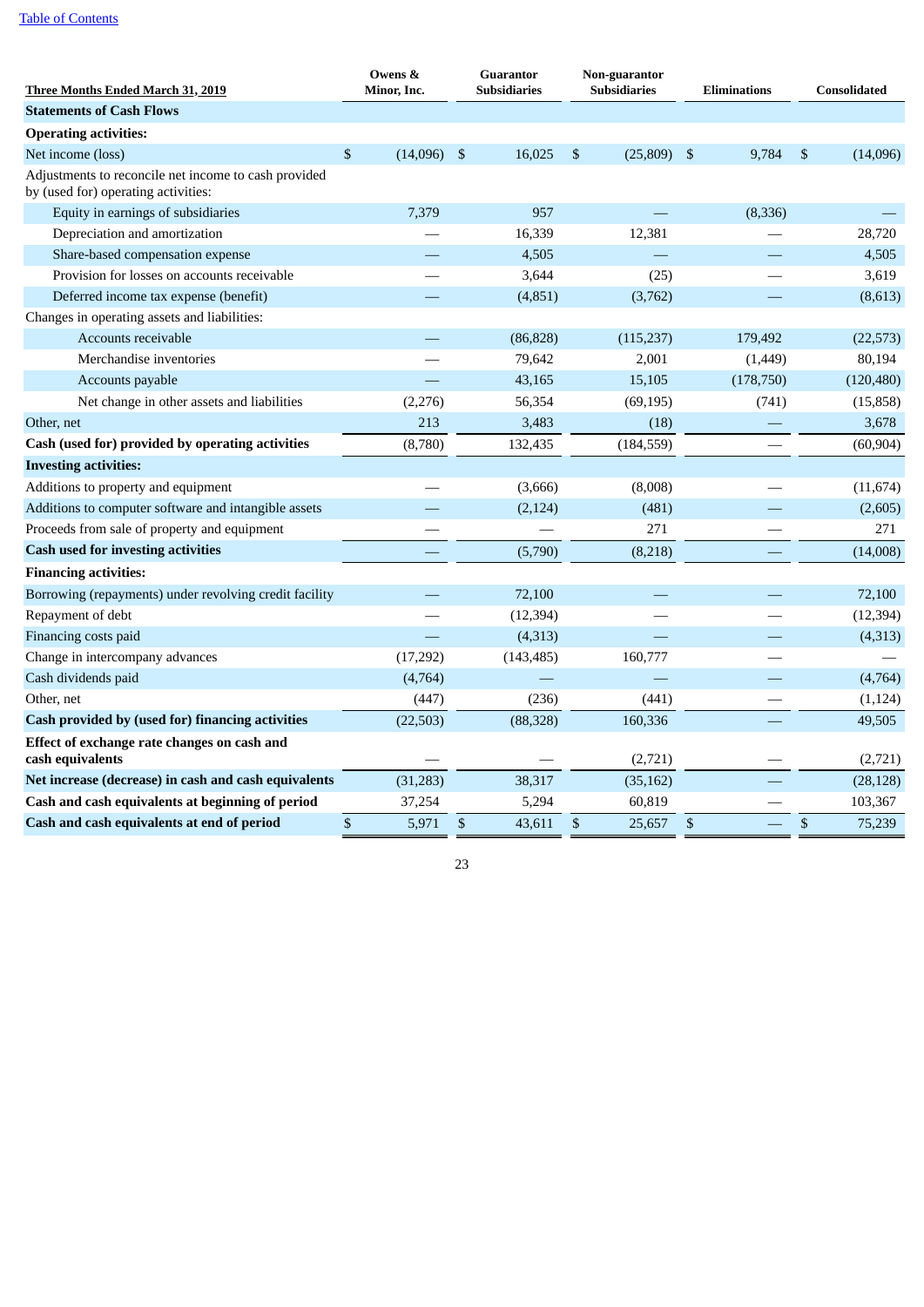| <u>Three Months Ended March 31, 2018</u>                                                    |      | Owens &<br>Minor. Inc. |      | <b>Guarantor</b><br><b>Subsidiaries</b> |              | Non-guarantor<br><b>Subsidiaries</b> |      | <b>Eliminations</b> |      | <b>Consolidated</b> |
|---------------------------------------------------------------------------------------------|------|------------------------|------|-----------------------------------------|--------------|--------------------------------------|------|---------------------|------|---------------------|
| <b>Statements of Cash Flows</b>                                                             |      |                        |      |                                         |              |                                      |      |                     |      |                     |
| <b>Operating activities:</b>                                                                |      |                        |      |                                         |              |                                      |      |                     |      |                     |
| Net income (loss)                                                                           | \$   | 8,151                  | \$   | 18,441                                  | \$           | (3,501)                              | - \$ | $(14,940)$ \$       |      | 8,151               |
| Adjustments to reconcile net income to cash provided<br>by (used for) operating activities: |      |                        |      |                                         |              |                                      |      |                     |      |                     |
| Equity in earnings of subsidiaries                                                          |      | (14, 713)              |      | (150)                                   |              |                                      |      | 14,863              |      |                     |
| Depreciation and amortization                                                               |      |                        |      | 11,207                                  |              | 6,704                                |      |                     |      | 17,911              |
| Share-based compensation expense                                                            |      |                        |      | 3,035                                   |              |                                      |      |                     |      | 3,035               |
| Provision for losses on accounts receivable                                                 |      |                        |      | 1,219                                   |              | (146)                                |      |                     |      | 1,073               |
| Deferred income tax expense (benefit)                                                       |      |                        |      | (1, 453)                                |              | (29)                                 |      |                     |      | (1,482)             |
| Changes in operating assets and liabilities:                                                |      |                        |      |                                         |              |                                      |      |                     |      |                     |
| Accounts receivable                                                                         |      |                        |      | (60, 302)                               |              | 41,636                               |      | 147                 |      | (18, 519)           |
| Merchandise inventories                                                                     |      |                        |      | (29, 606)                               |              | (1,026)                              |      | 76                  |      | (30, 556)           |
| Accounts payable                                                                            |      |                        |      | 13,696                                  |              | (4,078)                              |      | (140)               |      | 9,478               |
| Net change in other assets and liabilities                                                  |      | 121                    |      | 31,976                                  |              | (3, 187)                             |      | (6)                 |      | 28,904              |
| Other, net                                                                                  |      | 250                    |      | 132                                     |              | (104)                                |      |                     |      | 278                 |
| Cash (used for) provided by operating activities                                            |      | (6, 191)               |      | (11, 805)                               |              | 36,269                               |      |                     |      | 18,273              |
| <b>Investing activities:</b>                                                                |      |                        |      |                                         |              |                                      |      |                     |      |                     |
| Additions to property and equipment                                                         |      |                        |      | (5, 847)                                |              | (1,227)                              |      |                     |      | (7,074)             |
| Additions to computer software and intangible assets                                        |      |                        |      | (6,078)                                 |              | (1,008)                              |      |                     |      | (7,086)             |
| <b>Cash used for investing activities</b>                                                   |      |                        |      | (11, 925)                               |              | (2,235)                              |      |                     |      | (14, 160)           |
| <b>Financing activities:</b>                                                                |      |                        |      |                                         |              |                                      |      |                     |      |                     |
| Borrowings (repayments) under revolving credit facility                                     |      |                        |      | (300)                                   |              |                                      |      |                     |      | (300)               |
| Repayment of debt                                                                           |      |                        |      | (3, 125)                                |              |                                      |      |                     |      | (3, 125)            |
| Change in intercompany advances                                                             |      | 22,949                 |      | 22,151                                  |              | (45,100)                             |      |                     |      |                     |
| Cash dividends paid                                                                         |      | (16,074)               |      |                                         |              |                                      |      |                     |      | (16,074)            |
| Other, net                                                                                  |      | (1,113)                |      | (421)                                   |              | (770)                                |      |                     |      | (2, 304)            |
| Cash provided by (used for) financing activities                                            |      | 5,762                  |      | 18,305                                  |              | (45, 870)                            |      |                     |      | (21, 803)           |
| Effect of exchange rate changes on cash and cash<br>equivalents                             |      |                        |      |                                         |              | 800                                  |      |                     |      | 800                 |
| Net increase (decrease) in cash and cash equivalents                                        |      | (429)                  |      | (5, 425)                                |              | (11,036)                             |      |                     |      | (16,890)            |
| Cash and cash equivalents at beginning of period                                            |      | 13,700                 |      | 11,080                                  |              | 79,742                               |      |                     |      | 104,522             |
| Cash and cash equivalents at end of period                                                  | $\$$ | 13,271                 | $\$$ | 5,655                                   | $\mathbb{S}$ | 68,706                               | $\$$ |                     | $\,$ | 87,632              |
|                                                                                             |      |                        |      |                                         |              |                                      |      |                     |      |                     |

# **Note 17—Recent Accounting Pronouncements**

In August 2017, the FASB issued ASU No. 2017-12, Derivatives and Hedging (Topic 815): Targeted Improvements to *Accounting for Hedging Activities*. ASU No. 2017-12 is intended to simplify the application of hedge accounting and provide increased transparency as to the scope and results of hedging programs. For calendar year-end entities, the update will be effective for annual periods beginning January 1, 2019, and interim periods within those fiscal years. The Company adopted ASU No. 2017-12 effective beginning January 1, 2019. Its adoption did not have a material impact on our consolidated financial statements.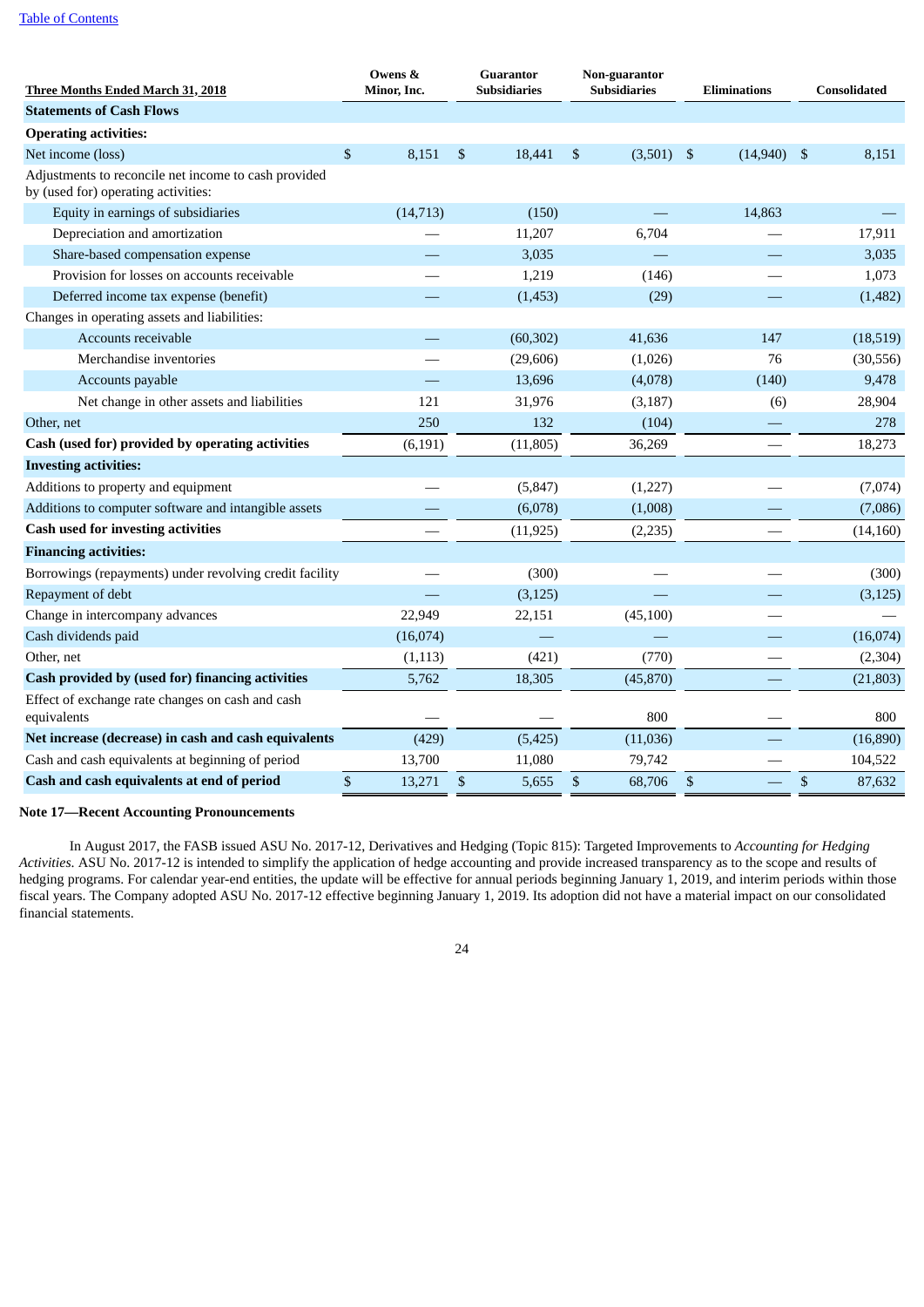On February 14, 2018, the FASB issued ASU No. 2018-02, Income Statement - Reporting Comprehensive Income *(Topic 220): Reclassification of Certain Tax Effects from Accumulated Other Comprehensive Income*. ASU No. 2018-02 allows companies to reclassify stranded tax effects resulting from the Tax Cuts and Jobs Act from accumulated other comprehensive income (loss) to retained earnings. ASU No. 2018-02 was effective for the Company on January 1, 2019 and we elected not to reclassify income tax effects due to the Act from accumulated other comprehensive income (loss) to retained earnings on the consolidated balance sheets in the period of adoption.

We adopted ASU No. 2016-02, Leases (Topic 842), as of January 1, 2019. We elected to use the adoption date as our date of initial application and thus have not restated comparative prior periods. We elected the 'package of practical expedients', which permits us not to reassess our prior conclusions about lease identification, lease classification and initial direct costs under the new standard. We did not elect the use-of-hindsight or the practical expedient pertaining to land easements; the latter not being applicable to us.

The new standard also provides practical expedients for an entity's ongoing accounting. We elected the short-term lease recognition exemption for all leases that qualify. This means, for those leases that qualify, we will not recognize right-of-use assets or lease liabilities, and this includes not recognizing right-of-use assets or lease liabilities for existing short-term leases of those assets in transition. We also elected the practical expedient to not separate lease and non-lease components for all of our leases.

The adoption of the new standard resulted in the recording of operating lease assets and lease liabilities of approximately \$197 million and \$201 million, respectively, as of January 1, 2019. The standard did not materially impact our consolidated net income and had no impact on cash flows.

There have been no further changes in our significant accounting policies from those contained in our Annual Report on Form 10-K for the year ended December 31, 2018.

### <span id="page-24-0"></span>**Item 2. Management's Discussion and Analysis of Financial Condition and Results of Operations**

The following discussion and analysis describes results of operations and material changes in the financial condition of Owens & Minor, Inc. and its subsidiaries since December 31, 2018. Trends of a material nature are discussed to the extent known and considered relevant. This discussion should be read in conjunction with the consolidated financial statements, related notes thereto, and management's discussion and analysis of financial condition and results of operations included in our Annual Report on Form 10-K for the year ended December 31, 2018.

### **Overview**

Owens & Minor, Inc., along with its subsidiaries, (we, us, or our) is a leading global healthcare solutions company with integrated technologies, products and services aligned to deliver significant and sustained value for healthcare providers and manufacturers across the continuum of care.

On April 30, 2018 (the Closing Date), we acquired substantially all of Avanos Medical, Inc.'s (Avanos, previously Halyard Health, Inc.) Surgical and Infection Prevention business, the name "Halyard Health" (and all variations of that name and related intellectual property rights) and its information technology (IT) systems in exchange for \$758 million, net of cash acquired. The Halyard business is a leading global provider of medical supplies and solutions for the prevention of healthcare associated infections across acute care and non-acute care markets. This business is reported as part of the Global Products segment.

We entered into transition services agreements with Avanos pursuant to which they and we will provide to each other various transitional services, including, but not limited to, facilities, product supply, financial and business services, procurement, human resources, research and development, regulatory affairs and quality assurance, sales and marketing, information technology and other support services. On the Closing Date, certain of our affiliates also entered into transitional distribution agreements with affiliates of Avanos under which the Avanos affiliates will serve as limited risk distributors for our international customer orders on a transitional basis. The services under the transition services agreements and distribution agreements generally commenced on the Closing Date and terminate within 18 months thereafter.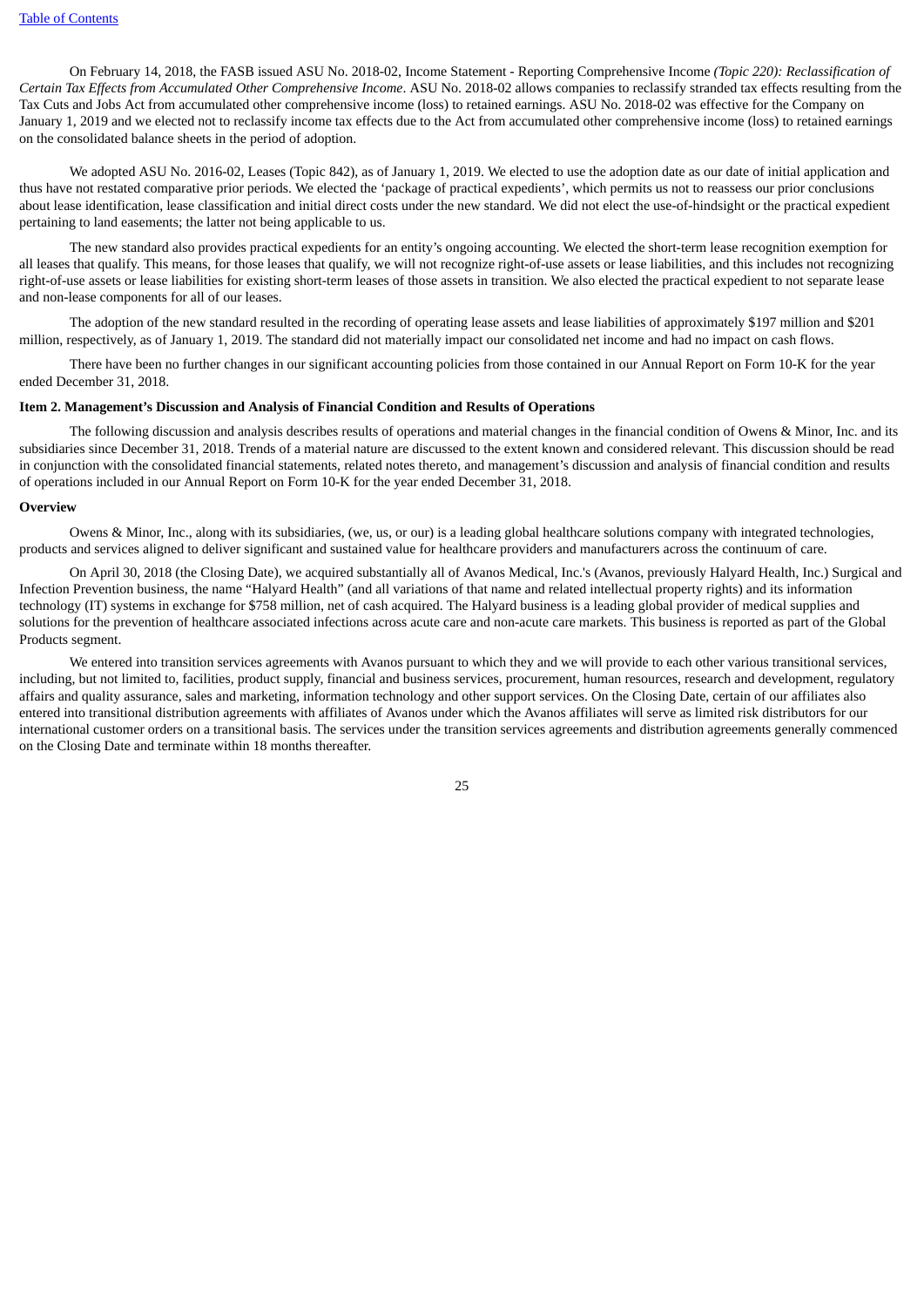*Financial highlights.* The following table provides a reconciliation of reported operating income, net income and net income per diluted common share to non-GAAP measures used by management.

|                                                                        | Three Months Ended March 31, |              |         |
|------------------------------------------------------------------------|------------------------------|--------------|---------|
| (Dollars in thousands except per share data)                           | 2019                         |              | 2018    |
| Operating income, as reported (GAAP)                                   | \$<br>14,692                 | \$           | 24,217  |
| Intangible amortization <sup>(1)</sup>                                 | 10,361                       |              | 6,407   |
| Acquisition-related and exit and realignment charges <sup>(2)</sup>    | 4,990                        |              | 14,760  |
| Other $(3)$                                                            | 499                          |              | 2,217   |
| Operating income, adjusted (non-GAAP) (Adjusted Operated Income)       | \$<br>30,542                 | $\mathbb{S}$ | 47,601  |
| Operating Income as a percent of revenue (GAAP)                        | $0.60\%$                     |              | 1.02%   |
| Adjusted Operating Income as a percent of revenue (non-GAAP)           | 1.24%                        |              | 2.01%   |
| Net income (loss), as reported (GAAP)                                  | \$<br>(14,096)               | \$           | 8,151   |
|                                                                        | 10,361                       |              | 6,407   |
| Intangible amortization <sup>(1)</sup>                                 |                              |              |         |
| Income tax expense (benefit) $(5)$                                     | (1,664)                      |              | (1,557) |
| Acquisition-related and exit and realignment charges <sup>(2)</sup>    | 4,990                        |              | 14,760  |
| Income tax expense (benefit) <sup>(5)</sup>                            | (760)                        |              | (3,576) |
| Write-off of deferred financing costs (4)                              | 2,003                        |              |         |
| Income tax expense (benefit) <sup>(5)</sup>                            | (313)                        |              |         |
| Other $(3)$                                                            | 499                          |              | 2,217   |
| Income tax expense (benefit) (5)                                       | (55)                         |              | (228)   |
| Net income, adjusted (non-GAAP) (Adjusted Net Income)                  | \$<br>965                    | \$           | 26,174  |
|                                                                        |                              |              |         |
| Net income (loss) per diluted common share, as reported (GAAP)         | \$<br>(0.23)                 | \$           | 0.13    |
| Intangible amortization (1)                                            | 0.14                         |              | 0.08    |
| Acquisition-related and exit and realignment charges <sup>(2)</sup>    | 0.07                         |              | 0.19    |
| Write-off of deferred financing costs (4)                              | 0.03                         |              |         |
| Other $(3)$                                                            | 0.01                         |              | 0.03    |
| Net income per diluted common share, adjusted (non-GAAP)(Adjusted EPS) | \$<br>0.02                   | \$           | 0.43    |

Net income (loss) per diluted share was \$(0.23) for the three months ended March 31, 2019, a decline of \$0.36 compared to 2018. Adjusted EPS (non-GAAP) was \$0.02 in the first quarter of 2019, a decline of \$0.41 when compared to prior year. Global Solutions segment operating income of \$21.1 million declined \$15.7 million from the first quarter of 2018 as a result of lower revenues, continued pressure on distribution margins, and higher supply chain costs. Global Products operating income, which includes Halyard, was \$7.7 million in the first quarter of 2019 and \$11.1 million in the first quarter of 2018.

### **Use of Non-GAAP Measures**

Adjusted operating income, adjusted net income and adjusted EPS are an alternative view of performance used by management, and we believe that investors' understanding of our performance is enhanced by disclosing these performance measures. In general, the measures exclude items and charges that (i) management does not believe reflect our core business and relate more to strategic, multi-year corporate activities; or (ii) relate to activities or actions that may have occurred over multiple or in prior periods without predictable trends. Management uses these non-GAAP financial measures internally to evaluate our performance, evaluate the balance sheet, engage in financial and operational planning and determine incentive compensation.

Management provides these non-GAAP financial measures to investors as supplemental metrics to assist readers in assessing the effects of items and events on our financial and operating results and in comparing our performance to that of our competitors. However, the non-GAAP financial measures used by us may be calculated differently from, and therefore may not be comparable to, similarly titled measures used by other companies.

The non-GAAP financial measures disclosed by us should not be considered substitutes for, or superior to, financial measures calculated in accordance with GAAP, and the financial results calculated in accordance with GAAP and reconciliations to those financial statements set forth above should be carefully evaluated.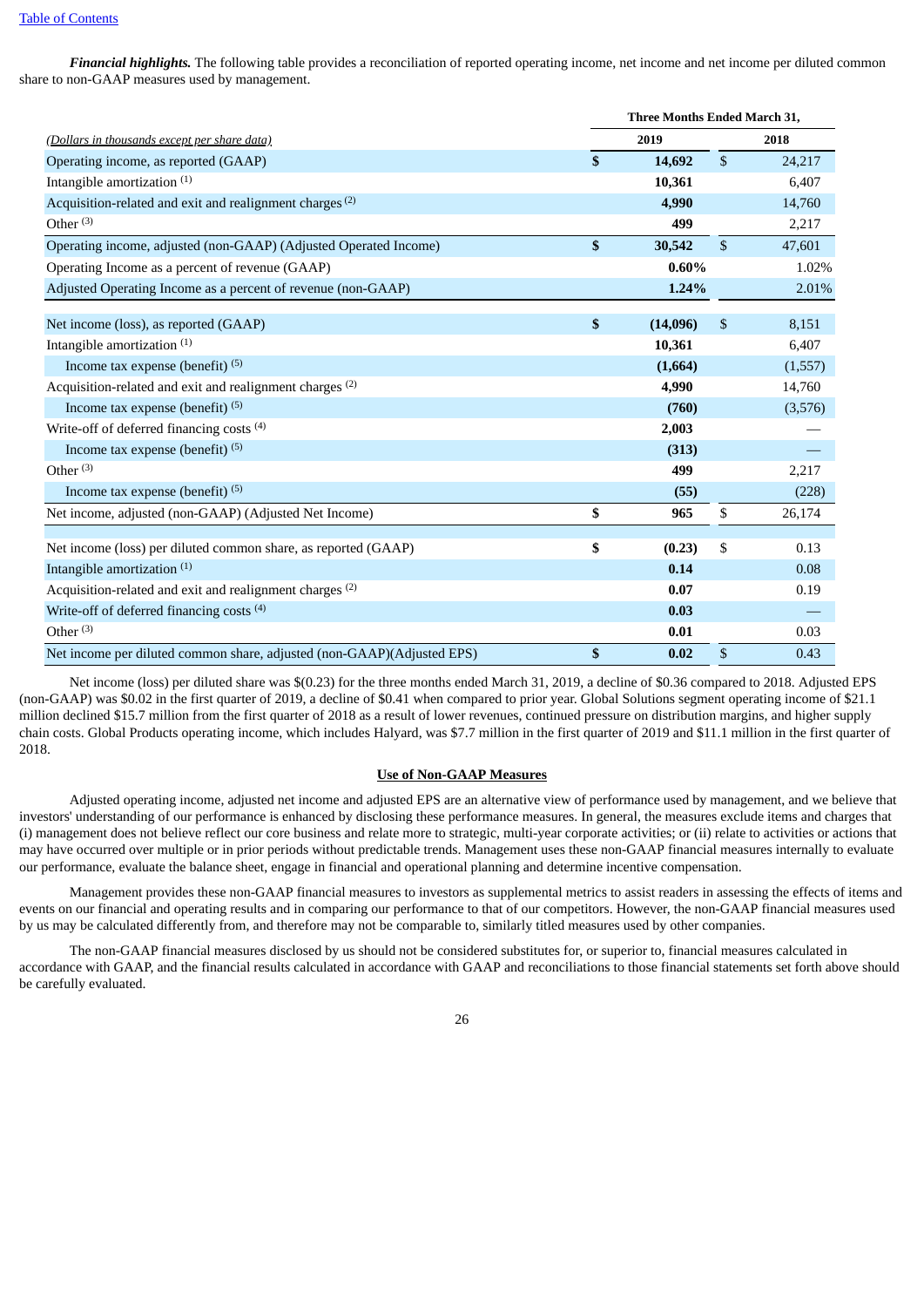The following items have been excluded in our non-GAAP financial measures:

(1) Intangible amortization includes amortization of intangible assets established during purchase accounting for business combinations. These amounts are highly dependent on the size and frequency of acquisitions and are being excluded to allow for a more consistent comparison with forecasted, current and historical results and the results of our peers.

 $^{(2)}$  Acquisition-related charges were \$4.2 million and \$12.1 million in the first quarter of 2019 and 2018, respectively. Acquisition-related charges in 2019 and 2018 consist primarily of transition and transaction costs for the Halyard transaction.

Exit and realignment charges were \$0.8 million in the first quarter of 2019 and \$2.7 million in the first quarter of 2018. Amounts in 2019 were associated with the establishment of our client engagement centers and IT restructuring charges. Amounts in 2018 were associated with the establishment of our client engagement centers.

(3) Other consists of Software as a Service (SaaS) implementation costs associated with significant global IT platforms in connection with the redesign of our global information system strategy.

(4) Write-off of deferred financing costs associated with the revolving credit facility as a result of the Fourth Amendment to the Credit Agreement.

(5) These charges have been tax effected in the preceding table by determining the income tax rate depending on the amount of charges incurred in different tax jurisdictions and the deductibility of those charges for income tax purposes.

#### **Results of Operations**

### *Net revenue.*

| (Dollars in thousands)  |  | Three Months Ended March 31, |           | <b>Change</b> |            |  |  |  |
|-------------------------|--|------------------------------|-----------|---------------|------------|--|--|--|
|                         |  | 2019                         | 2018      |               | $\%$       |  |  |  |
| <b>Global Solutions</b> |  | 2,234,147                    | 2,341,122 | (106, 975)    | $(4.6)\%$  |  |  |  |
| Global Products         |  | 347,085                      | 121.287   | 225,798       | 186.2 %    |  |  |  |
| Inter-segment           |  | (119, 844)                   | (89, 830) | (30,014)      | $(33.4)\%$ |  |  |  |
| Net revenue             |  | 2,461,388                    | 2,372,579 | 88,809        | $3.7\%$    |  |  |  |

Consolidated net revenue increased primarily as a result of the acquisition of Halyard in April 2018, which contributed revenue of \$188.7 million (net of intercompany eliminations) in the quarter. Lower distribution revenues as a result of customer non-renewals, primarily resulting from service issues, contributed to the year over year change in the Global Solutions segment, which was partially offset by sales growth from Byram.

#### *Cost of goods sold.*

|                        | Three Months Ended March 31, |           |  |           |  | Change |         |
|------------------------|------------------------------|-----------|--|-----------|--|--------|---------|
| (Dollars in thousands) |                              | 2019      |  | 2018      |  |        | $\%$    |
| Cost of goods sold     |                              | 2.102.964 |  | 2.047.892 |  | 55,072 | $2.7\%$ |

Cost of goods sold includes the cost of the product (net of supplier incentives and cash discounts) and all costs incurred for shipments of products from manufacturers to our distribution centers for all customer arrangements where we are the primary obligor and bear risk of general and physical inventory loss. These are sometimes referred to as distribution or buy/sell contracts. Cost of goods sold also includes direct and certain indirect labor, material and overhead costs associated with our Global Products business. There is no cost of goods sold associated with our fee-for-service arrangements. Cost of goods sold compared to prior year reflects changes in sales activity, including sales mix.

### *Gross margin.*

|                        | Three Months Ended March 31. |         |  |         |  | Change |       |  |  |
|------------------------|------------------------------|---------|--|---------|--|--------|-------|--|--|
| (Dollars in thousands) |                              | 2019    |  | 2018    |  |        | $\%$  |  |  |
| Gross margin           |                              | 358,424 |  | 324,687 |  | 33,737 | 10.4% |  |  |
| As a % of net revenue  |                              | 14.56%  |  | 13.68%  |  |        |       |  |  |

Gross margin in the first quarter of 2019 included contributions from Halyard, strong revenue growth with Byram, and increased fee-for-service revenues, which were partially offset by the impact from lower distribution revenues, a decline in distribution margins, and unfavorable impact from foreign currency translation of \$6.6 million.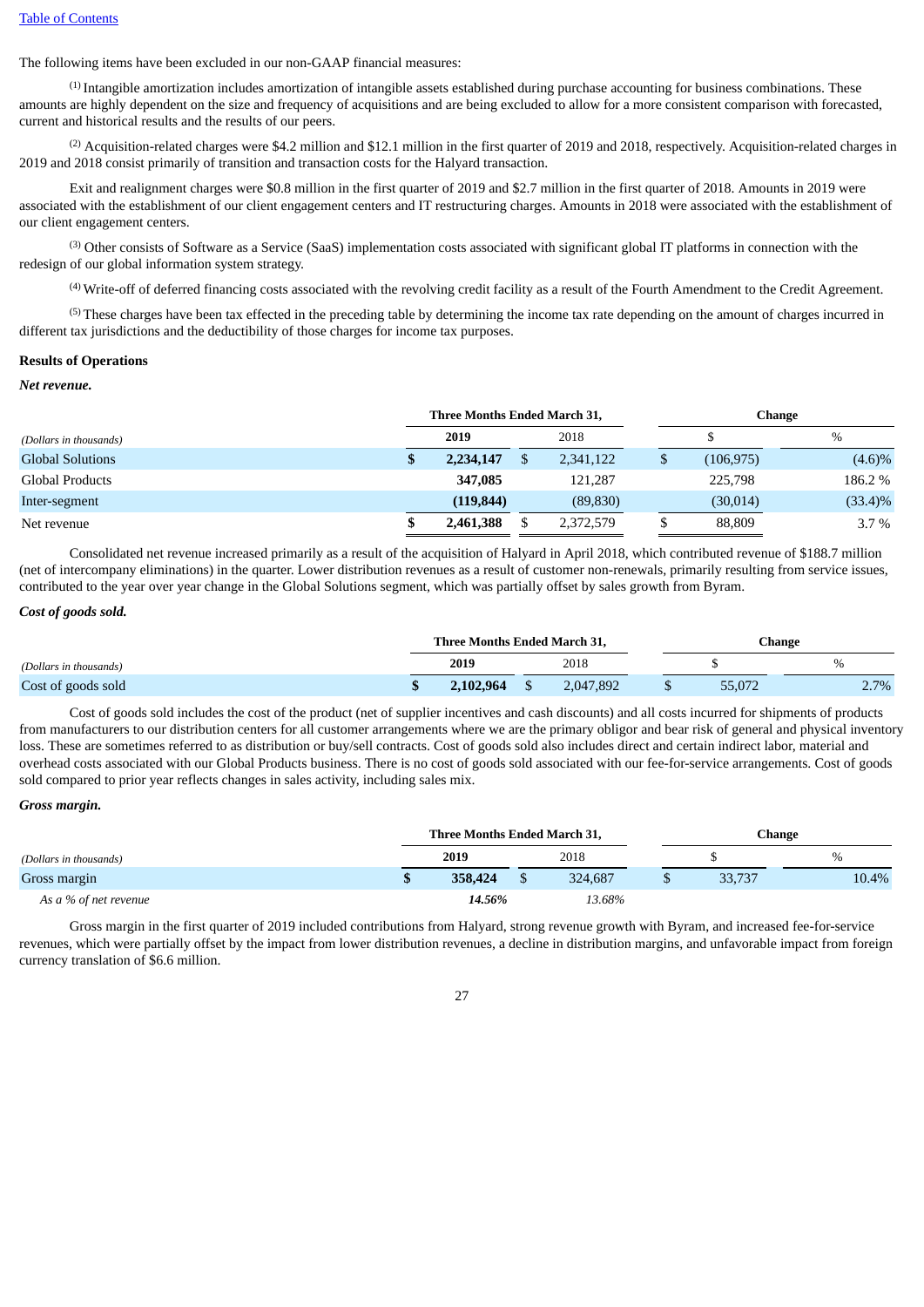### *Operating expenses.*

|                                                   |  | Three Months Ended March 31, |         |  | Change  |            |  |  |
|---------------------------------------------------|--|------------------------------|---------|--|---------|------------|--|--|
| (Dollars in thousands)                            |  | 2019                         | 2018    |  |         | $\%$       |  |  |
| Distribution, selling and administrative expenses |  | 338,703                      | 284,361 |  | 54,342  | 19.1 %     |  |  |
| As a % of net revenue                             |  | 13.76%                       | 11.99%  |  |         |            |  |  |
| Other operating expense, net                      |  | 39                           | 1,349   |  | (1,310) | $(97.1)\%$ |  |  |

Distribution, selling and administrative (DS&A) expenses include labor and warehousing costs associated with our distribution and logistics services and all costs associated with our fee-for-service arrangements. Shipping and handling costs are primarily included in DS&A expenses and include costs to store, move, and prepare products for shipment, as well as costs to deliver products to customers.

Overall DS&A expenses compared to prior year reflected increased expenses related to expenses to support the Halyard business, strong revenue growth with Byram, and fee-for-service arrangements within Manufacturer Solutions, higher transportation fleet costs and delivery expenses, and increased expenses incurred for the development of new customer solutions, partially offset by favorable impacts for foreign currency translation of \$6.6 million.

The decrease in other operating expense, net was attributed primarily to lower software as a service implementation expenses.

A discussion of the acquisition-related and exit and realignment charges is included above in the Overview section.

#### *Interest expense, net***.**

|                         | Three Months Ended March 31, |  |        |  | Change |        |  |
|-------------------------|------------------------------|--|--------|--|--------|--------|--|
| (Dollars in thousands)  | 2019                         |  | 2018   |  |        | %      |  |
| Interest expense, net   | 29,101                       |  | 10.253 |  | 18.848 | 183.8% |  |
| Effective interest rate | 6.34%                        |  | 4.52%  |  |        |        |  |

Interest expense in the first quarter of 2019 was higher than prior year primarily as a result of borrowings under our revolving credit facility and term loans entered into in the second quarter of 2018. In addition, interest expense included \$2.0 million related to write-off of deferred financing costs associated with the revolving credit facility as a result of the debt amendment in February 2019. See Note 10 in Notes to Consolidated Financial Statements.

### *Income taxes.*

|                        |      | Three Months Ended March 31, |      |       | Change |          |             |  |
|------------------------|------|------------------------------|------|-------|--------|----------|-------------|--|
| (Dollars in thousands) | 2019 |                              | 2018 |       |        |          | $\%$        |  |
| Income tax provision   |      | (313)                        |      | 5,813 |        | (6, 126) | $(105.4)\%$ |  |
| Effective tax rate     |      | 2.2%                         |      | 41.6% |        |          |             |  |

The effective tax rate was 2.2% for the quarter ended March 31, 2019, compared to 41.6% in the same quarter of 2018. The decrease in the rate resulted from the mixture of income and losses in jurisdictions in which the Company operates, including those of which require a full valuation allowance, and the incremental income tax expense associated with the vesting of restricted stock.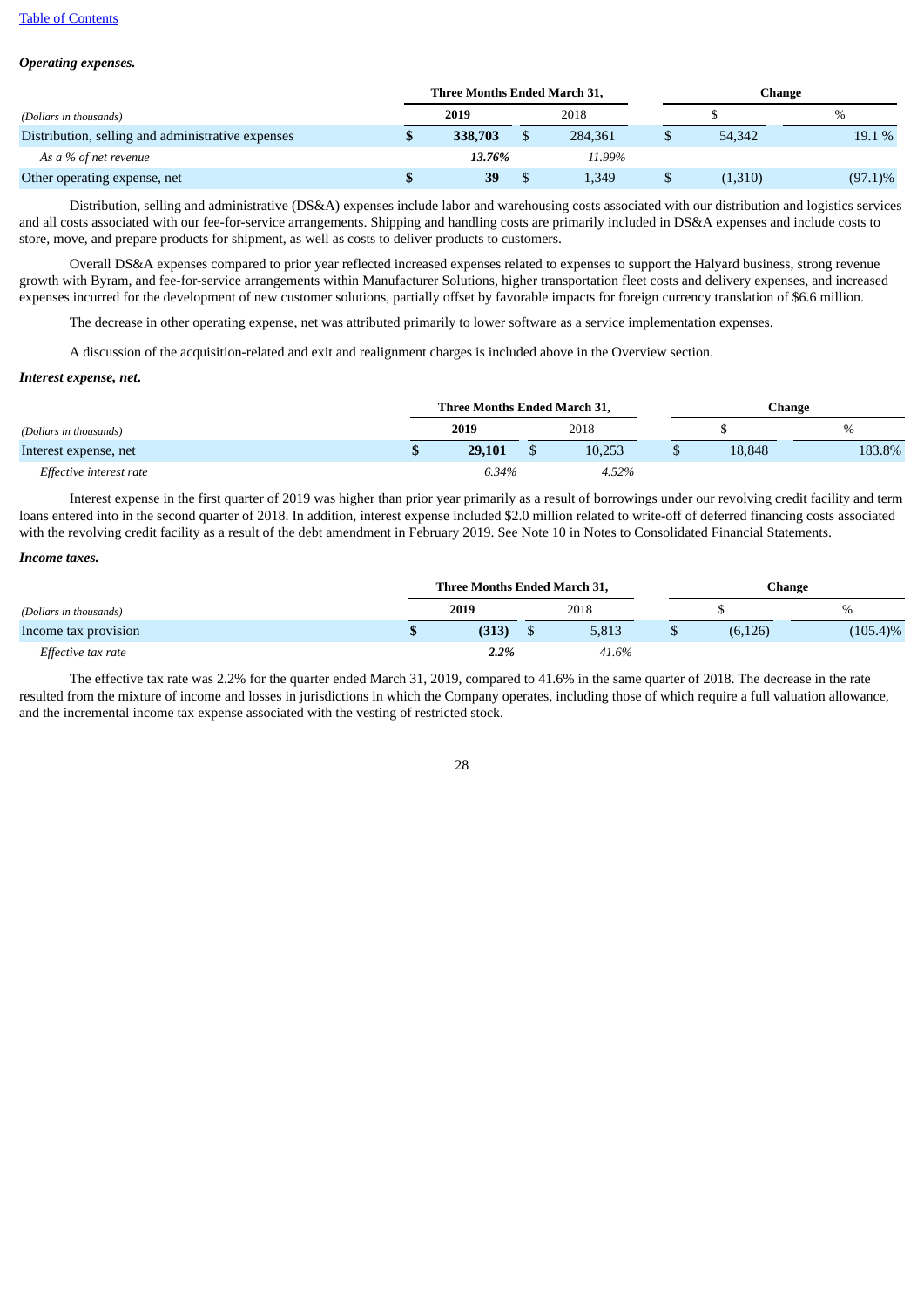# **Financial Condition, Liquidity and Capital Resources**

*Financial condition***.** We monitor operating working capital through days sales outstanding (DSO) and merchandise inventory turnover. We estimate a hypothetical increase (decrease) in DSO of one day would result in a decrease (increase) in our cash balances, an increase (decrease) in borrowings against our revolving credit facility, or a combination thereof of approximately \$27 million.

The majority of our cash and cash equivalents are held in cash depository accounts with major banks in the United States, Europe, and Asia. Changes in our working capital can vary in the normal course of business based upon the timing of inventory purchases, collection of accounts receivable, and payment to suppliers.

|                                        | March 31. |           | December 31. |           |    | Change      |               |  |  |
|----------------------------------------|-----------|-----------|--------------|-----------|----|-------------|---------------|--|--|
| (Dollars in thousands)                 |           | 2019      | 2018         |           |    |             | $\frac{0}{0}$ |  |  |
| Cash and cash equivalents              | \$        | 75,239    | - \$         | 103.367   | S. | (28, 128)   | $(27.2)\%$    |  |  |
| Accounts receivable, net of allowances | S         | 843,384   | -S           | 823.418   | \$ | 19.966      | $2.4\%$       |  |  |
| Consolidated DSO $(1)$                 |           | 29.4      |              | 28.5      |    |             |               |  |  |
| Merchandise inventories                | S         | 1,210,558 | \$           | 1,290,103 |    | (79, 545)   | (6.2)%        |  |  |
| Consolidated inventory turnover (2)    |           | 6.8       |              | 7.4       |    |             |               |  |  |
| Accounts payable                       | \$        | 990.688   | S            | 1,109,589 |    | \$(118,901) | $(10.7)\%$    |  |  |

*(1) Based on period end accounts receivable and net revenue for the quarter*

(2) Based on average annual inventory and costs of goods sold for the quarter ended March 31, 2019 and year ended December 31, 2018

*Liquidity and capital expenditures.* The following table summarizes our consolidated statements of cash flows for the three months ended March 31, 2019 and 2018:

| (Dollars in thousands)                           | 2019           | 2018      |
|--------------------------------------------------|----------------|-----------|
| Net cash provided by (used for):                 |                |           |
| Operating activities                             | $(60, 904)$ \$ | 18,273    |
| Investing activities                             | (14,008)       | (14, 160) |
| Financing activities                             | 49,505         | (21, 803) |
| Effect of exchange rate changes                  | (2,721)        | 800       |
| Increase (decrease) in cash and cash equivalents | (28, 128)      | (16, 890) |

Cash used for (provided by) operating activities in the first three months of 2019 reflected fluctuations in net income along with changes in working capital.

Cash used for investing activities in the first three months of 2019 included capital expenditures of \$14.3 million for our strategic and operational efficiency initiatives, particularly initiatives relating to capital expenditures of property and equipment and capitalized software.

Cash provided by (used for) financing activities included dividend payments of \$4.8 million in the first three months of 2019, compared to \$16.1 million in the same period of 2018. In the first quarter of 2019 and 2018, cash provided by (used for) financing activities included proceeds from borrowings of \$72.1 million and \$(0.3) million under our revolving credit facility. Financing activities in the first quarter of 2019 and 2018 also included the repayment of \$12.4 million and \$3.1 million in borrowings on our Credit Agreement. The Company also paid \$4.3 million in financing costs related to the Fourth Amendment to the Credit Agreement in February 2019.

*Capital resources.* Our sources of liquidity include cash and cash equivalents and a revolving credit facility under our Credit Agreement (amended February 2019) with Wells Fargo Bank, N.A., JPMorgan Chase Bank, N.A., Bank of America, N.A. and a syndicate of financial institutions (the Credit Agreement). The Credit Agreement provides a borrowing capacity of \$400 million and \$914 million outstanding in term loans. The interest rate on our revolving credit facility and Term A loans is based on the Eurocurrency Rate, the Federal Funds Rate or the Prime Rate, plus an adjustment based on our Consolidated Total Leverage Ratio as defined by the Credit Agreement. Our Term B loan accrues interest based on the Eurocurrency Rate, the Federal Funds Rate or the Prime Rate, plus interest rate margin of 3.50% per annum with respect to Base Rate Loans (as defined in the Credit Agreement), and 4.50% per annum with respect to Eurocurrency Rate Loans (as defined in the Credit Agreement). We are charged a commitment fee of between 12.5 and 25.0 basis points on the unused portion of the facility. The terms of the Credit Agreement requires us to maintain ratios for leverage and interest coverage, including on a pro forma basis in the event of an acquisition. Our credit spread at March 31, 2019 was Eurocurrency Rate plus 3.5%.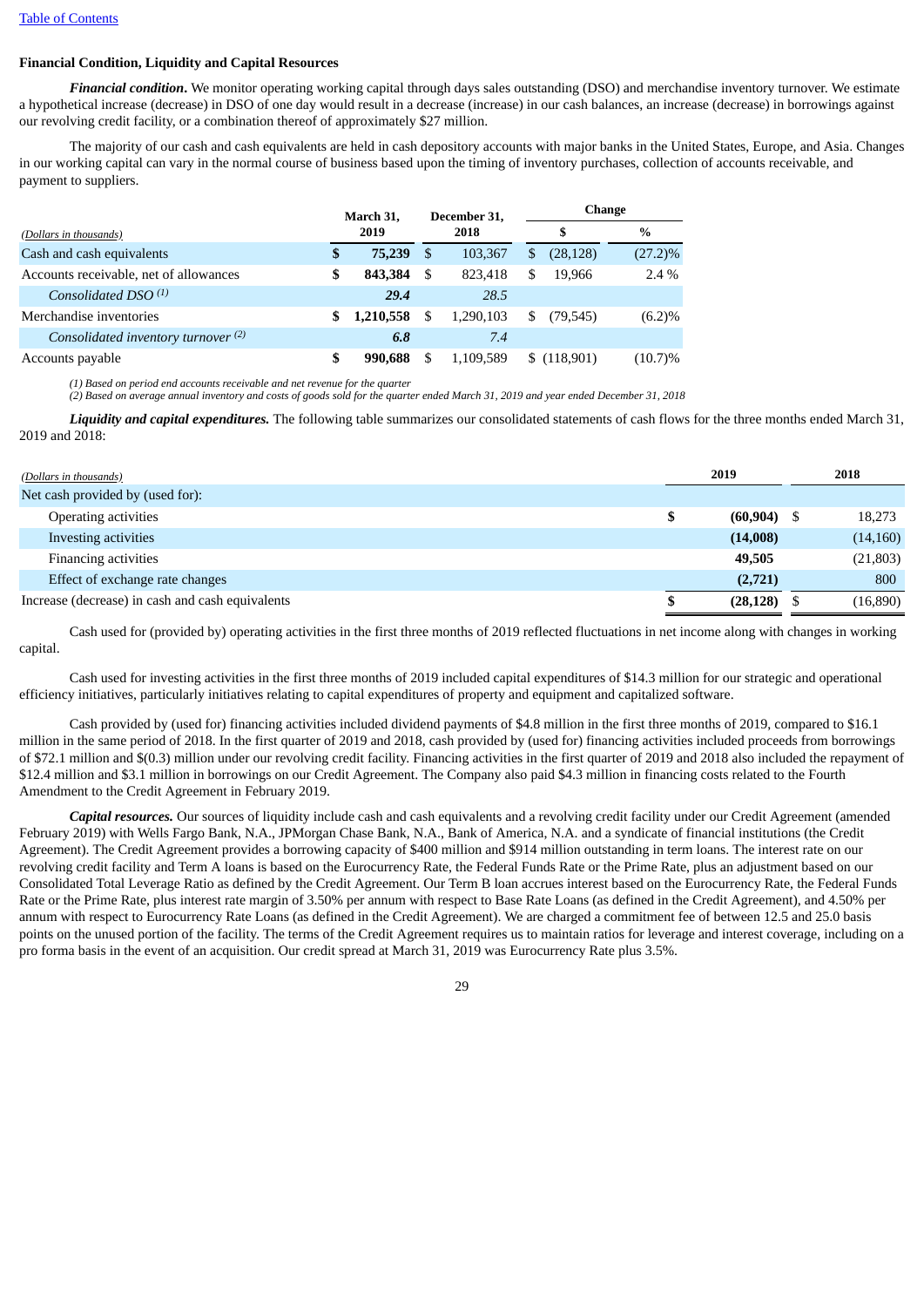We also have a Security and Pledge Agreement (the Security Agreement) pursuant to which we granted collateral on behalf of the holders of the 2021 Notes and the 2024 Notes and parties secured on the Credit Agreement (the Secured Parties) including first priority liens and security interests in (a) all present and future shares of capital stock owned by the Credit Parties (as defined) in the Credit Parties' present and future subsidiaries (limited, in the case of controlled foreign corporations, to a pledge of 65% of the voting capital stock of each first-tier foreign subsidiary of each Credit Party) and (b) all present and future personal property and assets of the Credit Parties, subject to certain exceptions. Our Credit Agreement has a "springing maturity date" with respect to the revolving loans and the Term A loans and the Term B loan, if as of the date that is 91 days prior to the maturity date of the Company's 2021 Notes or the 2024 Notes, respectively, all outstanding amounts owing under the 2021 Notes or the 2024 Notes, respectively, have not been paid in full then the Termination Date (as defined in the Credit Agreement) of the revolving credit facility, Term A loans and Term B loan shall be the date that is 91 days prior to the maturity date of the 2021 Notes.

At March 31, 2019, we had borrowings of \$282.2 million under the revolver and letters of credit of \$11.7 million outstanding under the Credit Agreement along with \$550 million in Senior Notes. We also had letters of credit and bank guarantees outstanding for \$7.7 million as of March 31, 2019 and December 31, 2018, which supports certain facilities leased as well as other normal business activities in the United States and Europe.

The fourth quarter dividend of \$0.075 per share was accrued at December 31, 2018 and paid in January 2019. The first quarter dividend of \$0.0025 per share was paid in March 2019. The payment of future dividends remains within the discretion of the Board of Directors and will depend upon our results of operations, financial condition, capital requirements, current and future limitations under our Credit Agreement (as amended) and other factors.

Our Board of Directors authorized a share repurchase program of up to \$100 million of our outstanding common stock to be executed at the discretion of management over a three-year period, expiring in December 2019. The program is intended to offset shares issued in conjunction with our stock incentive plan and return capital to shareholders, and may be suspended or discontinued at any time. However, our Credit Agreement contains restrictions on the amount and timing of share repurchase activity. This includes prohibiting share repurchases should a default under the Credit Agreement exist prior to or immediately after any share repurchases. We did not repurchase any shares during 2019. At March 31, 2019, the remaining amount authorized for repurchase under this program was \$94.0 million.

We believe available financing sources, including cash generated by operating activities and borrowings under the Credit Agreement, will be sufficient to fund our working capital needs, capital expenditures, long-term strategic growth, payments under long-term debt and lease arrangements, payments of quarterly cash dividends, share repurchases and other cash requirements. While we believe that we will have the ability to meet our financing needs in the foreseeable future, changes in economic conditions may impact (i) the ability of financial institutions to meet their contractual commitments to us, (ii) the ability of our customers and suppliers to meet their obligations to us or (iii) our cost of borrowing.

We earn a portion of our operating income in foreign jurisdictions outside the United States. Prior to the reporting period in which the Tax Cuts and Jobs Act (the Act) was enacted we considered foreign earnings to be indefinitely reinvested and provided no United States federal and state taxes or withholding taxes on those earnings. Our cash and cash equivalents held by our foreign subsidiaries totaled \$61.2 million at March 31, 2019 and \$64.9 million at December 31, 2018. Upon enactment, the Act imposes a tax on our total post-1986 foreign earnings at various tax rates. The Company has recognized an amount for this one-time transition tax. The Company continues to remain permanently reinvested in its foreign subsidiaries, with the exception of our newly acquired subsidiary in Thailand. No additional income taxes have been provided for any remaining undistributed foreign earnings not subject to the transition tax, or any additional outside basis difference inherent in these entities in which we assert permanent reinvestment. Management has no specific plans to indefinitely reinvest the unremitted earnings of our newly acquired foreign subsidiary located in Thailand as of March 31, 2019. As such, we have recorded withholding tax liabilities that would be incurred upon future distribution to the U.S. There are no unrecognized deferred taxes as there is no outside basis difference unrelated to unremitted earnings for Thailand. The Company will continue to evaluate its foreign earnings repatriation policy during 2019 for all other foreign subsidiaries in which we operate.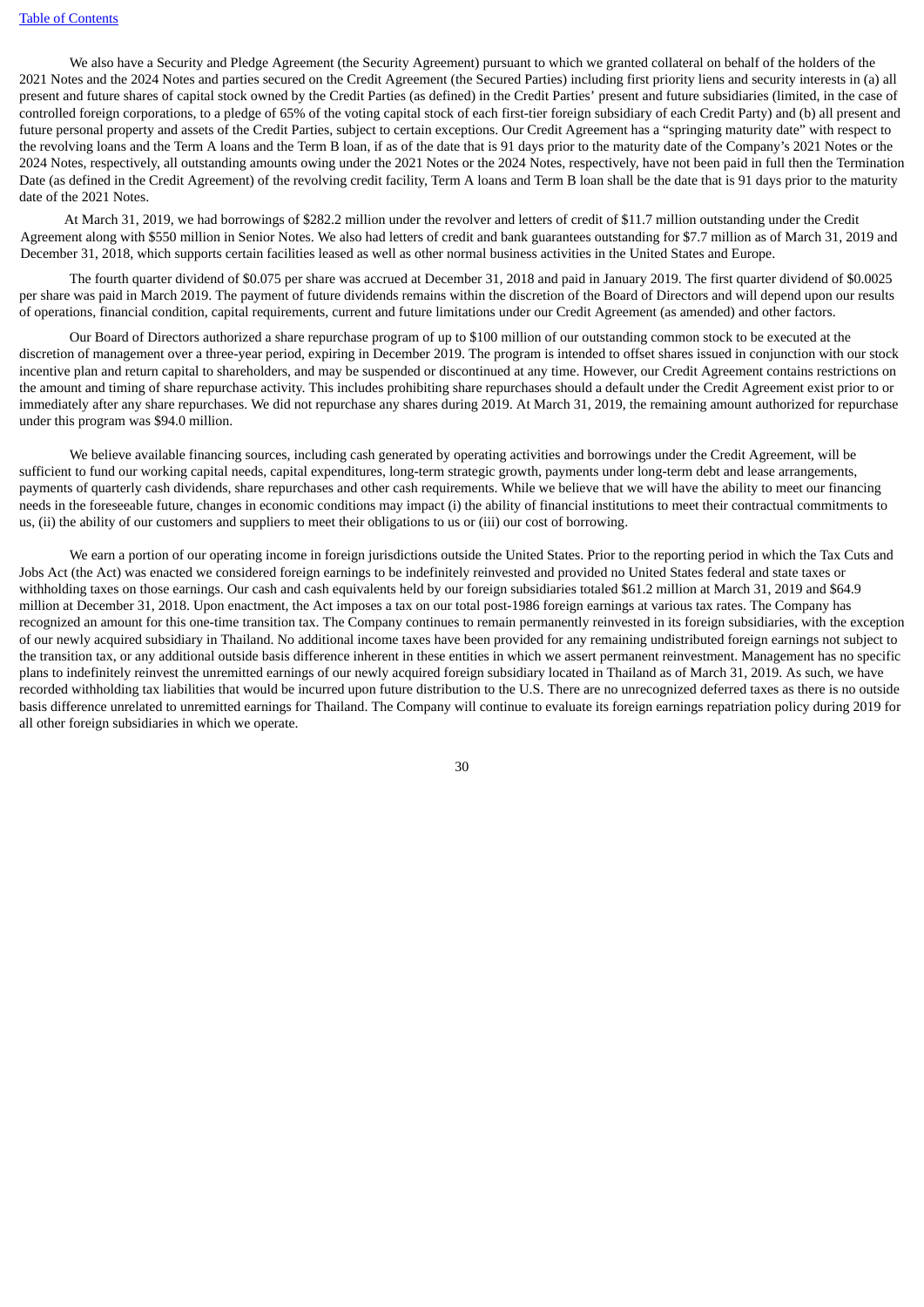### **Recent Accounting Pronouncements**

For a discussion of recent accounting pronouncements, see our Annual Report on Form 10-K for the year ended December 31, 2018 and Note 17 in the Notes to Consolidated Financial Statements, included in this Quarterly Report on Form 10-Q for the quarterly period ended on March 31, 2019.

### **Forward-looking Statements**

Certain statements in this discussion constitute "forward-looking statements" within the meaning of the Private Securities Litigation Reform Act of 1995. Although we believe our expectations with respect to the forward-looking statements are based upon reasonable assumptions within the bounds of our knowledge of our business and operations, all forward-looking statements involve risks and uncertainties and, as a result, actual results could differ materially from those projected, anticipated or implied by these statements. Such forward-looking statements involve known and unknown risks, including, but not limited to:

- competitive pressures in the marketplace, including intense pricing pressure;
- our ability to retain existing and attract new customers in a market characterized by significant customer consolidation and intense costcontainment initiatives;
- our dependence on sales to certain customers or the loss or material reduction in purchases by key customers;
- our dependence on distribution of product of certain suppliers;
- our ability to successfully identify, manage or integrate acquisitions, including our ability to successfully integrate the S&IP business into our operations and to realize the anticipated benefits and synergies from the S&IP acquisition;
- our ability to successfully manage our international operations, including risks associated with changes in international trade regulations, foreign currency volatility, changes in regulatory conditions, deteriorating economic conditions, adverse tax consequences, and other risks of operating in international markets;
- uncertainties related to and our ability to adapt to changes in government regulations, including healthcare laws and regulations (including the Affordable Care Act);
- risks arising from possible violations of legal, regulatory or licensing requirements of the markets in which we operate;
- uncertainties related to general economic, regulatory and business conditions;
- our ability to successfully implement our strategic initiatives;
- the availability of and modifications to existing supplier funding programs and our ability to meet the terms to qualify for certain of these programs;
- the effect of price volatility in the commodities markets, including fuel price fluctuations, on our operating costs and supplier product prices;
- our ability to adapt to changes in product pricing and other terms of purchase by suppliers of product;
- the ability of customers and suppliers to meet financial commitments due to us;
- changes in manufacturer preferences between direct sales and wholesale distribution;
- changing trends in customer profiles and ordering patterns and our ability to meet customer demand for additional value-added services;
- our ability to manage operating expenses and improve operational efficiencies in response to changing customer profiles;
- our ability to meet performance targets specified by customer contracts under contractual commitments;
- availability of and our ability to access special inventory buying opportunities;
- the ability of business partners and financial institutions to perform their contractual responsibilities;
- our ability to continue to obtain financing at reasonable rates and to manage financing costs and interest rate risk;
- the risk that information systems are interrupted or damaged or fail for any extended period of time, that new information systems are not successfully implemented or integrated, or that there is a data security breach in our information systems;

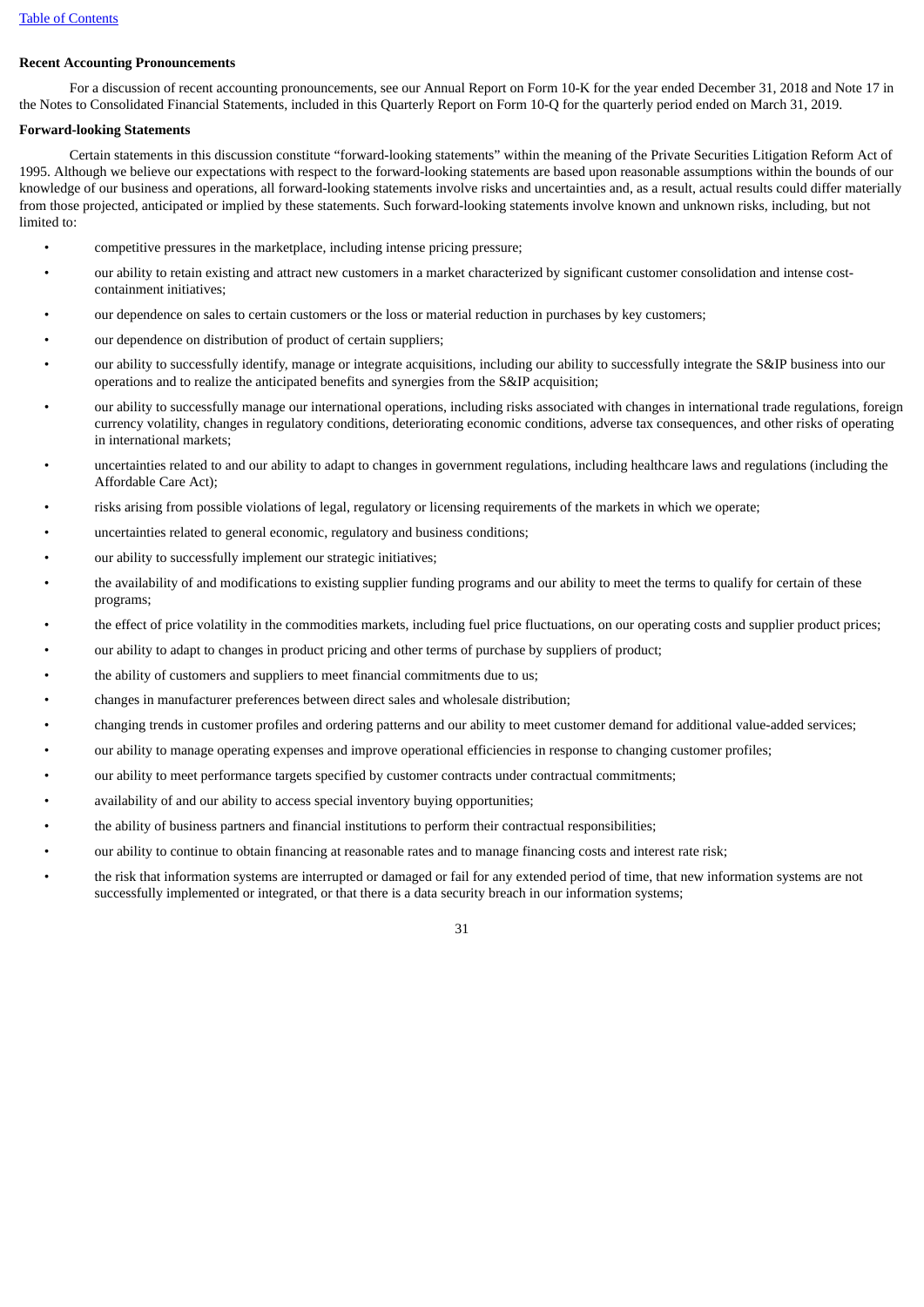- the risk that a decline in business volume or profitability could result in an impairment of goodwill or other long-lived assets;
- our ability to timely or adequately respond to technological advances in the medical supply industry;
- the costs associated with and outcome of outstanding and any future litigation, including product and professional liability claims;
- adverse changes in U.S. and foreign tax laws and the outcome of outstanding tax contingencies and legislative and tax proposals;
- our ability to successfully implement the expense reduction and productivity and efficiency increasing initiatives;
- our ability to continue to comply with the terms and conditions of Byram Healthcare's Corporate Integrity Agreement;
- the potentially adverse impact of the United Kingdom's planned withdrawal from the European Union; and
- other factors detailed from time to time in the reports we file with the SEC.

We undertake no obligation to update or revise any forward-looking statements, except as required by applicable law.

### <span id="page-31-0"></span>**Item 3. Quantitative and Qualitative Disclosures About Market Risk**

We are exposed to market risk from changes in interest rates related to our borrowing under our Credit Agreement. However, we enter into interest rate swap agreements to manage our exposure to interest rate changes. We had \$914 million in borrowings under our term loans, \$282 million in borrowings under our revolving credit facility and \$12 million in letters of credit under the Credit Agreement at March 31, 2019. After considering the effects of interest rate swap agreements entered into during July 2018, we estimate an increase in interest rates of 100 basis points would result in a potential reduction in future pre-tax earnings of approximately \$7 million per year based on our borrowings outstanding and the effective interest rates at March 31, 2019.

Due to the nature and pricing of our Global Solutions segment distribution services, we are exposed to potential volatility in fuel prices. Our strategies for helping to mitigate our exposure to changing domestic fuel prices have included using trucks with improved fuel efficiency. We benchmark our domestic diesel fuel purchase prices against the U.S. Weekly Retail On-Highway Diesel Prices (benchmark) as quoted by the U.S. Energy Information Administration. The benchmark averaged \$3.02 per gallon in the first three months of 2019 and 2018. Based on our fuel consumption in the first three months of 2019, we estimate that every 10 cents per gallon increase in the benchmark would reduce our Global Solutions segment operating income by approximately \$0.4 million on an annualized basis.

In the normal course of business, we are exposed to foreign currency translation and transaction risks. Our business transactions outside of the United States are primarily denominated in the euro, British pound and Thai baht. We may use foreign currency forwards, swaps and options, where possible, to manage our risk related to certain foreign currency fluctuations.

We are subject to price risk for our raw materials, the most significant of which relates to the cost of polypropylene and nitrile used in the manufacturing processes of our Global Products segment. Prices of the commodities underlying these raw materials are volatile and have fluctuated significantly in recent years and in the future may contribute to fluctuations in our results of operations. The ability to hedge these commodity prices is limited.

### <span id="page-31-1"></span>**Item 4. Controls and Procedures**

We carried out an evaluation, with the participation of management, including our principal executive officer and principal financial officer, of the effectiveness of our disclosure controls and procedures (pursuant to Rule 13a-15(e) under the Securities Exchange Act of 1934, as amended) as of the end of the period covered by this report. Based upon that evaluation, the principal executive officer and principal financial officer concluded that our disclosure controls and procedures were effective as of March 31, 2019.

In connection with the Halyard acquisition, we entered into transition services agreements with Avanos pursuant to which they and we will provide to each other various transitional services, including, but not limited to, facilities, product supply, financial and business services, procurement, human resources, regulatory affairs and quality assurance, sales and marketing, information technology and other support services for a period of up to 18 months after the closing date. Management has established controls to mitigate the risk over financial reporting and will continue to monitor and evaluate the sufficiency of the controls. We are currently evaluating the acquired processes, information technology systems and other components of internal controls over financial reporting as part of the Company's integration activities which may result in periodic changes. Such changes will be disclosed as required by applicable SEC guidance.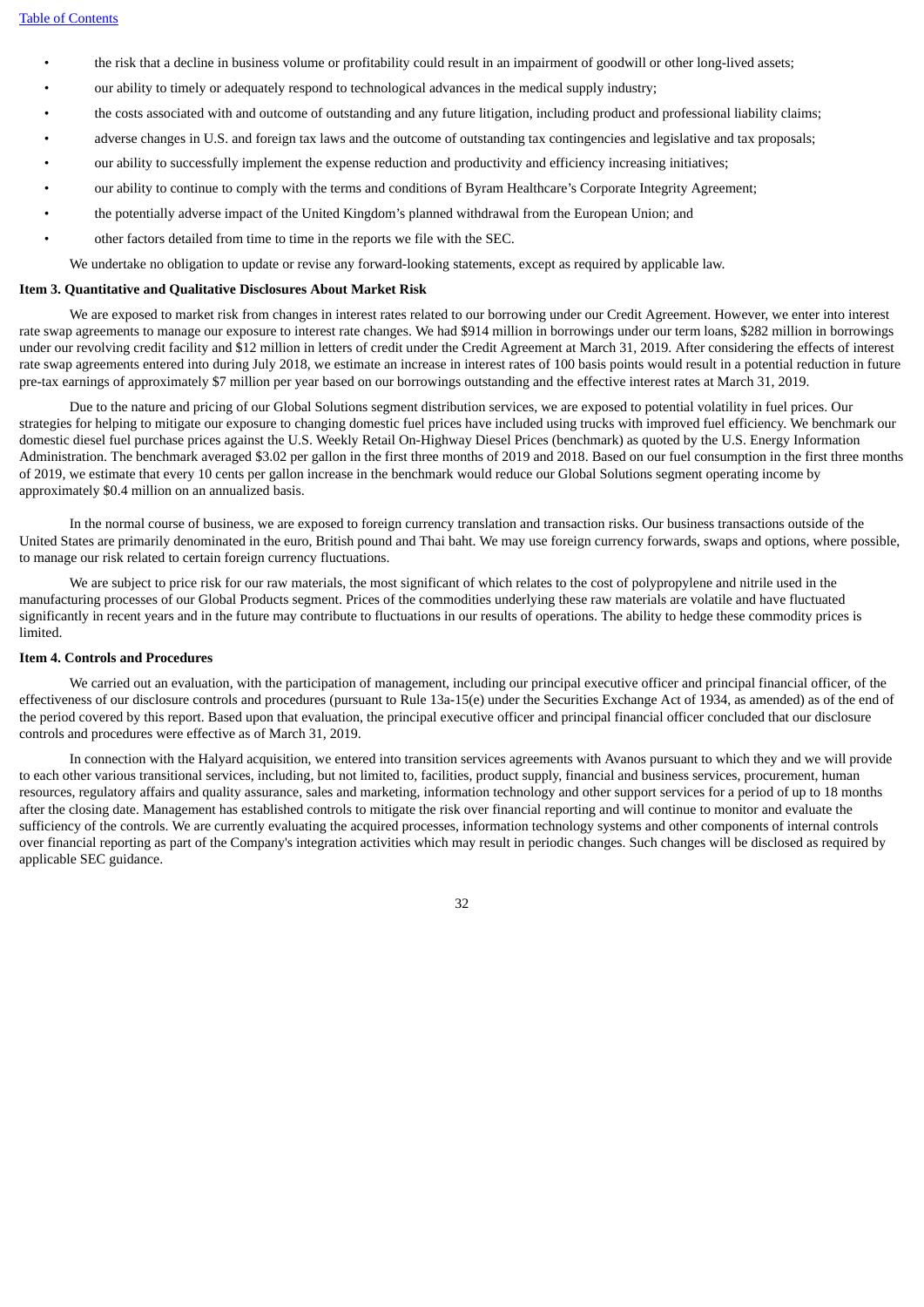In the second quarter of 2018, we acquired the Halyard Surgical & Infection Prevention business. This acquisition represented \$682 million of total assets and \$189 million of revenues (net of intercompany eliminations) as of and for the three months ended March 31, 2019. Management's evaluation and conclusion as to the effectiveness of the design and operation of the Company's disclosure controls and procedures as of and for the period covered by this report excludes any evaluation of the internal control over financial reporting of this acquisition.

There was no change in our internal control over financial reporting that occurred during the period of this report that has materially affected, or is reasonably likely to materially affect, our internal control over financial reporting. We implemented internal controls to ensure we adequately assessed the adoption impact of the new lease standard, and its related amendments, on our consolidated financial statements. There were no significant changes to our internal control over financial reporting due to the adoption of the new standard.

#### <span id="page-32-0"></span>**Part II. Other Information**

# <span id="page-32-1"></span>**Item 1. Legal Proceedings**

Certain legal proceedings pending against us are described in our Annual Report on Form 10-K for the year ended December 31, 2018. Through March 31, 2019, there have been no material developments in any legal proceedings reported in such Annual Report.

#### <span id="page-32-2"></span>**Item 1A. Risk Factors**

Certain risk factors that we believe could affect our business and prospects are described in our Annual Report on Form 10-K for the year ended December 31, 2018. Through March 31, 2019, there have been no material changes in the risk factors described in such Annual Report.

### <span id="page-32-3"></span>**Item 2. Unregistered Sales of Equity Securities, Use of Proceeds and Issuer Purchases of Equity Securities**

In October 2016, our Board of Directors authorized a share repurchase program of up to \$100 million of the company's outstanding common stock to be executed at the discretion of management over a three-year period. The timing of repurchases and the exact number of shares of common stock to be purchased will depend upon market conditions and other factors and may be suspended or discontinued at any time. Purchases under the share repurchase program are made either pursuant to 10b5-1 plans entered into by the company from time to time and/or during the company's scheduled quarterly trading windows for officers and directors. We did not repurchase any shares for the three months ended March 31, 2019.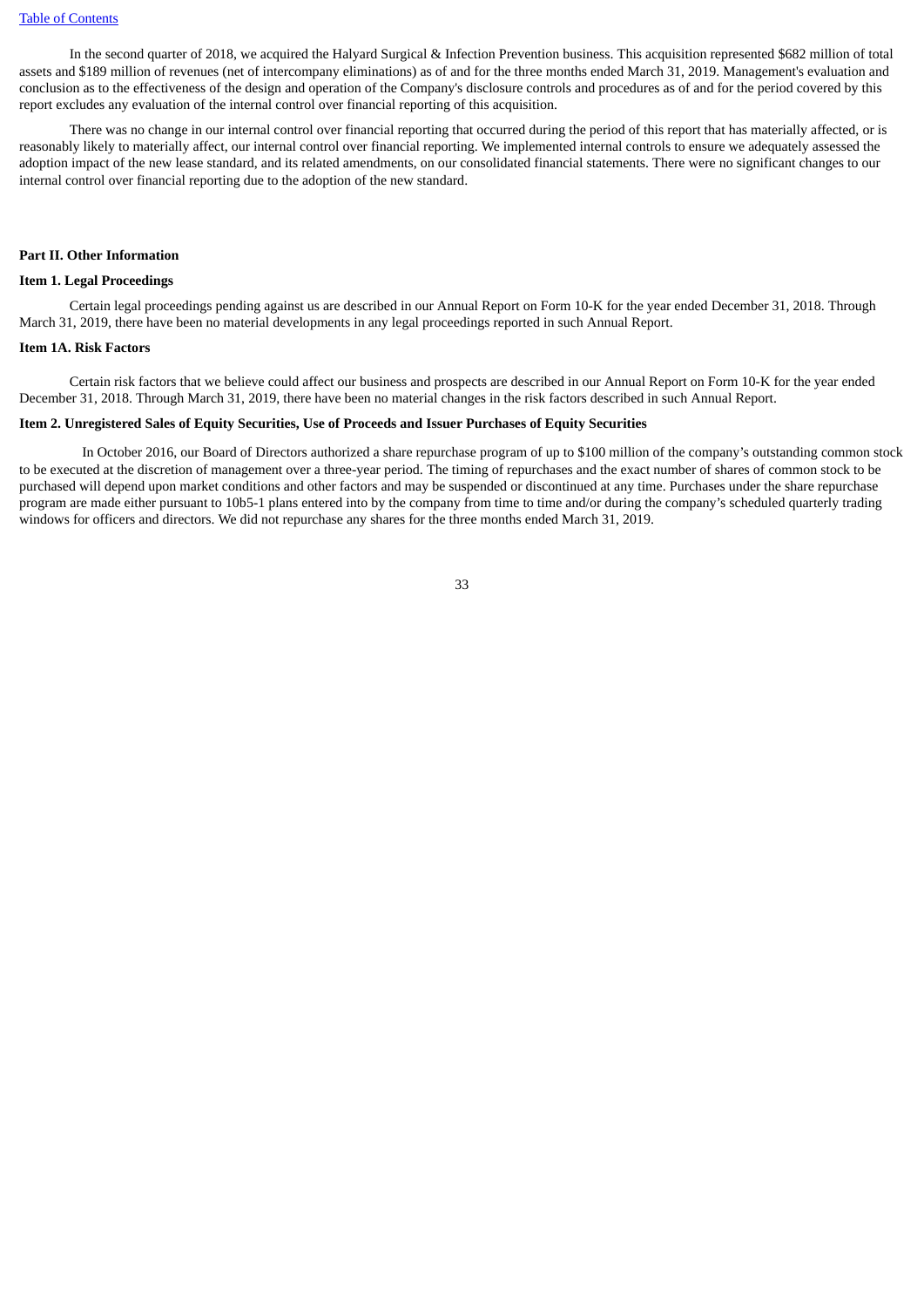# <span id="page-33-0"></span>**Item 6. Exhibits**

| 31.1    | Certification of Chief Executive Officer pursuant to Rule 13a-14(a) under the Securities Exchange Act of 1934, as adopted pursuant to<br>Section 302 of the Sarbanes-Oxley Act of 2002. |
|---------|-----------------------------------------------------------------------------------------------------------------------------------------------------------------------------------------|
| 31.2    | Certification of Chief Financial Officer pursuant to Rule 13a-14(a) under the Securities Exchange Act of 1934, as adopted pursuant to<br>Section 302 of the Sarbanes-Oxley Act of 2002. |
| 32.1    | Certification of Chief Executive Officer pursuant to 18 U.S.C. Section 1350, as adopted pursuant to Section 906 of the Sarbanes-Oxley<br>Act of 2002.                                   |
| 32.2    | Certification of Chief Financial Officer pursuant to 18 U.S.C. Section 1350, as adopted pursuant to Section 906 of the Sarbanes-Oxley<br>Act of 2002.                                   |
| 101.INS | <b>XBRL Instance Document</b>                                                                                                                                                           |
| 101.SCH | <b>XBRL Taxonomy Extension Schema Document</b>                                                                                                                                          |
| 101.CAL | XBRL Taxonomy Extension Calculation Linkbase Document                                                                                                                                   |

- 101.DEF XBRL Taxonomy Definition Linkbase Document
- 101.LAB XBRL Taxonomy Extension Label Linkbase Document
- 101.PRE XBRL Taxonomy Extension Presentation Linkbase Document

\* Certain exhibits and schedules been omitted pursuant to Item 601(b)(2) of Regulation S-K. The Company hereby undertakes to furnish copies of such omitted materials supplementally upon request by the SEC.

\*\* Management contract or compensatory plan or arrangement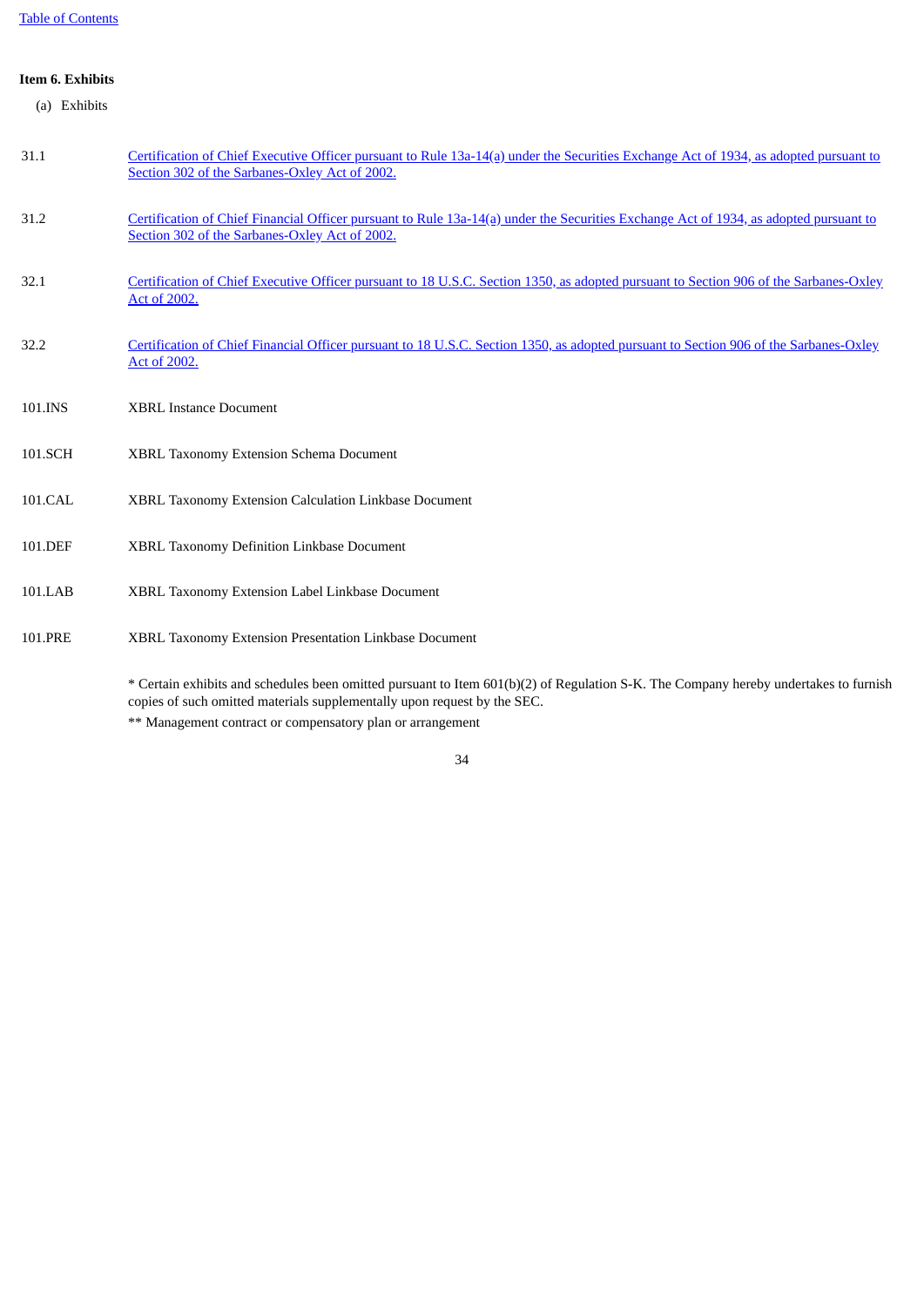# **SIGNATURES**

<span id="page-34-0"></span>Pursuant to the requirements of the Securities Exchange Act of 1934, the Registrant has duly caused this report to be signed on its behalf by the undersigned thereunto duly authorized.

Date: May 7, 2019 /s/ Robert K. Snead

Owens & Minor, Inc. (Registrant)

Date: May 7, 2019 /s/ Edward A. Pesicka

Edward A. Pesicka President & Chief Executive Officer

Robert K. Snead

Executive Vice President & Chief Financial Officer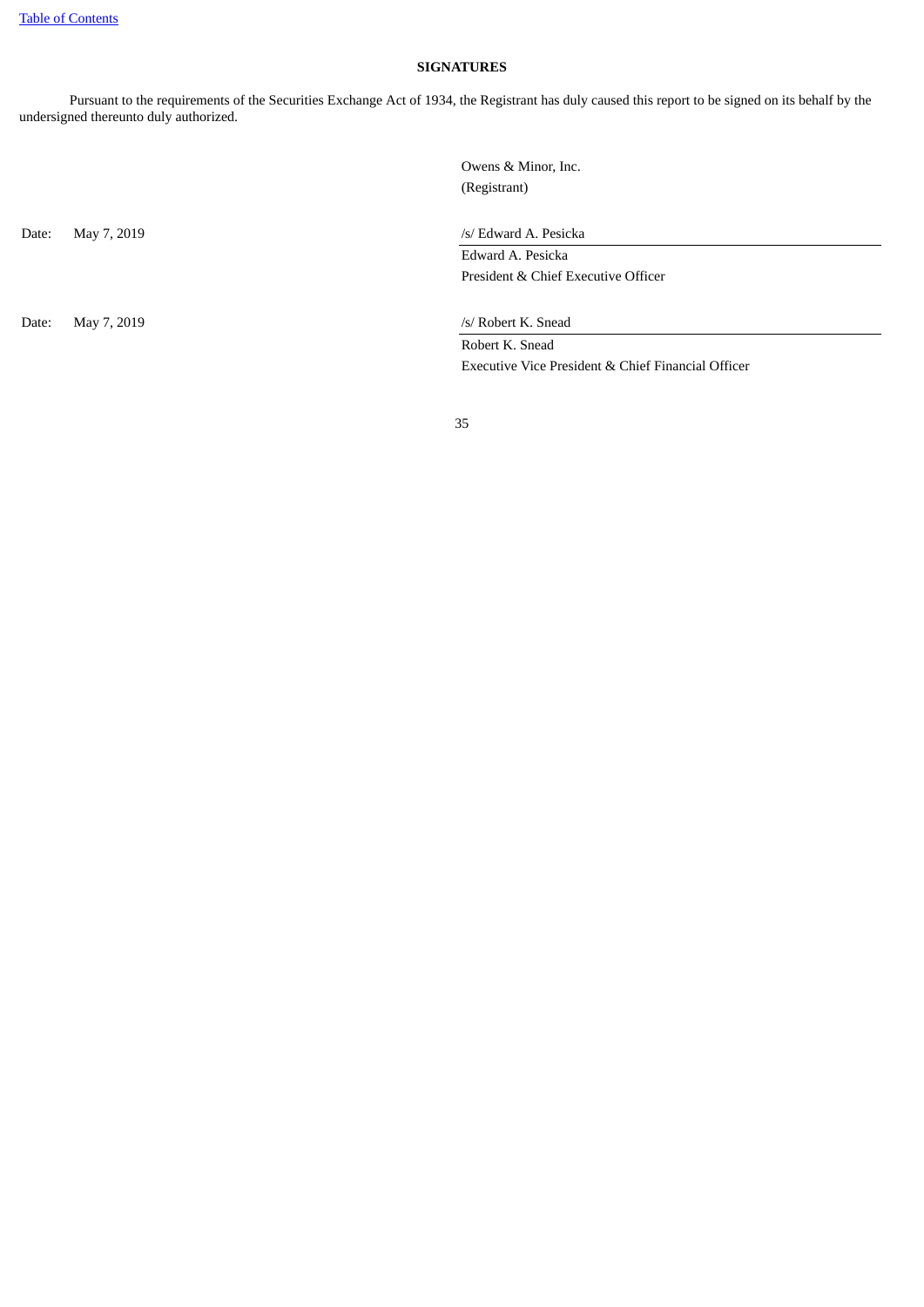# **CERTIFICATION PURSUANT TO RULE 13a-14(a) UNDER THE SECURITIES EXCHANGE ACT OF 1934, AS ADOPTED PURSUANT TO SECTION 302 OF THE SARBANES-OXLEY ACT OF 2002**

### <span id="page-35-0"></span>I, Edward A. Pesicka, certify that:

- 1. I have reviewed this Quarterly Report on Form 10-Q for the quarter ended March 31, 2019 of Owens & Minor, Inc.;
- 2. Based on my knowledge, this report does not contain any untrue statement of a material fact or omit to state a material fact necessary to make the statements made, in light of the circumstances under which such statements were made, not misleading with respect to the period covered by this report;
- 3. Based on my knowledge, the financial statements, and other financial information included in this report, fairly present in all material respects the financial condition, results of operations and cash flows of the registrant as of, and for, the periods presented in this report;
- 4. The registrant's other certifying officer and I are responsible for establishing and maintaining disclosure controls and procedures (as defined in Exchange Act Rules 13a-15(e) and 15d-15(e)) and internal control over financial reporting (as defined in Exchange Act Rules 13a-15(f) and 15d- $15(f)$ ) for the registrant and have:
	- a. Designed such disclosure controls and procedures, or caused such disclosure controls and procedures to be designed under our supervision, to ensure that material information relating to the registrant, including its consolidated subsidiaries, is made known to us by others within those entities, particularly during the period in which this report is being prepared;
	- b. Designed such internal control over financial reporting, or caused such internal control over financial reporting to be designed under our supervision, to provide reasonable assurance regarding the reliability of financial reporting and the preparation of financial statements for external purposes in accordance with generally accepted accounting principles;
	- c. Evaluated the effectiveness of the registrant's disclosure controls and procedures and presented in this report our conclusions about the effectiveness of the disclosure controls and procedures, as of the end of the period covered by this report based on such evaluation; and
	- d. Disclosed in this report any change in the registrant's internal control over financial reporting that occurred during the registrant's most recent fiscal quarter (the registrant's fourth fiscal quarter in the case of an annual report) that has materially affected, or is reasonably likely to materially affect, the registrant's internal control over financial reporting; and
- 5. The registrant's other certifying officer and I have disclosed, based on our most recent evaluation of internal control over financial reporting, to the registrant's auditors and the audit committee of the registrant's board of directors (or persons performing the equivalent functions):
	- a. All significant deficiencies and material weaknesses in the design or operation of internal control over financial reporting which are reasonably likely to adversely affect the registrant's ability to record, process, summarize and report financial information; and
	- b. Any fraud, whether or not material, that involves management or other employees who have a significant role in the registrant's internal control over financial reporting.

Date: May 7, 2019 /s/ Edward A. Pesicka Edward A. Pesicka

President & Chief Executive Officer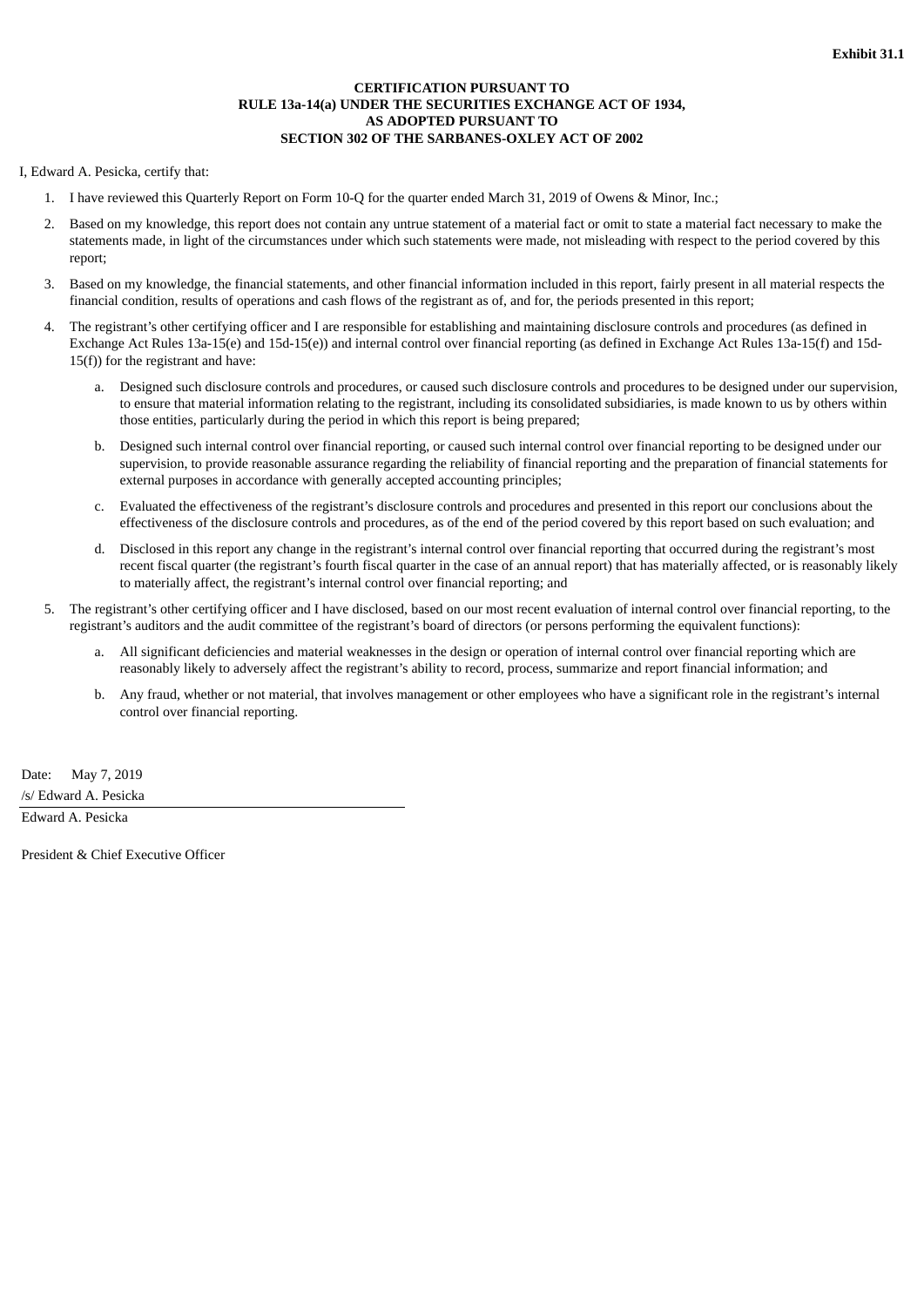# **CERTIFICATION PURSUANT TO RULE 13a-14(a) UNDER THE SECURITIES EXCHANGE ACT OF 1934, AS ADOPTED PURSUANT TO SECTION 302 OF THE SARBANES-OXLEY ACT OF 2002**

### <span id="page-36-0"></span>I, Robert K. Snead, certify that:

- 1. I have reviewed this Quarterly Report on Form 10-Q for the quarter ended March 31, 2019, of Owens & Minor, Inc.;
- 2. Based on my knowledge, this report does not contain any untrue statement of a material fact or omit to state a material fact necessary to make the statements made, in light of the circumstances under which such statements were made, not misleading with respect to the period covered by this report;
- 3. Based on my knowledge, the financial statements, and other financial information included in this report, fairly present in all material respects the financial condition, results of operations and cash flows of the registrant as of, and for, the periods presented in this report;
- 4. The registrant's other certifying officer and I are responsible for establishing and maintaining disclosure controls and procedures (as defined in Exchange Act Rules 13a-15(e) and 15d-15(e)) and internal control over financial reporting (as defined in Exchange Act Rules 13a-15(f) and 15d- $15(f)$ ) for the registrant and have:
	- a. Designed such disclosure controls and procedures, or caused such disclosure controls and procedures to be designed under our supervision, to ensure that material information relating to the registrant, including its consolidated subsidiaries, is made known to us by others within those entities, particularly during the period in which this report is being prepared;
	- b. Designed such internal control over financial reporting, or caused such internal control over financial reporting to be designed under our supervision, to provide reasonable assurance regarding the reliability of financial reporting and the preparation of financial statements for external purposes in accordance with generally accepted accounting principles;
	- c. Evaluated the effectiveness of the registrant's disclosure controls and procedures and presented in this report our conclusions about the effectiveness of the disclosure controls and procedures, as of the end of the period covered by this report based on such evaluation; and
	- d. Disclosed in this report any change in the registrant's internal control over financial reporting that occurred during the registrant's most recent fiscal quarter (the registrant's fourth fiscal quarter in the case of an annual report) that has materially affected, or is reasonably likely to materially affect, the registrant's internal control over financial reporting; and
- 5. The registrant's other certifying officer and I have disclosed, based on our most recent evaluation of internal control over financial reporting, to the registrant's auditors and the audit committee of the registrant's board of directors (or persons performing the equivalent functions):
	- a. All significant deficiencies and material weaknesses in the design or operation of internal control over financial reporting which are reasonably likely to adversely affect the registrant's ability to record, process, summarize and report financial information; and
	- b. Any fraud, whether or not material, that involves management or other employees who have a significant role in the registrant's internal control over financial reporting.

May 7, 2019

Date:

/s/ Robert K. Snead Robert K. Snead

Executive Vice President & Chief Financial Officer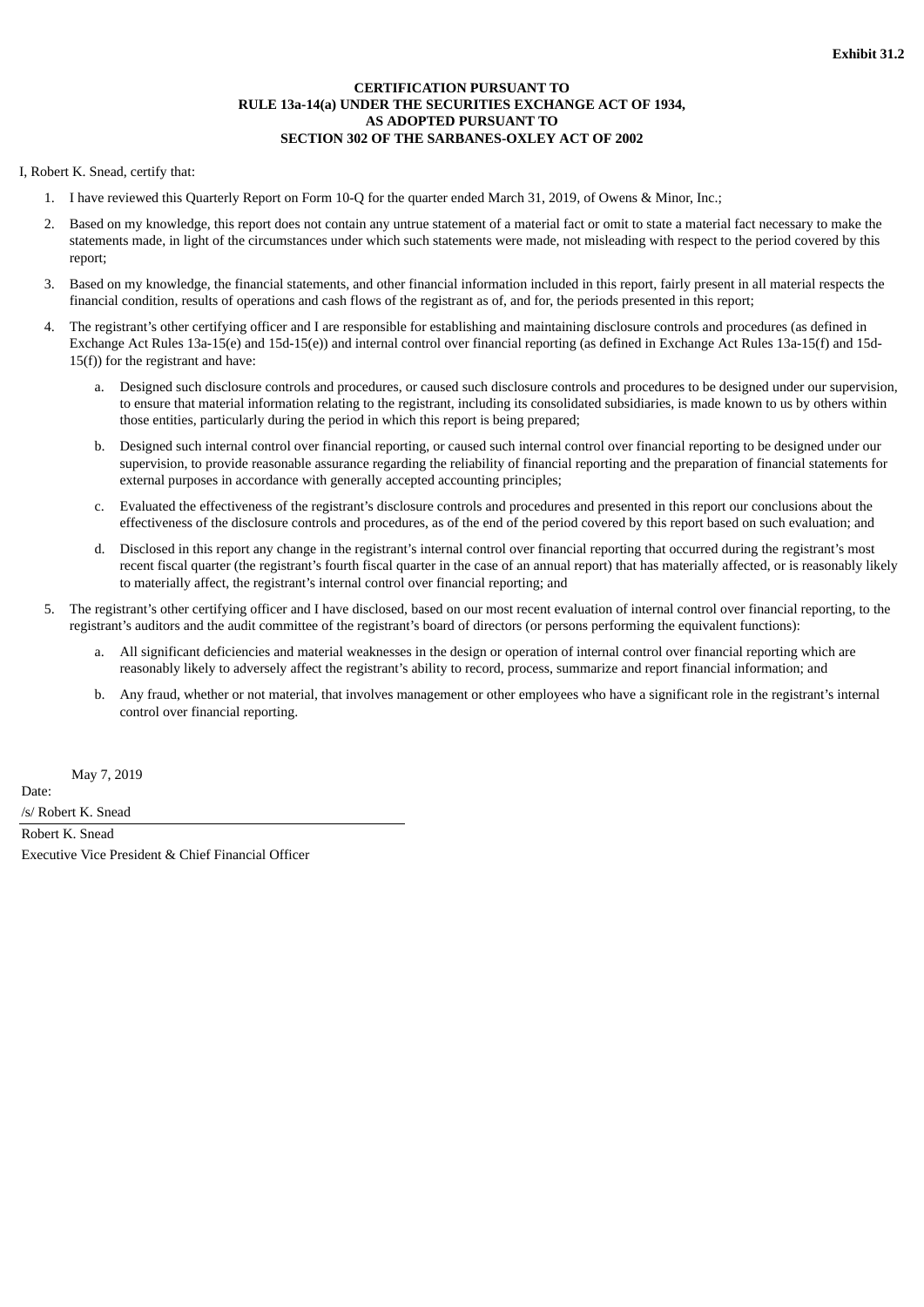# **CERTIFICATION PURSUANT TO 18 U.S.C. SECTION 1350, AS ADOPTED PURSUANT TO SECTION 906 OF THE SARBANES-OXLEY ACT OF 2002**

<span id="page-37-0"></span>In connection with the Quarterly Report of Owens & Minor, Inc. (the "Company") on Form 10-Q for the period ended March 31, 2019, as filed with the Securities and Exchange Commission on the date hereof (the "Report"), I, Edward A. Pesicka, President & Chief Executive Officer of the Company, certify, pursuant to 18 U.S.C. Section 1350, as adopted pursuant to Section 906 of the Sarbanes-Oxley Act of 2002, that to the best of my knowledge:

(1) The Report fully complies with the requirements of Section 13(a) or 15(d) of the Securities Exchange Act of 1934, as amended; and

(2) The information contained in the Report fairly presents, in all material respects, the financial condition and results of operations of the Company.

/s/ Edward A. Pesicka

Edward A. Pesicka

President & Chief Executive Officer Owens & Minor, Inc. May 7, 2019